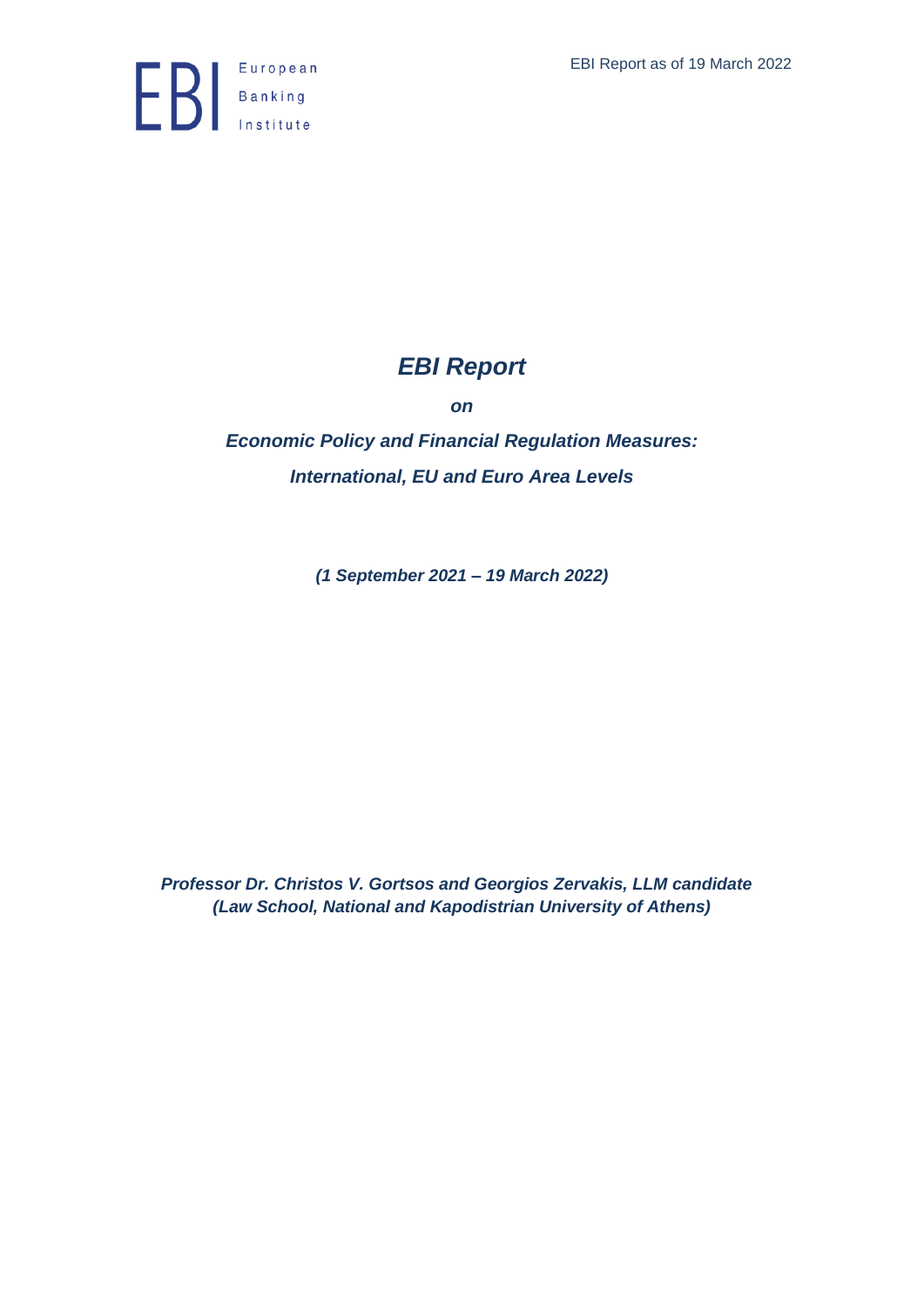

## **TABLE OF CONTENTS**

**I. Economic Policy Measures** 

| II. Financial Stability - Banking Regulation                                                   |    |
|------------------------------------------------------------------------------------------------|----|
|                                                                                                |    |
|                                                                                                |    |
| 2. Bank for International Settlements (BIS) - Basel Committee on Banking Supervision (BCBS) 21 |    |
|                                                                                                |    |
|                                                                                                |    |
|                                                                                                |    |
|                                                                                                |    |
|                                                                                                |    |
|                                                                                                |    |
|                                                                                                | 23 |
|                                                                                                |    |
|                                                                                                |    |
|                                                                                                |    |
|                                                                                                |    |
|                                                                                                |    |
|                                                                                                |    |
|                                                                                                |    |
| III. Capital Markets Regulation                                                                |    |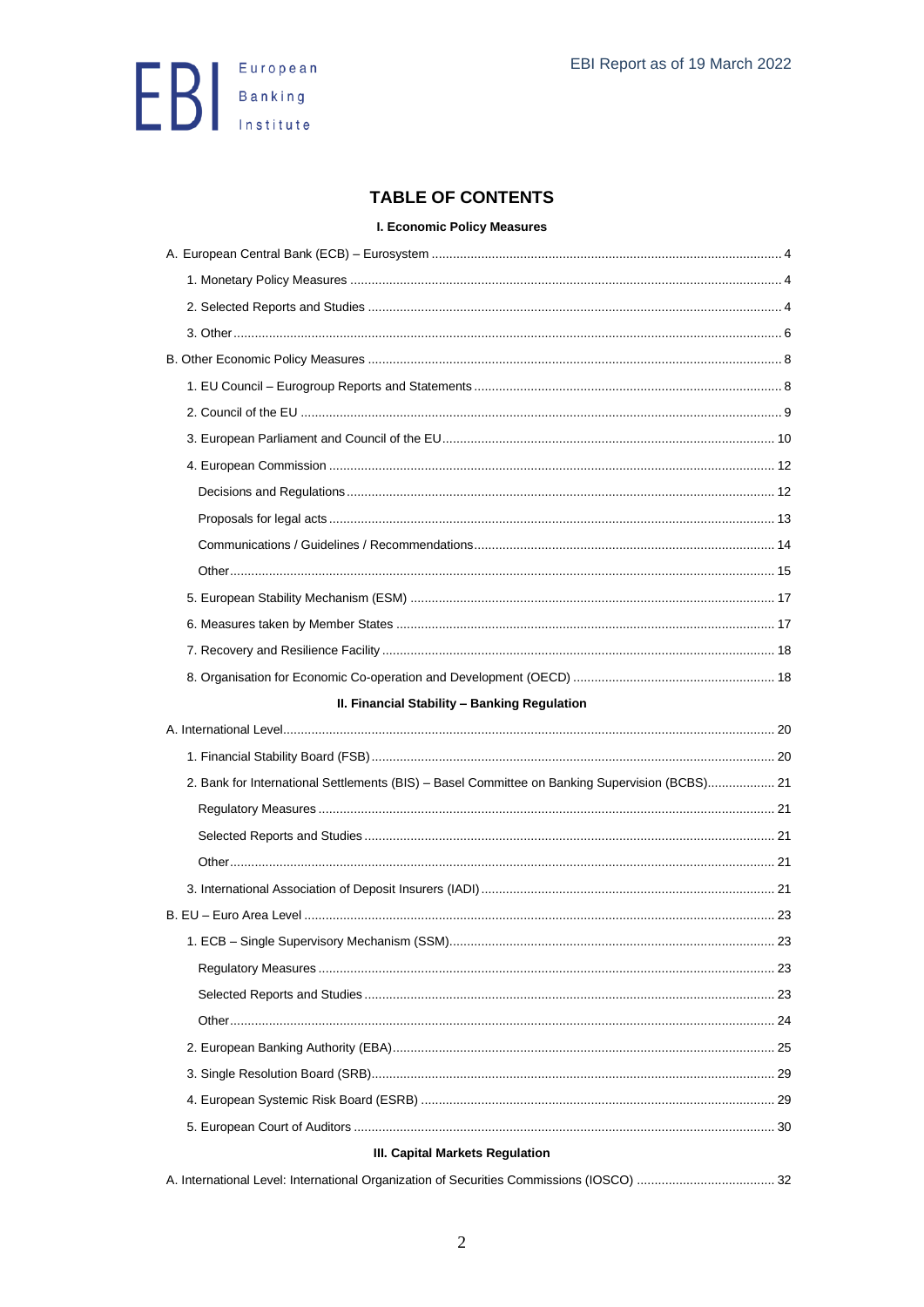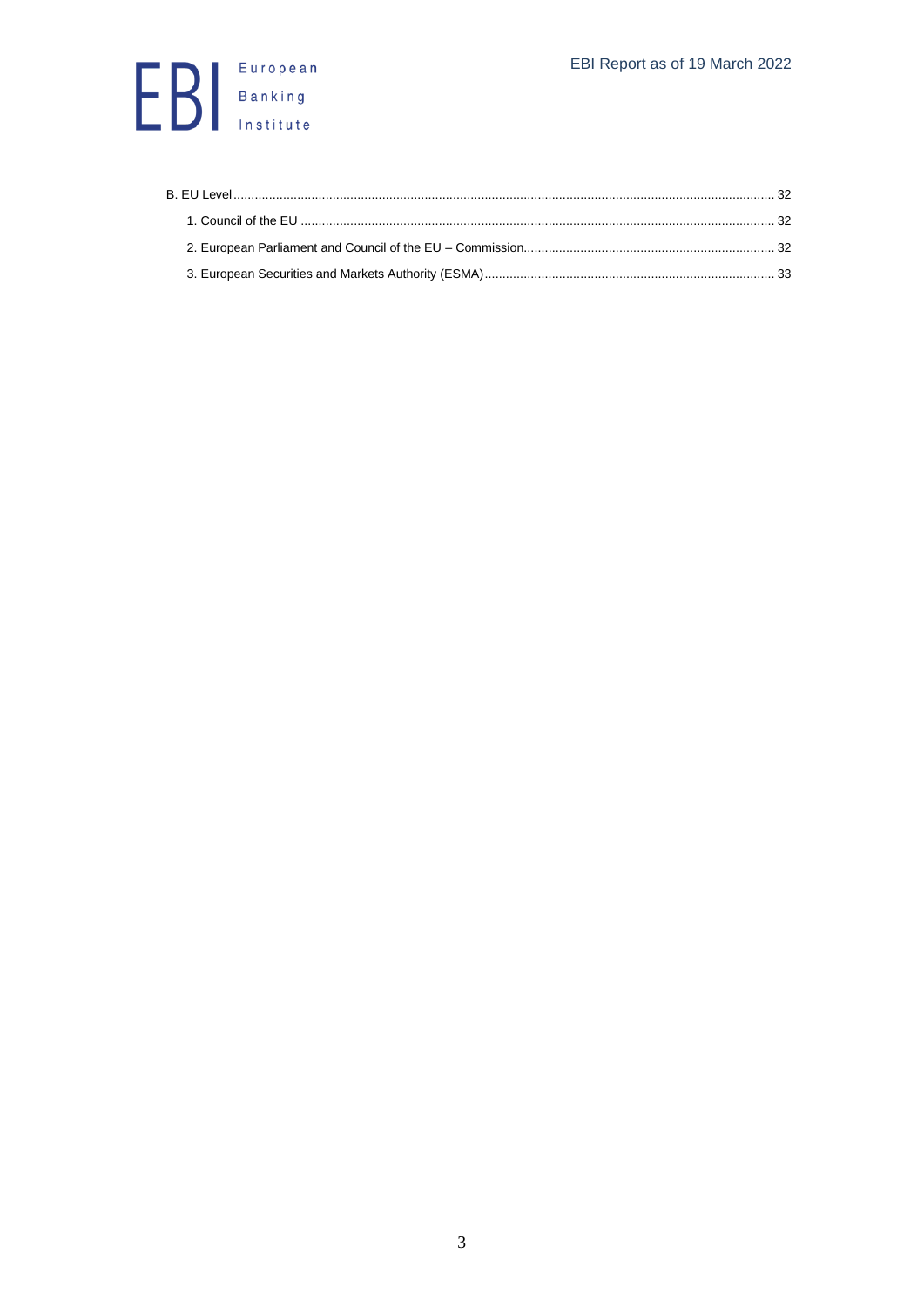

<span id="page-3-3"></span><span id="page-3-2"></span><span id="page-3-1"></span><span id="page-3-0"></span>

| <b>I. Economic Policy Measures</b>                                                                                                                                                                                                                                                                                                                                           |  |
|------------------------------------------------------------------------------------------------------------------------------------------------------------------------------------------------------------------------------------------------------------------------------------------------------------------------------------------------------------------------------|--|
| European Central Bank (ECB) - Eurosystem<br>А.                                                                                                                                                                                                                                                                                                                               |  |
| 1. Monetary Policy Measures                                                                                                                                                                                                                                                                                                                                                  |  |
|                                                                                                                                                                                                                                                                                                                                                                              |  |
| Monetary policy decisions: https://www.ecb.europa.eu/press/pr/date/2022/html/ecb.mp220310~2d19f8ba60.en.html<br>(10/3/2022)                                                                                                                                                                                                                                                  |  |
| Monetary Policy Account: Meeting of 2-3 February 2022:<br>https://www.ecb.europa.eu/press/accounts/2022/html/ecb.mg220303~7ac13bacbe.en.html (3/3/2022)                                                                                                                                                                                                                      |  |
| Monetary developments in the euro area: January 2022:<br>https://www.ecb.europa.eu/press/pr/stats/md/html/ecb.md2201~7850548aab.en.html (25/2/2022)                                                                                                                                                                                                                          |  |
| Decisions taken by the Governing Council of the ECB (in addition to decisions setting interest rates):<br>https://www.ecb.europa.eu/press/govcdec/otherdec/2022/html/ecb.gc220218~ae2df56b2a.en.html (18/2/2022)                                                                                                                                                             |  |
| Combined monetary policy decisions and statement:<br>https://www.ecb.europa.eu/press/pressconf/shared/pdf/ecb.ds220203.en.pdf?31f755f3d12ccce51a3db965ac10718a<br>(3/2/2022)                                                                                                                                                                                                 |  |
| Monetary developments in the euro area: December 2021:<br>https://www.ecb.europa.eu/press/pr/stats/md/html/ecb.md2112~b631d6f35d.en.html (28/1/2022)                                                                                                                                                                                                                         |  |
| Monetary policy meeting of 15-16 December 2021:<br>https://www.ecb.europa.eu/press/accounts/2022/html/ecb.mg220120~7ed187b5b1.en.html (20/1/2022)                                                                                                                                                                                                                            |  |
| Monetary developments in the euro area: November 2021:<br>https://www.ecb.europa.eu/press/pr/stats/md/html/ecb.md2111~be8090f92f.en.html (29/12/2021)                                                                                                                                                                                                                        |  |
| Decisions taken by the Governing Council of the ECB (in addition to decisions setting interest rates):<br>https://www.ecb.europa.eu/press/govcdec/otherdec/2021/html/ecb.gc211217~e4ba94a36d.en.html (17/12/2021)                                                                                                                                                            |  |
| Guideline (EU) 2021/2253 of the European Central Bank of 2 November 2021 laying down the principles of the<br>Eurosystem Ethics Framework (ECB/2021/49) (recast) (OJ L 454, 17.12.2021, pp. 7-16): https://eur-<br>lex.europa.eu/legal-<br>content/EN/TXT/?uri=uriserv%3AOJ.L_.2021.454.01.0007.01.ENG&toc=OJ%3AL%3A2021%3A454%3ATOC<br>(17/12/2021)                         |  |
| Monetary policy decisions: https://www.ecb.europa.eu/press/pr/date/2021/html/ecb.mp211216~1b6d3a1fd8.en.html<br>(16/12/2021)                                                                                                                                                                                                                                                 |  |
| Guideline (EU) 2021/2041 of the European Central Bank of 11 November 2021 amending Guideline (EU) 2016/2249<br>on the legal framework for accounting and financial reporting in the European System of Central Banks<br>(ECB/2021/51), (OJ L 419, 24.11.2021, pp. 14-33): https://eur-lex.europa.eu/legal-<br>content/EN/TXT/HTML/?uri=CELEX:32021O2041&from=EN (24/11/2021) |  |
| Decisions taken by the Governing Council of the ECB (in addition to decisions setting interest rates):<br>https://www.ecb.europa.eu/press/govcdec/otherdec/2021/html/ecb.gc211112~ee224e5f72.en.html (12/11/2021)                                                                                                                                                            |  |
| Monetary policy decisions: https://www.ecb.europa.eu/press/pr/date/2021/html/ecb.mp211028~85474438a4.en.html<br>(28/10/2021)                                                                                                                                                                                                                                                 |  |
| Decisions taken by the Governing Council of the ECB (in addition to decisions setting interest rates):<br>https://www.ecb.europa.eu/press/govcdec/otherdec/2021/html/ecb.gc210924~d4310aa44a.en.html (24/9/2021)                                                                                                                                                             |  |
| Monetary policy decisions: https://www.ecb.europa.eu/press/pr/date/2021/html/ecb.mp210909~2c94b35639.en.html<br>(9/9/2021)                                                                                                                                                                                                                                                   |  |
| 2. Selected Reports and Studies                                                                                                                                                                                                                                                                                                                                              |  |
| Letter from the ECB President to Mr Marco Zanni, Mr Valentino Grant and Mr Antonio Maria Rinaldi, MEPs, on<br>monetary policy:<br>https://www.ecb.europa.eu/pub/pdf/other/ecb.mepletter220311_Zanni_Grant_Rinaldi~9d00920203.en.pdf?b3664d37<br>8f810748bb4d79ec073189c7 (11/3/2022)                                                                                         |  |
|                                                                                                                                                                                                                                                                                                                                                                              |  |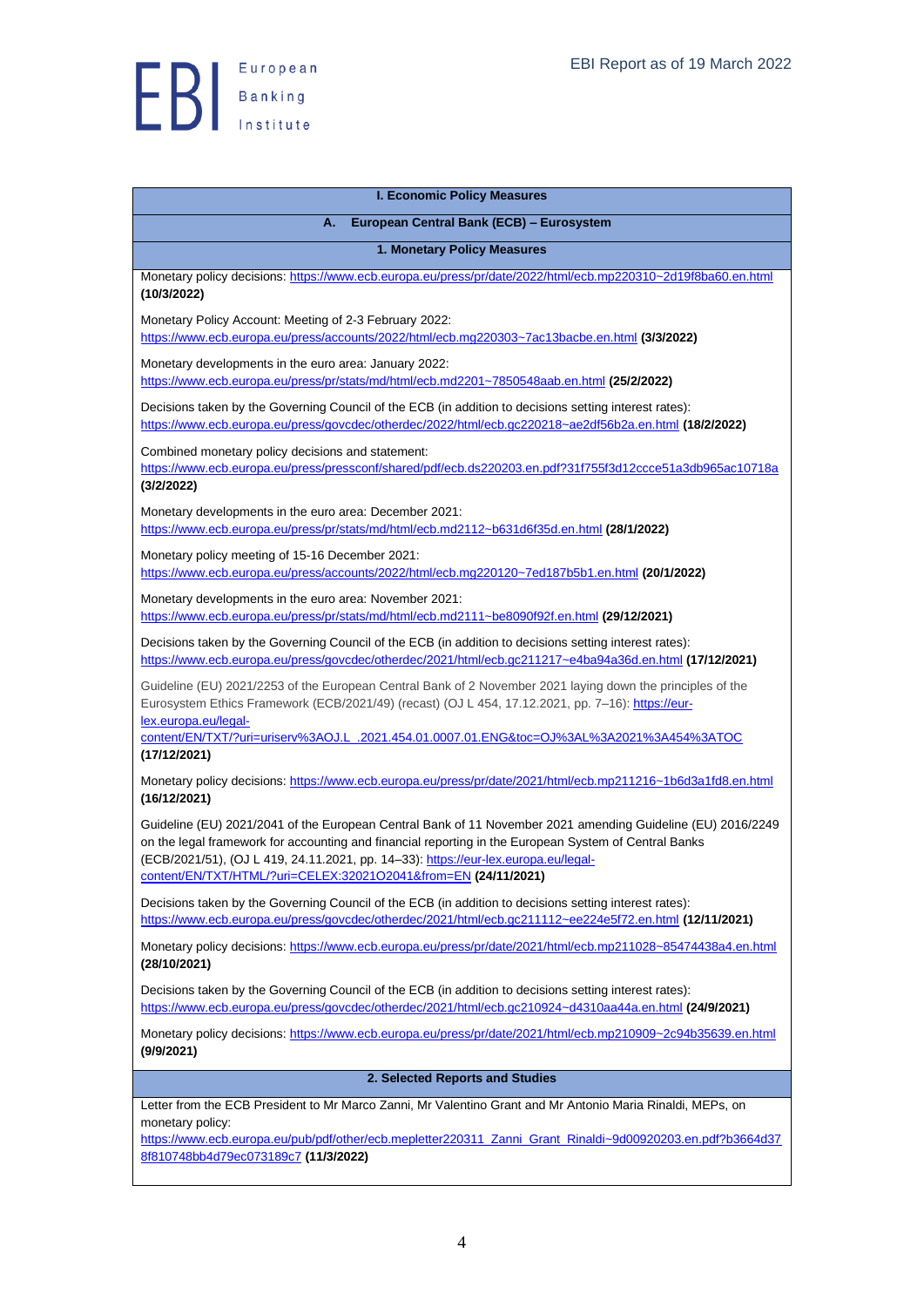**ED** Banking

ECB staff macroeconomic projections for the euro area, March 2022: [https://www.ecb.europa.eu/pub/projections/html/ecb.projections202203\\_ecbstaff~44f998dfd7.en.html](https://www.ecb.europa.eu/pub/projections/html/ecb.projections202203_ecbstaff~44f998dfd7.en.html) **(10/3/2022)** Euro area bank interest rate statistics: January 2022: <https://www.ecb.europa.eu/press/pr/stats/mfi/html/ecb.mir2201~ad7fe9eca4.en.html> **(3/3/2022)** Euro area insurance corporation statistics: fourth quarter of 2021: <https://www.ecb.europa.eu/press/pr/stats/icb/html/ecb.icb2021q4~7a49a76770.en.html> **(2/3/2022)** Euro money market statistics: Eighth maintenance period 2021: [https://www.ecb.europa.eu/press/pr/stats/euro\\_money\\_market/html/ecb.emms220301~fcc70a46d7.en.html](https://www.ecb.europa.eu/press/pr/stats/euro_money_market/html/ecb.emms220301~fcc70a46d7.en.html) **(1/3/2022)** ECB Survey of Monetary Analysts (SMA), March 2022: [https://www.ecb.europa.eu/stats/ecb\\_surveys/sma/shared/pdf/ecb.sma202203\\_questionnaire.en.pdf?9ec2bb6e5356](https://www.ecb.europa.eu/stats/ecb_surveys/sma/shared/pdf/ecb.sma202203_questionnaire.en.pdf?9ec2bb6e5356179cfd330cb0d8b71d1c) [179cfd330cb0d8b71d1c](https://www.ecb.europa.eu/stats/ecb_surveys/sma/shared/pdf/ecb.sma202203_questionnaire.en.pdf?9ec2bb6e5356179cfd330cb0d8b71d1c) **(21/2/2022)** Economic Bulletin Issue 1, 2022:<https://www.ecb.europa.eu/pub/economic-bulletin/html/eb202201.en.html> **(17/2/2022)** Consolidated balance sheet of the Eurosystem as at 31 December 2021: <https://www.ecb.europa.eu/pub/annual/balance/html/ecb.eurosystembalancesheet2021~f9edd2ff57.en.html> **(17/2/2022)** The ECB Survey of Monetary Analysts (SMA), February 2022, Aggregate Results: [https://www.ecb.europa.eu/stats/ecb\\_surveys/sma/shared/pdf/ecb.smar220211\\_february.en.pdf?2f085d32d2568596](https://www.ecb.europa.eu/stats/ecb_surveys/sma/shared/pdf/ecb.smar220211_february.en.pdf?2f085d32d256859696347bdd85006ceb) [96347bdd85006ceb](https://www.ecb.europa.eu/stats/ecb_surveys/sma/shared/pdf/ecb.smar220211_february.en.pdf?2f085d32d256859696347bdd85006ceb) **(11/2/2022)** Correspondent central banking model (CCBM): Procedures for Eurosystem counterparties: [https://www.ecb.europa.eu/pub/pdf/other/ecb.ccbmprocedureseurosystemcounterparties220201~87e04e94be.en.pdf](https://www.ecb.europa.eu/pub/pdf/other/ecb.ccbmprocedureseurosystemcounterparties220201~87e04e94be.en.pdf?9b1e3fcea1ddd08af23d98e3da2c52e4) [?9b1e3fcea1ddd08af23d98e3da2c52e4](https://www.ecb.europa.eu/pub/pdf/other/ecb.ccbmprocedureseurosystemcounterparties220201~87e04e94be.en.pdf?9b1e3fcea1ddd08af23d98e3da2c52e4) **(3/2/2022)** Correspondent central banking model (CCBM): Summary of legal instruments used in the euro area: [https://www.ecb.europa.eu/pub/pdf/other/ecb.ccbminformationcounterpartiessummarylegalinstrumentsea220201~cc](https://www.ecb.europa.eu/pub/pdf/other/ecb.ccbminformationcounterpartiessummarylegalinstrumentsea220201~ccaca6f171.en.pdf?27fb934671f806f12e95c879e2910f2b) [aca6f171.en.pdf?27fb934671f806f12e95c879e2910f2b](https://www.ecb.europa.eu/pub/pdf/other/ecb.ccbminformationcounterpartiessummarylegalinstrumentsea220201~ccaca6f171.en.pdf?27fb934671f806f12e95c879e2910f2b) **(3/2/2022)** The euro area bank lending survey – Fourth quarter of 2021: [https://www.ecb.europa.eu/stats/ecb\\_surveys/bank\\_lending\\_survey/html/ecb.blssurvey2021q4~43deabc06e.en.html](https://www.ecb.europa.eu/stats/ecb_surveys/bank_lending_survey/html/ecb.blssurvey2021q4~43deabc06e.en.html) **(1/2/2022)** ECB Survey of Monetary Analysts (SMA), February 2022: [https://www.ecb.europa.eu/stats/ecb\\_surveys/sma/shared/pdf/ecb.sma202201\\_questionnaire.en.pdf?47cb2da7283f](https://www.ecb.europa.eu/stats/ecb_surveys/sma/shared/pdf/ecb.sma202201_questionnaire.en.pdf?47cb2da7283f6dd0fc7027d3d0513727) [6dd0fc7027d3d0513727](https://www.ecb.europa.eu/stats/ecb_surveys/sma/shared/pdf/ecb.sma202201_questionnaire.en.pdf?47cb2da7283f6dd0fc7027d3d0513727) **(17/1/2022)** Economic Bulletin, Issue 8 /2021[: https://www.ecb.europa.eu/pub/economic-bulletin/html/eb202108.en.html](https://www.ecb.europa.eu/pub/economic-bulletin/html/eb202108.en.html) **(13/1/2022)** Advisory report on debt issuance and distribution in the European Union: [https://www.ecb.europa.eu/pub/pdf/other/ecb.advisoryreportdebtissuancedistributionEU202112~3da04b818a.en.pdf?](https://www.ecb.europa.eu/pub/pdf/other/ecb.advisoryreportdebtissuancedistributionEU202112~3da04b818a.en.pdf?870da74a004a2132cbe89914ef853ad4) [870da74a004a2132cbe89914ef853ad4](https://www.ecb.europa.eu/pub/pdf/other/ecb.advisoryreportdebtissuancedistributionEU202112~3da04b818a.en.pdf?870da74a004a2132cbe89914ef853ad4) **(20/12/2021)** Letter from the ECB President to Mr Chris MacManus, MEP, on a digital euro: [https://www.ecb.europa.eu/pub/pdf/other/ecb.mepletter211220\\_mcmanus\\_1~e79ff85002.en.pdf?3780791a82c2fb55](https://www.ecb.europa.eu/pub/pdf/other/ecb.mepletter211220_mcmanus_1~e79ff85002.en.pdf?3780791a82c2fb5565f61557d29b84f4) [65f61557d29b84f4](https://www.ecb.europa.eu/pub/pdf/other/ecb.mepletter211220_mcmanus_1~e79ff85002.en.pdf?3780791a82c2fb5565f61557d29b84f4) **(20/12/2021)** Cost-benefit assessment on the Integrated Reporting Framework - Analysis of high-level considerations and high-priority technical aspects[: https://www.ecb.europa.eu/pub/pdf/other/ecb.iref\\_cost](https://www.ecb.europa.eu/pub/pdf/other/ecb.iref_cost-benefitassessment122021~23a9ea1173.en.pdf?78c37326abdf54abede0d0919d07b294)[benefitassessment122021~23a9ea1173.en.pdf?78c37326abdf54abede0d0919d07b294](https://www.ecb.europa.eu/pub/pdf/other/ecb.iref_cost-benefitassessment122021~23a9ea1173.en.pdf?78c37326abdf54abede0d0919d07b294) **(17/12/2021)** The Eurosystem Integrated Reporting Framework: an overview: [https://www.ecb.europa.eu/pub/pdf/other/ecb.iref\\_overview122021~215b23a3fb.en.pdf?130f49f3832f57924fb33ec26](https://www.ecb.europa.eu/pub/pdf/other/ecb.iref_overview122021~215b23a3fb.en.pdf?130f49f3832f57924fb33ec269910459) [9910459](https://www.ecb.europa.eu/pub/pdf/other/ecb.iref_overview122021~215b23a3fb.en.pdf?130f49f3832f57924fb33ec269910459) **(17/12/2021)**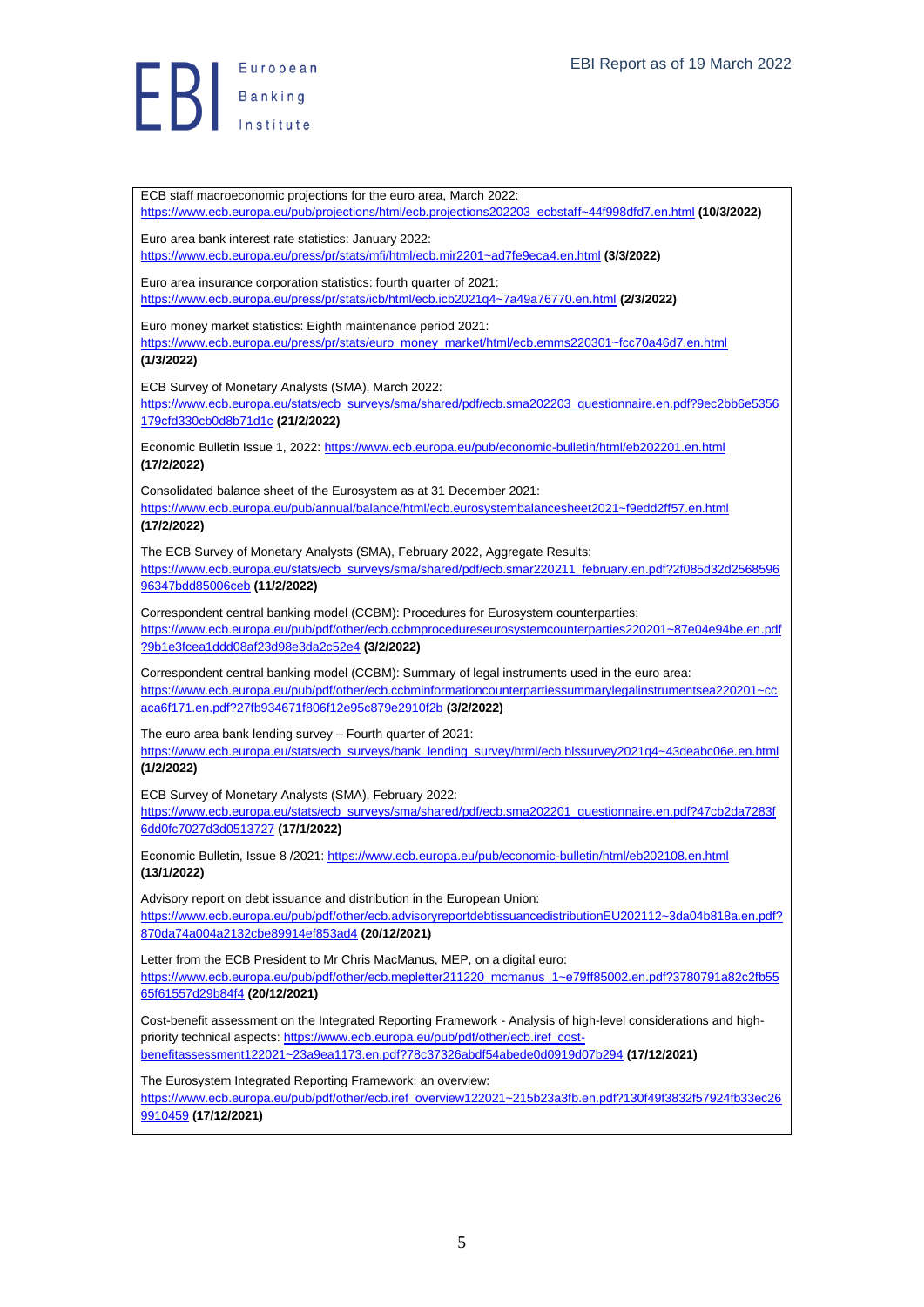

<span id="page-5-0"></span>Eurosystem staff macroeconomic projections for the euro area, December 2021: [https://www.ecb.europa.eu/pub/projections/html/ecb.projections202112\\_eurosystemstaff~32e481d712.en.html](https://www.ecb.europa.eu/pub/projections/html/ecb.projections202112_eurosystemstaff~32e481d712.en.html) **(16/12/2021)** Euro area bank interest rate statistics: October 2021: <https://www.ecb.europa.eu/press/pr/stats/mfi/html/ecb.mir2110~20f88fed77.en.html> **(2/12/2021)** Financial Stability Review, November 2021: [https://www.ecb.europa.eu/pub/financial](https://www.ecb.europa.eu/pub/financial-stability/fsr/html/ecb.fsr202111~8b0aebc817.en.html)[stability/fsr/html/ecb.fsr202111~8b0aebc817.en.html](https://www.ecb.europa.eu/pub/financial-stability/fsr/html/ecb.fsr202111~8b0aebc817.en.html) **(17/11/2021)** Economic Bulletin: Update on economic, financial and monetary developments: <https://www.ecb.europa.eu/pub/economic-bulletin/html/eb202107.en.html> **(11/11/2021)** October 2021 euro area bank lending survey: [https://www.ecb.europa.eu/stats/ecb\\_surveys/bank\\_lending\\_survey/html/ecb.blssurvey2021q3~57cc722cfb.en.html](https://www.ecb.europa.eu/stats/ecb_surveys/bank_lending_survey/html/ecb.blssurvey2021q3~57cc722cfb.en.html) **(26/10/2021)** Macroprudential stress test of the euro area banking system amid the coronavirus (COVID-19) pandemic: [https://www.ecb.europa.eu/pub/pdf/other/ecb.macroprudentialstresstesteuroareabankingsystemcoronaviruspandemi](https://www.ecb.europa.eu/pub/pdf/other/ecb.macroprudentialstresstesteuroareabankingsystemcoronaviruspandemic2021~7ff1fa3237.en.pdf?2991228f12281295d5eee15bafbbd763) [c2021~7ff1fa3237.en.pdf?2991228f12281295d5eee15bafbbd763](https://www.ecb.europa.eu/pub/pdf/other/ecb.macroprudentialstresstesteuroareabankingsystemcoronaviruspandemic2021~7ff1fa3237.en.pdf?2991228f12281295d5eee15bafbbd763) **(14/10/2021)** Economic Bulletin: Economic, financial and monetary developments[: https://www.ecb.europa.eu/pub/economic](https://www.ecb.europa.eu/pub/economic-bulletin/html/eb202106.en.html)[bulletin/html/eb202106.en.html](https://www.ecb.europa.eu/pub/economic-bulletin/html/eb202106.en.html) **(23/9/2021)** Eurosystem contribution to the European Commission's targeted consultation on the functioning of the EU securitisation framework: [https://www.ecb.europa.eu/pub/pdf/other/ecb.eurosystemcontributiontargetedconsultationEUsecuritisationframework](https://www.ecb.europa.eu/pub/pdf/other/ecb.eurosystemcontributiontargetedconsultationEUsecuritisationframework2109~cade37d248.en.pdf?82e195945350e768b419b49b3bff2743) [2109~cade37d248.en.pdf?82e195945350e768b419b49b3bff2743](https://www.ecb.europa.eu/pub/pdf/other/ecb.eurosystemcontributiontargetedconsultationEUsecuritisationframework2109~cade37d248.en.pdf?82e195945350e768b419b49b3bff2743) **(22/9/2021)** Occasional Paper Series: Clear, consistent and engaging: ECB monetary policy communication in a changing world: <https://www.ecb.europa.eu/pub/pdf/scpops/ecb.op274~9aca14e6f6.en.pdf?4b3f2b9a792ab2e93c53b328c87c66c5> **(21/9/2021)** Occasional Paper Series: Monetary-fiscal policy interactions in the euro area: <https://www.ecb.europa.eu/pub/pdf/scpops/ecb.op273~fae24ce432.en.pdf?1c987130d2ad8997b2b2c689fe31e6ef> **(21/9/2021)** Occasional Paper Series: The role of financial stability considerations in monetary policy and the interaction with macroprudential policy in the euro area: <https://www.ecb.europa.eu/pub/pdf/scpops/ecb.op272~dd8168a8cc.en.pdf?81da657c18d2738316e13c00801ee0a9> **(21/9/2021)** Occasional Paper Series: Non-bank financial intermediation in the euro area: implications for monetary policy transmission and key vulnerabilities: <https://www.ecb.europa.eu/pub/pdf/scpops/ecb.op270~36f79cd6ca.en.pdf?2f487e70de3ccfab3099462bb6533c29> **(21/9/2021)** Occasional Paper Series: The ECB's price stability framework: past experience, and current and future challenges: <https://www.ecb.europa.eu/pub/pdf/scpops/ecb.op269~3f2619ac7a.en.pdf?de4462277276b53940a461b0ce18fe6e> **(21/9/2021)** Occasional Paper Series: Inflation measurement and its assessment in the ECB's monetary policy strategy review: <https://www.ecb.europa.eu/pub/pdf/scpops/ecb.op265~a3fb0b611d.en.pdf?ebf31d258ee0b02b8e4ee876fd0d866d> **(21/9/2021)** The IMF's role in sovereign debt restructurings: <https://www.ecb.europa.eu/pub/pdf/scpops/ecb.op262~f0e9e1e77e.en.pdf?f4911f380644eb8838fe9b6f95f4b6b5> **(14/9/2021) 3. Other** Christine Lagarde: Monetary policy in an uncertain world: <https://www.ecb.europa.eu/press/key/date/2022/html/ecb.sp220317~9d2f052c92.en.html> **(17/3/2022)**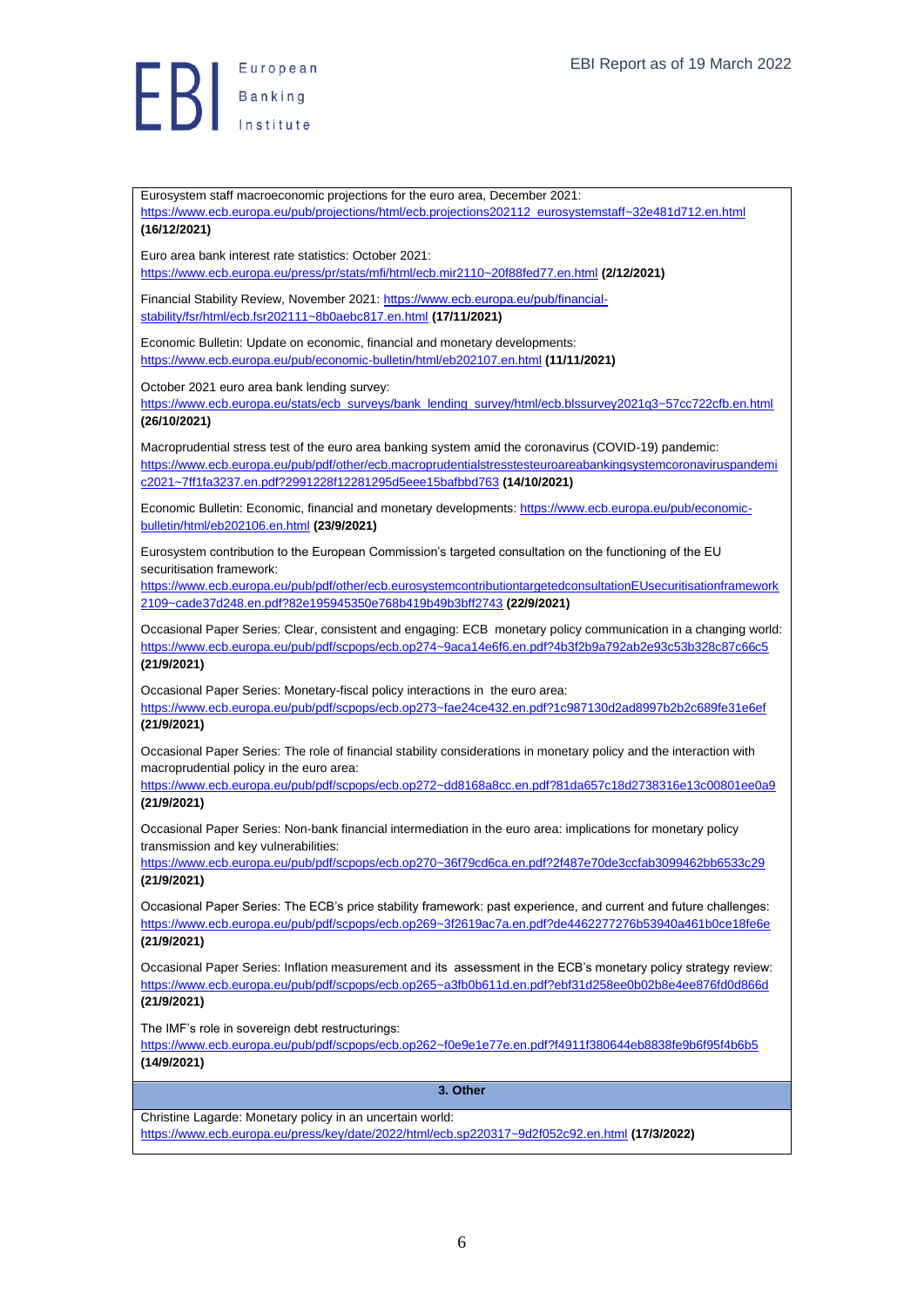

Opinion of the European Central Bank of 29 December 2021 on a proposal for a regulation laying down harmonised rules on artificial intelligence (OJ C 115, 11.3.2022, pp. 5–11)[: https://eur-lex.europa.eu/legal](https://eur-lex.europa.eu/legal-content/EN/TXT/HTML/?uri=CELEX:52021AB0040&from=EN)[content/EN/TXT/HTML/?uri=CELEX:52021AB0040&from=EN](https://eur-lex.europa.eu/legal-content/EN/TXT/HTML/?uri=CELEX:52021AB0040&from=EN) **(11/3/2022)**

Euro area securities issues statistics: January 2022: <https://www.ecb.europa.eu/press/pr/stats/sis/html/ecb.si2201~2be61f0e97.en.html> **(10/3/2022)**

Guideline (EU) 2022/311 of the European Central Bank of 17 February 2022 amending Guideline ECB/2012/27 on a Trans-European Automated Real-time Gross settlement Express Transfer system (TARGET2) (ECB/2022/4) (OJ L 46, 25.2.2022, pp. 142–144)[: https://eur-lex.europa.eu/legal](https://eur-lex.europa.eu/legal-content/EN/TXT/HTML/?uri=CELEX:32022O0311&from=EN)[content/EN/TXT/HTML/?uri=CELEX:32022O0311&from=EN](https://eur-lex.europa.eu/legal-content/EN/TXT/HTML/?uri=CELEX:32022O0311&from=EN) **(25/2/2022)**

Decision (EU) 2022/310 of the European Central Bank of 17 February 2022 amending Decision (EU) 2019/1743 of the European Central Bank on the remuneration of holdings of excess reserves and of certain deposits (ECB/2022/5) (OJ L 46, 25.2.2022, pp. 140–141): [https://eur-lex.europa.eu/legal](https://eur-lex.europa.eu/legal-content/EN/TXT/HTML/?uri=CELEX:32022D0310&from=EN)[content/EN/TXT/HTML/?uri=CELEX:32022D0310&from=EN](https://eur-lex.europa.eu/legal-content/EN/TXT/HTML/?uri=CELEX:32022D0310&from=EN) **(25/2/2022)**

Results of the December 2021 survey on credit terms and conditions in euro-denominated securities financing and over-the-counter derivatives markets (SESFOD):

<https://www.ecb.europa.eu/press/pr/date/2022/html/ecb.pr220221~9075e67d0f.en.html> **(21/2/2022)**

Annual Accounts 2021[: https://www.ecb.europa.eu/pub/annual/annual](https://www.ecb.europa.eu/pub/annual/annual-accounts/html/ecb.annualaccounts2021~5130ce3be2.en.html)[accounts/html/ecb.annualaccounts2021~5130ce3be2.en.html](https://www.ecb.europa.eu/pub/annual/annual-accounts/html/ecb.annualaccounts2021~5130ce3be2.en.html) **(17/2/2022)**

Financial statements of the ECB for 2021: <https://www.ecb.europa.eu/press/pr/date/2022/html/ecb.pr220217~28ffc75d4c.en.html> **(17/2/2022)**

European System of Central Banks renews Statements of Commitment to FX Global Code: <https://www.ecb.europa.eu/press/pr/date/2022/html/ecb.pr220215~efef365080.en.html> **(15/2/2022)**

Opinion of the European Central Bank of 30 November 2021 on a proposal for a regulation to extend traceability requirements to transfers of crypto-assets (CON/2021/37) 2022/C 68/02 (OJ C 68, 9.2.2022, pp. 2-4)[: https://eur](https://eur-lex.europa.eu/legal-content/EN/TXT/HTML/?uri=CELEX:52021AB0037&from=EN)[lex.europa.eu/legal-content/EN/TXT/HTML/?uri=CELEX:52021AB0037&from=EN](https://eur-lex.europa.eu/legal-content/EN/TXT/HTML/?uri=CELEX:52021AB0037&from=EN) **(9/2/2022)**

Letter from ECB President to Mr Engin Eroglu, MEP, on monetary policy: [https://www.ecb.europa.eu/pub/pdf/other/ecb.mepletter220207\\_Eroglu~639d76c4ec.en.pdf?0430d60d4254997541e](https://www.ecb.europa.eu/pub/pdf/other/ecb.mepletter220207_Eroglu~639d76c4ec.en.pdf?0430d60d4254997541e0f62af18466a0) [0f62af18466a0](https://www.ecb.europa.eu/pub/pdf/other/ecb.mepletter220207_Eroglu~639d76c4ec.en.pdf?0430d60d4254997541e0f62af18466a0) **(7/2/2022)**

Letter from the ECB President to Mr Dimitrios Papadimoulis, MEP, on monetary policy: [https://www.ecb.europa.eu/pub/pdf/other/ecb.mepletter220207\\_Papadimoulis~a229f0b06f.en.pdf?d60aa23abfc9b8c](https://www.ecb.europa.eu/pub/pdf/other/ecb.mepletter220207_Papadimoulis~a229f0b06f.en.pdf?d60aa23abfc9b8c5f93fc81411bcbc68) [5f93fc81411bcbc68](https://www.ecb.europa.eu/pub/pdf/other/ecb.mepletter220207_Papadimoulis~a229f0b06f.en.pdf?d60aa23abfc9b8c5f93fc81411bcbc68) **(7/2/2022)**

Letter from the ECB President to Mr Marco Zanni, Mr Valentino Grant, and Mr Antonio Maria Rinaldi, MEPs, on monetary policy:

[https://www.ecb.europa.eu/pub/pdf/other/ecb.mepletter220207\\_Zanni\\_Grant\\_Rinaldi~46b66e4a77.en.pdf?8e81a00b](https://www.ecb.europa.eu/pub/pdf/other/ecb.mepletter220207_Zanni_Grant_Rinaldi~46b66e4a77.en.pdf?8e81a00b008f1ef7d3ed0f2901d00e9f) [008f1ef7d3ed0f2901d00e9f](https://www.ecb.europa.eu/pub/pdf/other/ecb.mepletter220207_Zanni_Grant_Rinaldi~46b66e4a77.en.pdf?8e81a00b008f1ef7d3ed0f2901d00e9f) **(7/2/2022)**

Euro area securities issues statistics: December 2021: <https://www.ecb.europa.eu/press/pr/stats/sis/html/ecb.si2112~74acba3af0.en.html> **(10/2/2022)**

Results of the ECB Survey of Professional Forecasters for the first quarter of 2022: <https://www.ecb.europa.eu/press/pr/date/2022/html/ecb.pr220204~3fdfbe7eb0.en.html> **(4/2/2022)**

Euro area bank interest rate statistics: December 2021: <https://www.ecb.europa.eu/press/pr/stats/mfi/html/ecb.mir2112~d183a75a06.en.html> **(3/2/2022)**

Euro banknote counterfeiting at historically low level in 2021: <https://www.ecb.europa.eu/press/pr/date/2022/html/ecb.pr220128~d65c3326c2.en.html> **(28/1/2022)**

Euro area economic and financial developments by institutional sector: third quarter of 2021: [https://www.ecb.europa.eu/press/pr/stats/ffi/html/ecb.eaefd\\_full2021q3~5d3ea158f5.en.html](https://www.ecb.europa.eu/press/pr/stats/ffi/html/ecb.eaefd_full2021q3~5d3ea158f5.en.html) **(27/1/2022)**

Euro area monthly balance of payments: November 2021: <https://www.ecb.europa.eu/press/pr/stats/bop/2022/html/ecb.bp220119~f876a520a2.en.html> **(19/1/2022)**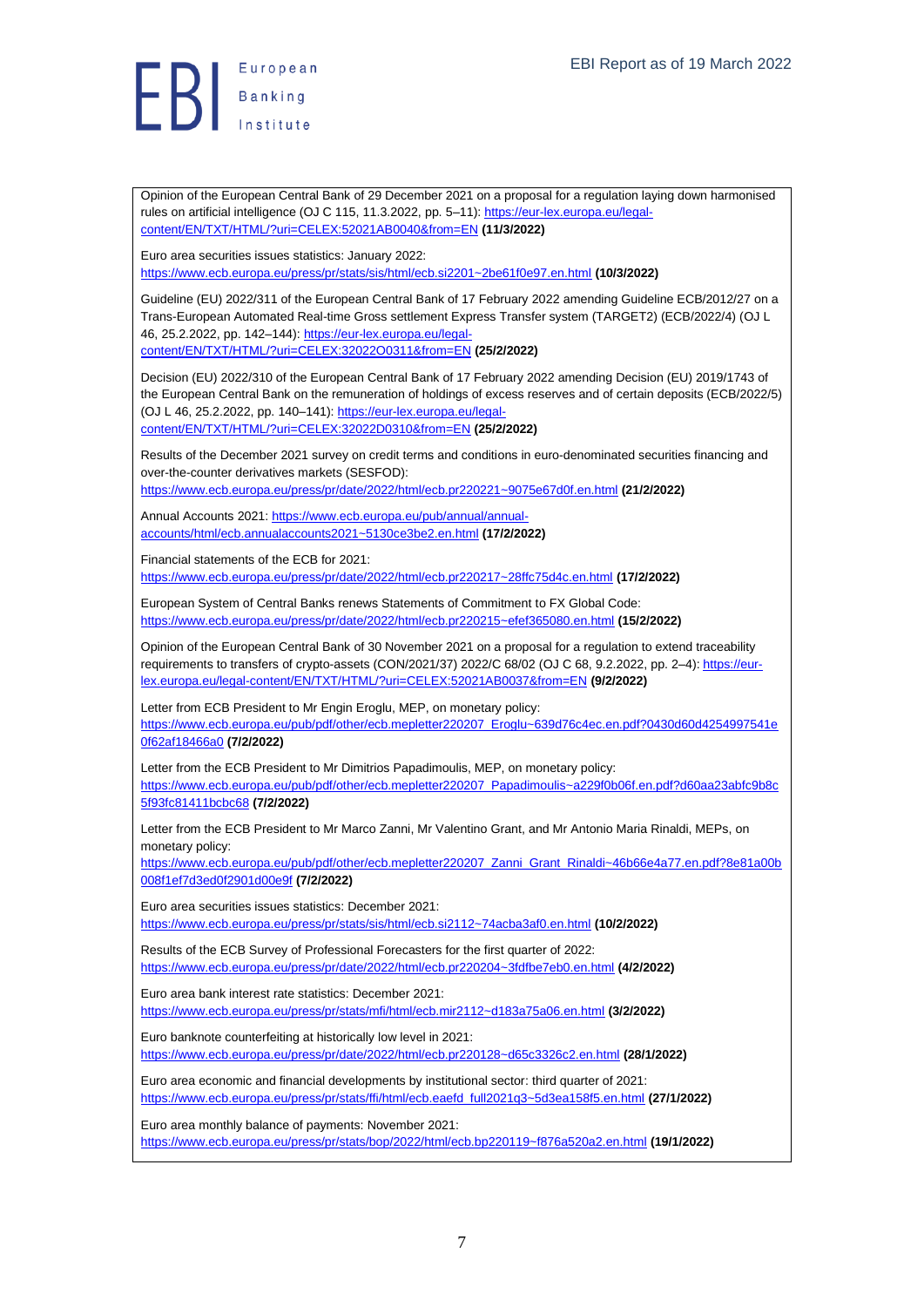$\begin{array}{c} \begin{array}{|c} \hline \end{array} \\ \hline \end{array}$ 

Euro area bank interest rate statistics: November 2021:

Euro area securities issues statistics: November 2021:

<https://www.ecb.europa.eu/press/pr/stats/mfi/html/ecb.mir2111~bded81a19f.en.html> **(5/1/2022)**

<https://www.ecb.europa.eu/press/pr/stats/sis/html/ecb.si2111~05c9d3f2e6.en.html> **(12/1/2022)**

[https://www.ecb.europa.eu/press/pr/stats/ffi/html/ecb.eaefd\\_early2021q3~27c7d549a1.en.html](https://www.ecb.europa.eu/press/pr/stats/ffi/html/ecb.eaefd_early2021q3~27c7d549a1.en.html) **(11/1/2022)**

Households and non-financial corporations in the euro area: third quarter of 2021:

<span id="page-7-1"></span><span id="page-7-0"></span>8 Euro money market statistics: Seventh maintenance period 2021: [https://www.ecb.europa.eu/press/pr/stats/euro\\_money\\_market/html/ecb.emms220111~1f50df1830.en.html](https://www.ecb.europa.eu/press/pr/stats/euro_money_market/html/ecb.emms220111~1f50df1830.en.html) **(11/1/2022)** Euro area quarterly balance of payments and international investment position: third quarter of 2021: [https://www.ecb.europa.eu/press/pr/stats/bop/2022/html/ecb. bq220111~ee45e2e5b4.en.html](https://www.ecb.europa.eu/press/pr/stats/bop/2022/html/ecb.%20bq220111~ee45e2e5b4.en.html) **(11/1/2022)** Euro area pension fund statistics: third quarter of 2021: [https://www.ecb.europa.eu/press/pr/stats/pension\\_fund\\_statistics/html/ecb.pfs2021q3~26e296f63b.en.html](https://www.ecb.europa.eu/press/pr/stats/pension_fund_statistics/html/ecb.pfs2021q3~26e296f63b.en.html) **(22/12/2021)** ECB publishes action plan to address recommendations after TARGET incidents in 2020: [https://www.ecb.europa.eu/press/pr/date/2021/html/ecb.pr211217\\_1~512f6a4e74.en.html](https://www.ecb.europa.eu/press/pr/date/2021/html/ecb.pr211217_1~512f6a4e74.en.html) **(17/12/2021)** ECB moves towards harmonising statistical reporting to ease burden for banks and improve analysis: <https://www.ecb.europa.eu/press/pr/date/2021/html/ecb.pr211217~168928ae51.en.html> **(17/12/2021)** Euro area securities issues statistics: October 2021: <https://www.ecb.europa.eu/press/pr/stats/sis/html/ecb.si2110~ddf6d17dd8.en.html> **(10/12/2021)** Euro area insurance corporation statistics: third quarter of 2021: <https://www.ecb.europa.eu/press/pr/stats/icb/html/ecb.icb2021q3~8df84f1994.en.html> **(30/11/2021)** Monetary developments in the euro area: October 2021: <https://www.ecb.europa.eu/press/pr/stats/md/html/ecb.md2110~b1fccebcb9.en.html> **(26/11/2021)** Survey on the Access to Finance of Enterprises: availability of finance improved amid increase in turnover: <https://www.ecb.europa.eu/press/pr/date/2021/html/ecb.pr211124~e01183fe90.en.html> **(24/11/2021)** Euro money market statistics: Sixth maintenance period 2021: [https://www.ecb.europa.eu/press/pr/stats/euro\\_money\\_market/html/ecb.emms211123~5e2b47c548.en.html](https://www.ecb.europa.eu/press/pr/stats/euro_money_market/html/ecb.emms211123~5e2b47c548.en.html) **(23/11/2021)** Opinion of the European Central Bank on a proposal for a regulation on European green bonds (CON/2021/30): [https://www.ecb.europa.eu/pub/pdf/other/en\\_con\\_2021\\_30\\_f\\_sign~17d7dd770b..pdf?0c10e62bf85542feef0b140fa1](https://www.ecb.europa.eu/pub/pdf/other/en_con_2021_30_f_sign~17d7dd770b..pdf?0c10e62bf85542feef0b140fa1af4ee4) [af4ee4](https://www.ecb.europa.eu/pub/pdf/other/en_con_2021_30_f_sign~17d7dd770b..pdf?0c10e62bf85542feef0b140fa1af4ee4) **(8/11/2021)** ECB staff macroeconomic projections for the euro area, September 2021: [https://www.ecb.europa.eu/pub/projections/html/ecb.projections202109\\_ecbstaff~1f59a501e2.en.html](https://www.ecb.europa.eu/pub/projections/html/ecb.projections202109_ecbstaff~1f59a501e2.en.html) **(9/9/2021) B. Other Economic Policy Measures 1. EU Council – Eurogroup Reports and Statements** Remarks by Paschal Donohoe following the Eurogroup meeting of 14 March 2022: [https://www.consilium.europa.eu/en/press/press-releases/2022/03/14/remarks-by-paschal-donohoe-following-the](https://www.consilium.europa.eu/en/press/press-releases/2022/03/14/remarks-by-paschal-donohoe-following-the-eurogroup-meeting-of-14-march-2022/)[eurogroup-meeting-of-14-march-2022/](https://www.consilium.europa.eu/en/press/press-releases/2022/03/14/remarks-by-paschal-donohoe-following-the-eurogroup-meeting-of-14-march-2022/) **(14/3/2022)** Eurogroup statement on the fiscal guidance for 2023: [https://www.consilium.europa.eu/en/press/press](https://www.consilium.europa.eu/en/press/press-releases/2022/03/14/eurogroup-statement-on-the-fiscal-guidance-for-2023/)[releases/2022/03/14/eurogroup-statement-on-the-fiscal-guidance-for-2023/](https://www.consilium.europa.eu/en/press/press-releases/2022/03/14/eurogroup-statement-on-the-fiscal-guidance-for-2023/) **(14/3/2022)** G7 Leaders' Statement, 11 March 2022: [https://www.consilium.europa.eu/en/press/press-releases/2022/03/11/g7](https://www.consilium.europa.eu/en/press/press-releases/2022/03/11/g7-leaders-statement-11-march-2022/) [leaders-statement-11-march-2022/](https://www.consilium.europa.eu/en/press/press-releases/2022/03/11/g7-leaders-statement-11-march-2022/) **(11/3/2022)** Remarks by Paschal Donohoe following the Eurogroup meeting of 25 February 2022: [https://www.consilium.europa.eu/en/press/press-releases/2022/02/25/remarks-by-paschal-donohoe-following-the](https://www.consilium.europa.eu/en/press/press-releases/2022/02/25/remarks-by-paschal-donohoe-following-the-eurogroup-meeting-of-25-february-2022/)[eurogroup-meeting-of-25-february-2022/](https://www.consilium.europa.eu/en/press/press-releases/2022/02/25/remarks-by-paschal-donohoe-following-the-eurogroup-meeting-of-25-february-2022/) **(25/2/2022)**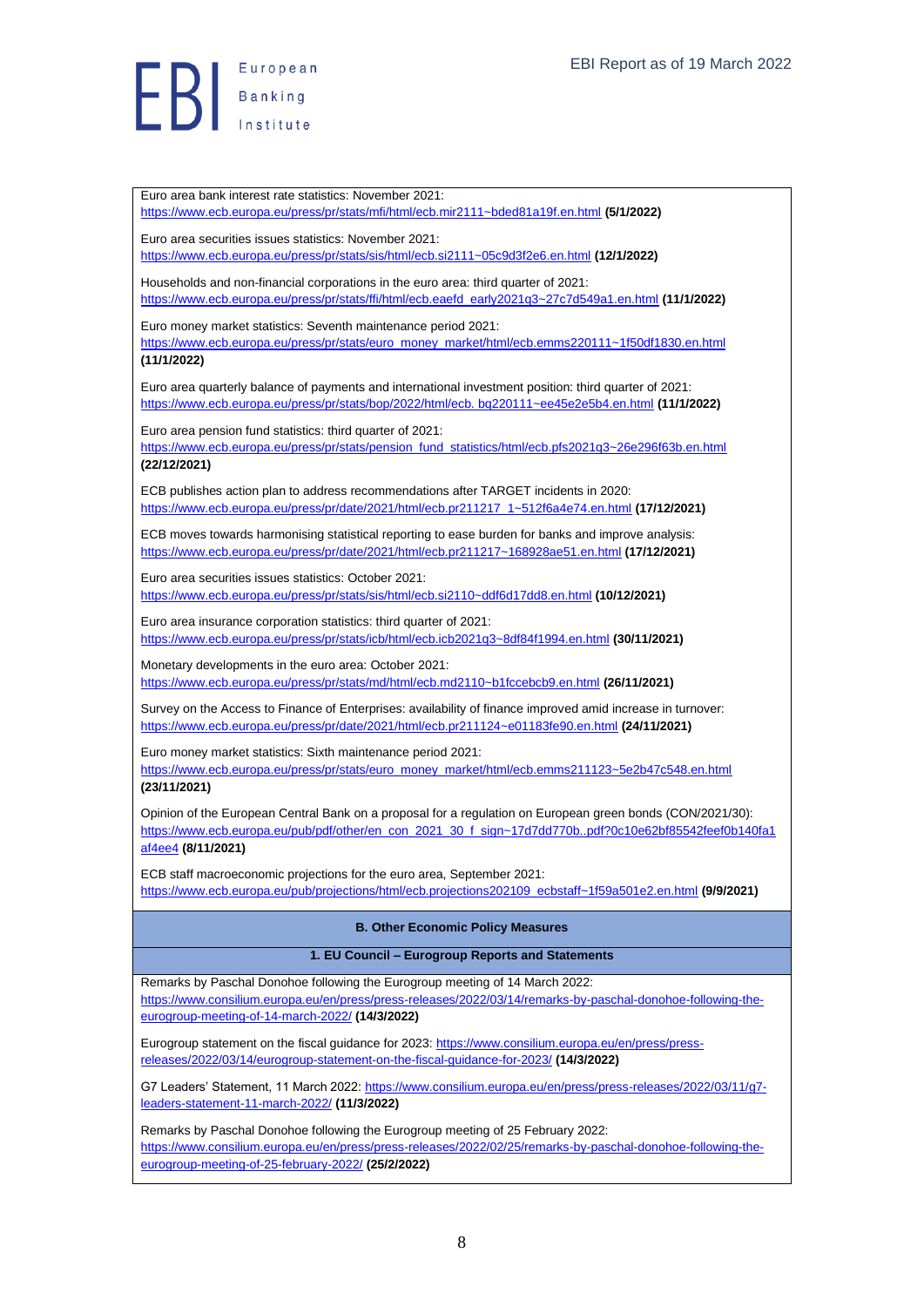**Exerche Suropean** 

Eurogroup statement on the digital euro project: [https://www.consilium.europa.eu/en/press/press](https://www.consilium.europa.eu/en/press/press-releases/2022/02/25/eurogroup-statement-on-the-digital-euro-project/)[releases/2022/02/25/eurogroup-statement-on-the-digital-euro-project/](https://www.consilium.europa.eu/en/press/press-releases/2022/02/25/eurogroup-statement-on-the-digital-euro-project/) **(25/2/2022)**

Opening remarks by Paschal Donohoe at the Eurofi High Level Seminar, 24 February 2022: [https://www.consilium.europa.eu/en/press/press-releases/2022/02/25/opening-remarks-by-paschal-donohoe-at-the](https://www.consilium.europa.eu/en/press/press-releases/2022/02/25/opening-remarks-by-paschal-donohoe-at-the-eurofi-high-level-seminar/)[eurofi-high-level-seminar/](https://www.consilium.europa.eu/en/press/press-releases/2022/02/25/opening-remarks-by-paschal-donohoe-at-the-eurofi-high-level-seminar/) **(25/2/2022)**

Opening remarks by Paschal Donohoe at the Real Instituto Elcano event - Opportunities for the euro area in the context of the recovery: [https://www.consilium.europa.eu/en/press/press-releases/2022/02/07/opening-remarks-by](https://www.consilium.europa.eu/en/press/press-releases/2022/02/07/opening-remarks-by-paschal-donohoe-at-the-real-instituto-elcano-event-opportunities-for-the-euro-area-in-the-context-of-the-recovery/)[paschal-donohoe-at-the-real-instituto-elcano-event-opportunities-for-the-euro-area-in-the-context-of-the-recovery/](https://www.consilium.europa.eu/en/press/press-releases/2022/02/07/opening-remarks-by-paschal-donohoe-at-the-real-instituto-elcano-event-opportunities-for-the-euro-area-in-the-context-of-the-recovery/) **(7/2/2022)**

Opening remarks by Paschal Donohoe at the European Parliament's ECON Committee, 2 February 2022: [https://www.consilium.europa.eu/en/press/press-releases/2022/02/02/opening-remarks-by-paschal-donohoe-at-the](https://www.consilium.europa.eu/en/press/press-releases/2022/02/02/opening-remarks-by-paschal-donohoe-at-the-european-parliament-s-econ-committee/)[european-parliament-s-econ-committee/](https://www.consilium.europa.eu/en/press/press-releases/2022/02/02/opening-remarks-by-paschal-donohoe-at-the-european-parliament-s-econ-committee/) **(2/2/2022)**

Remarks by Paschal Donohoe following the Eurogroup meeting of 17 January 2022: [https://www.consilium.europa.eu/en/press/press-releases/2022/01/17/remarks-by-paschal-donohoe-following-the](https://www.consilium.europa.eu/en/press/press-releases/2022/01/17/remarks-by-paschal-donohoe-following-the-eurogroup-meeting-of-17-january-2022/)[eurogroup-meeting-of-17-january-2022/](https://www.consilium.europa.eu/en/press/press-releases/2022/01/17/remarks-by-paschal-donohoe-following-the-eurogroup-meeting-of-17-january-2022/) **(17/1/2022)**

Remarks by President Charles Michel at the European Investment Bank (EIB) Annual Economics Conference 2022: [https://www.consilium.europa.eu/en/press/press-releases/2022/01/12/remarks-by-president-charles-michel-at-the](https://www.consilium.europa.eu/en/press/press-releases/2022/01/12/remarks-by-president-charles-michel-at-the-european-investment-bank-eib-annual-economics-conference-2022/)[european-investment-bank-eib-annual-economics-conference-2022/](https://www.consilium.europa.eu/en/press/press-releases/2022/01/12/remarks-by-president-charles-michel-at-the-european-investment-bank-eib-annual-economics-conference-2022/) **(12/1/2022)**

Reflections on 20 years of the euro: joint article by Eurogroup members: [https://www.consilium.europa.eu/en/press/press-releases/2021/12/31/reflections-on-20-years-of-the-euro-joint](https://www.consilium.europa.eu/en/press/press-releases/2021/12/31/reflections-on-20-years-of-the-euro-joint-article-by-eurogroup-members/)[article-by-eurogroup-members/](https://www.consilium.europa.eu/en/press/press-releases/2021/12/31/reflections-on-20-years-of-the-euro-joint-article-by-eurogroup-members/) **(31/12/2021)**

Statement of the Euro Summit, 16 December 2021: [https://www.consilium.europa.eu/en/press/press](https://www.consilium.europa.eu/en/press/press-releases/2021/12/17/statement-of-the-euro-summit-16-december-2021/)[releases/2021/12/17/statement-of-the-euro-summit-16-december-2021/](https://www.consilium.europa.eu/en/press/press-releases/2021/12/17/statement-of-the-euro-summit-16-december-2021/) **(17/12/2021)**

Economic and monetary union: President Donohoe's report to the President of the Euro Summit: [https://www.consilium.europa.eu/en/press/press-releases/2021/12/13/economic-and-monetary-union-president](https://www.consilium.europa.eu/en/press/press-releases/2021/12/13/economic-and-monetary-union-president-donohoe-s-report-to-the-president-of-the-euro-summit/)[donohoe-s-report-to-the-president-of-the-euro-summit/](https://www.consilium.europa.eu/en/press/press-releases/2021/12/13/economic-and-monetary-union-president-donohoe-s-report-to-the-president-of-the-euro-summit/) **(13/12/2021)**

Remarks by Paschal Donohoe following the Eurogroup meeting of 6 December 2021: [https://www.consilium.europa.eu/en/press/press-releases/2021/12/06/remarks-by-paschal-donohoe-following-the](https://www.consilium.europa.eu/en/press/press-releases/2021/12/06/remarks-by-paschal-donohoe-following-the-eurogroup-meeting-of-6-december-2021/)[eurogroup-meeting-of-6-december-2021/](https://www.consilium.europa.eu/en/press/press-releases/2021/12/06/remarks-by-paschal-donohoe-following-the-eurogroup-meeting-of-6-december-2021/) **(6/12/2021)**

Eurogroup Statement on the Draft Budgetary Plans for 2022[: https://www.consilium.europa.eu/en/press/press](https://www.consilium.europa.eu/en/press/press-releases/2021/12/06/eurogroup-statement-on-the-draft-budgetary-plans-for-2022/)[releases/2021/12/06/eurogroup-statement-on-the-draft-budgetary-plans-for-2022/](https://www.consilium.europa.eu/en/press/press-releases/2021/12/06/eurogroup-statement-on-the-draft-budgetary-plans-for-2022/) **(6/12/2021)**

Remarks by Paschal Donohoe following the Eurogroup meeting of 8 November 2021: [https://www.consilium.europa.eu/en/press/press-releases/2021/11/08/remarks-by-paschal-donohoe-following-the](https://www.consilium.europa.eu/en/press/press-releases/2021/11/08/remarks-by-paschal-donohoe-following-the-eurogroup-meeting-of-8-november-2021/)[eurogroup-meeting-of-8-november-2021/](https://www.consilium.europa.eu/en/press/press-releases/2021/11/08/remarks-by-paschal-donohoe-following-the-eurogroup-meeting-of-8-november-2021/) **(8/11/2021)**

## <span id="page-8-0"></span>**2. Council of the EU**

Council Regulation (EU) 2022/345 of 1 March 2022 amending Regulation (EU) No 833/2014 concerning restrictive measures in view of Russia's actions destabilising the situation in Ukraine (OJ L 63, 2.3.2022, pp. 1-4)[: https://eur](https://eur-lex.europa.eu/legal-content/EN/TXT/HTML/?uri=CELEX:32022R0345&from=EN)[lex.europa.eu/legal-content/EN/TXT/HTML/?uri=CELEX:32022R0345&from=EN](https://eur-lex.europa.eu/legal-content/EN/TXT/HTML/?uri=CELEX:32022R0345&from=EN) **(2/3/2022)**

Council Regulation (EU) 2022/334 of 28 February 2022 "amending Council Regulation (EU) No 833/2014 (…)" (OJ L 57, 28.2.2022, pp. 1-3):<https://eur-lex.europa.eu/eli/reg/2022/334/oj> **(28/2/2022)**

Council Regulation (EU) 2021/2085 of 19 November 2021 establishing the Joint Undertakings under Horizon Europe and repealing Regulations (EC) No 219/2007, (EU) No 557/2014, (EU) No 558/2014, (EU) No 559/2014, (EU) No 560/2014, (EU) No 561/2014 and (EU) No 642/2014 (OJ L 427, 30.11.2021, pp. 17–119)[: https://eur](https://eur-lex.europa.eu/legal-content/EN/TXT/HTML/?uri=CELEX:32021R2085&from=EN)[lex.europa.eu/legal-content/EN/TXT/HTML/?uri=CELEX:32021R2085&from=EN](https://eur-lex.europa.eu/legal-content/EN/TXT/HTML/?uri=CELEX:32021R2085&from=EN) **(30/11/2021)**

Council Decision of 23 November 2021 adopting the Council's position on draft amending budget No 6 of the European Union for the financial year 2021 2021/C 475 I/01 (OJ C 475I , 25.11.2021, pp. 1–2): [https://eur](https://eur-lex.europa.eu/legal-content/EN/TXT/HTML/?uri=CELEX:32021D1125(01)&from=EN)[lex.europa.eu/legal-content/EN/TXT/HTML/?uri=CELEX:32021D1125\(01\)&from=EN](https://eur-lex.europa.eu/legal-content/EN/TXT/HTML/?uri=CELEX:32021D1125(01)&from=EN) **(25/11/2021)**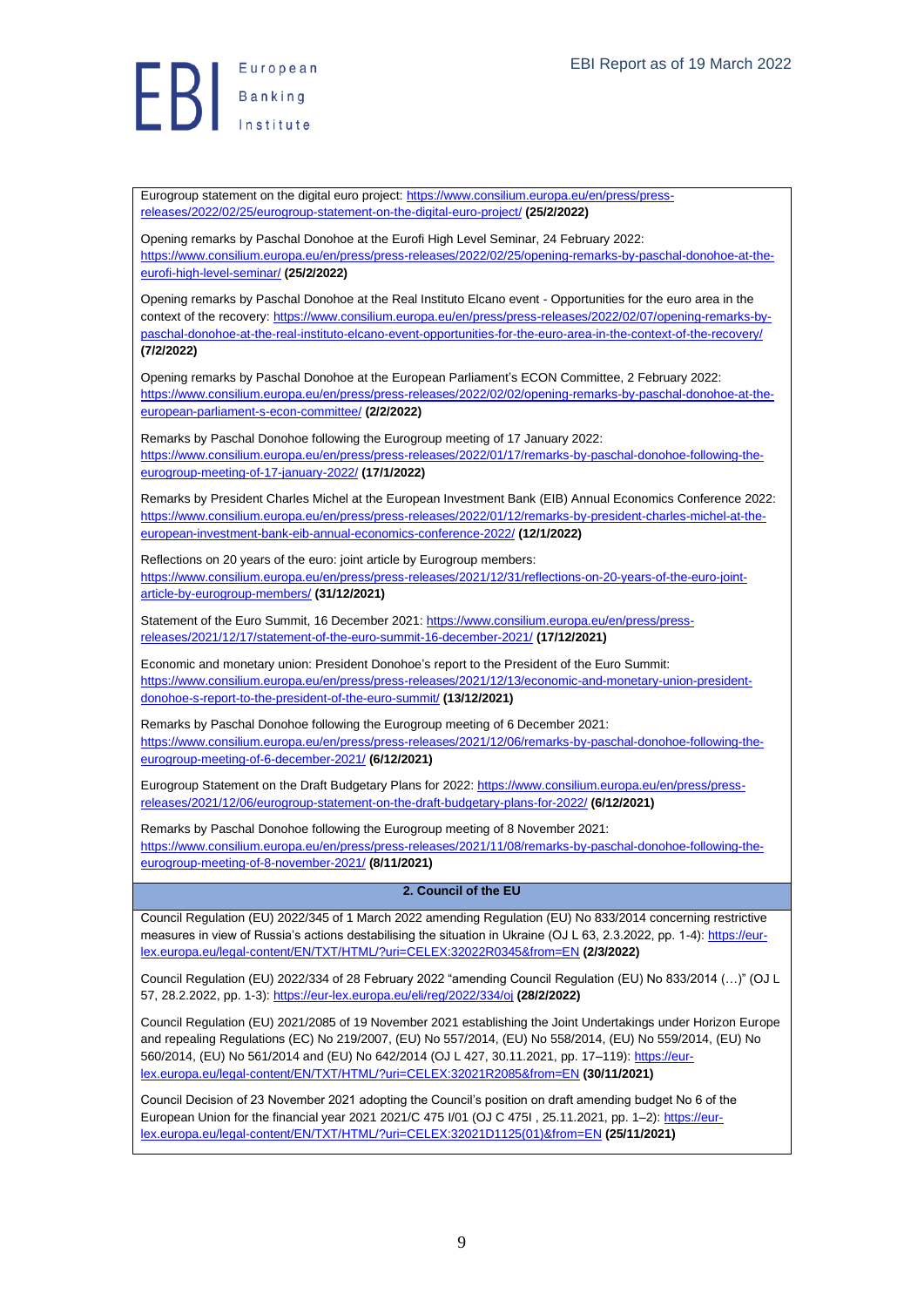

The Council adopted conclusions on resilience and crisis response[: https://www.consilium.europa.eu/en/press/press](https://www.consilium.europa.eu/en/press/press-releases/2021/11/23/the-council-adopted-conclusions-on-resilience-and-crisis-response/)[releases/2021/11/23/the-council-adopted-conclusions-on-resilience-and-crisis-response/](https://www.consilium.europa.eu/en/press/press-releases/2021/11/23/the-council-adopted-conclusions-on-resilience-and-crisis-response/) **(23/11/2021)**

Agreement reached on 2022 EU budget: [https://www.consilium.europa.eu/en/press/press-releases/2021/11/16/eu](https://www.consilium.europa.eu/en/press/press-releases/2021/11/16/eu-budget-for-2022/)[budget-for-2022/](https://www.consilium.europa.eu/en/press/press-releases/2021/11/16/eu-budget-for-2022/) **(16/11/2021)**

Macroeconomic dialogue at political level on 8 November 2021[: https://www.consilium.europa.eu/en/press/press](https://www.consilium.europa.eu/en/press/press-releases/2021/11/08/macroeconomic-dialogue-at-political-level-on-8-november-2021/)[releases/2021/11/08/macroeconomic-dialogue-at-political-level-on-8-november-2021/](https://www.consilium.europa.eu/en/press/press-releases/2021/11/08/macroeconomic-dialogue-at-political-level-on-8-november-2021/) **(8/11/2021)**

European Council conclusions, 21-22 October 2021[: https://www.consilium.europa.eu/media/52622/20211022-euco](https://www.consilium.europa.eu/media/52622/20211022-euco-conclusions-en.pdf)[conclusions-en.pdf](https://www.consilium.europa.eu/media/52622/20211022-euco-conclusions-en.pdf) **(22/10/2021)**

#### **3. European Parliament and Council of the EU**

<span id="page-9-0"></span>European Parliament resolution of 7 July 2021 on control of the financial activities of the European Investment Bank — annual report 2019 (OJ C 99, 1.3.2022, pp. 34-44)[: https://eur-lex.europa.eu/legal](https://eur-lex.europa.eu/legal-content/EN/TXT/HTML/?uri=CELEX:52021IP0332&from=EN)[content/EN/TXT/HTML/?uri=CELEX:52021IP0332&from=EN](https://eur-lex.europa.eu/legal-content/EN/TXT/HTML/?uri=CELEX:52021IP0332&from=EN) **(1/3/2022)**

European Parliament resolution of 7 July 2021 on the financial activities of the European Investment Bank — annual report 2020 (OJ C 99, 1.3.2022, pp. 21–33): [https://eur-lex.europa.eu/legal](https://eur-lex.europa.eu/legal-content/EN/TXT/HTML/?uri=CELEX:52021IP0331&from=EN)[content/EN/TXT/HTML/?uri=CELEX:52021IP0331&from=EN](https://eur-lex.europa.eu/legal-content/EN/TXT/HTML/?uri=CELEX:52021IP0331&from=EN) **(1/3/2022)**

European Parliament resolution of 10 June 2021 on the views of Parliament on the ongoing assessment by the Commission and the Council of the national recovery and resilience plans (OJ C 67, 8.2.2022, pp. 90–98): <https://eur-lex.europa.eu/legal-content/EN/TXT/HTML/?uri=CELEX:52021IP0288&from=EN> **(8/2/2022)**

European Parliament legislative resolution of 17 May 2021 on the Council position at first reading with a view to the adoption of a regulation of the European Parliament and of the Council establishing an exchange, assistance and training programme for the protection of the euro against counterfeiting for the period 2021-2027 (the 'Pericles IV' programme), and repealing Regulation (EU) No 331/2014 (06164/1/2021 — C9-0137/2021 — 2018/0194(COD)) (OJ C 15, 12.1.2022, p. 228)[: https://eur-lex.europa.eu/legal-](https://eur-lex.europa.eu/legal-content/EN/TXT/HTML/?uri=CELEX:52021AP0216&from=EN)

[content/EN/TXT/HTML/?uri=CELEX:52021AP0216&from=EN](https://eur-lex.europa.eu/legal-content/EN/TXT/HTML/?uri=CELEX:52021AP0216&from=EN) **(12/1/2022)**

European Parliament resolution of 18 May 2021 on the review of the European Union Solidarity Fund (2020/2087(INI)) (OJ C 15, 12.1.2022, pp. 2–8): [https://eur-lex.europa.eu/legal](https://eur-lex.europa.eu/legal-content/EN/TXT/HTML/?uri=CELEX:52021IP0220&from=EN)[content/EN/TXT/HTML/?uri=CELEX:52021IP0220&from=EN](https://eur-lex.europa.eu/legal-content/EN/TXT/HTML/?uri=CELEX:52021IP0220&from=EN) **(12/1/2022)**

European Parliament legislative resolution of 27 April 2021 on the draft Council decision on establishing the specific programme implementing Horizon Europe — the Framework Programme for Research and Innovation (08550/2019 — C9-0167/2020 — 2018/0225(CNS)) (OJ C 506, 15.12.2021, p. 141): [https://eur](https://eur-lex.europa.eu/legal-content/EN/TXT/HTML/?uri=CELEX:52021AP0125&from=EN)[lex.europa.eu/legal-content/EN/TXT/HTML/?uri=CELEX:52021AP0125&from=EN](https://eur-lex.europa.eu/legal-content/EN/TXT/HTML/?uri=CELEX:52021AP0125&from=EN) **(15/12/2021)**

European Parliament legislative resolution of 27 April 2021 on the Council position at first reading with a view to the adoption of a regulation of the European Parliament and of the Council establishing Horizon Europe — the Framework Programme for Research and Innovation, laying down its rules for participation and dissemination, and repealing Regulations (EU) No 1290/2013 and (EU) No 1291/2013 (OJ C 506, 15.12.2021, pp. 136–140): <https://eur-lex.europa.eu/legal-content/EN/TXT/HTML/?uri=CELEX:52021AP0124&from=EN> **(15/12/2021)**

European Parliament resolution of 25 March 2021 on general guidelines for the preparation of the 2022 budget, Section III — Commission (2020/2265(BUI)) (OJ C 494, 8.12.2021, pp. 207–216)[: https://eur-lex.europa.eu/legal](https://eur-lex.europa.eu/legal-content/EN/TXT/HTML/?uri=CELEX:52021BP0106&from=EN)[content/EN/TXT/HTML/?uri=CELEX:52021BP0106&from=EN](https://eur-lex.europa.eu/legal-content/EN/TXT/HTML/?uri=CELEX:52021BP0106&from=EN) **(8/12/2021)**

European Parliament legislative resolution of 25 March 2021 on the proposal for a regulation of the European Parliament and of the Council amending Regulation (EU) No 575/2013 as regards adjustments to the securitisation framework to support the economic recovery in response to the COVID-19 pandemic (OJ C 494, 8.12.2021, pp. 196–196):<https://eur-lex.europa.eu/legal-content/EN/TXT/HTML/?uri=CELEX:52021AP0100&from=EN> **(8/12/2021)**

European Parliament legislative resolution of 25 March 2021 on the proposal for a regulation of the European Parliament and of the Council amending Regulation (EU) 2017/2402 laying down a general framework for securitisation and creating a specific framework for simple, transparent and standardised securitisation to help the recovery from the COVID-19 pandemic (OJ C 494, 8.12.2021, pp. 195–195)[: https://eur-lex.europa.eu/legal](https://eur-lex.europa.eu/legal-content/EN/TXT/HTML/?uri=CELEX:52021AP0099&from=EN)[content/EN/TXT/HTML/?uri=CELEX:52021AP0099&from=EN](https://eur-lex.europa.eu/legal-content/EN/TXT/HTML/?uri=CELEX:52021AP0099&from=EN) **(8/12/2021)**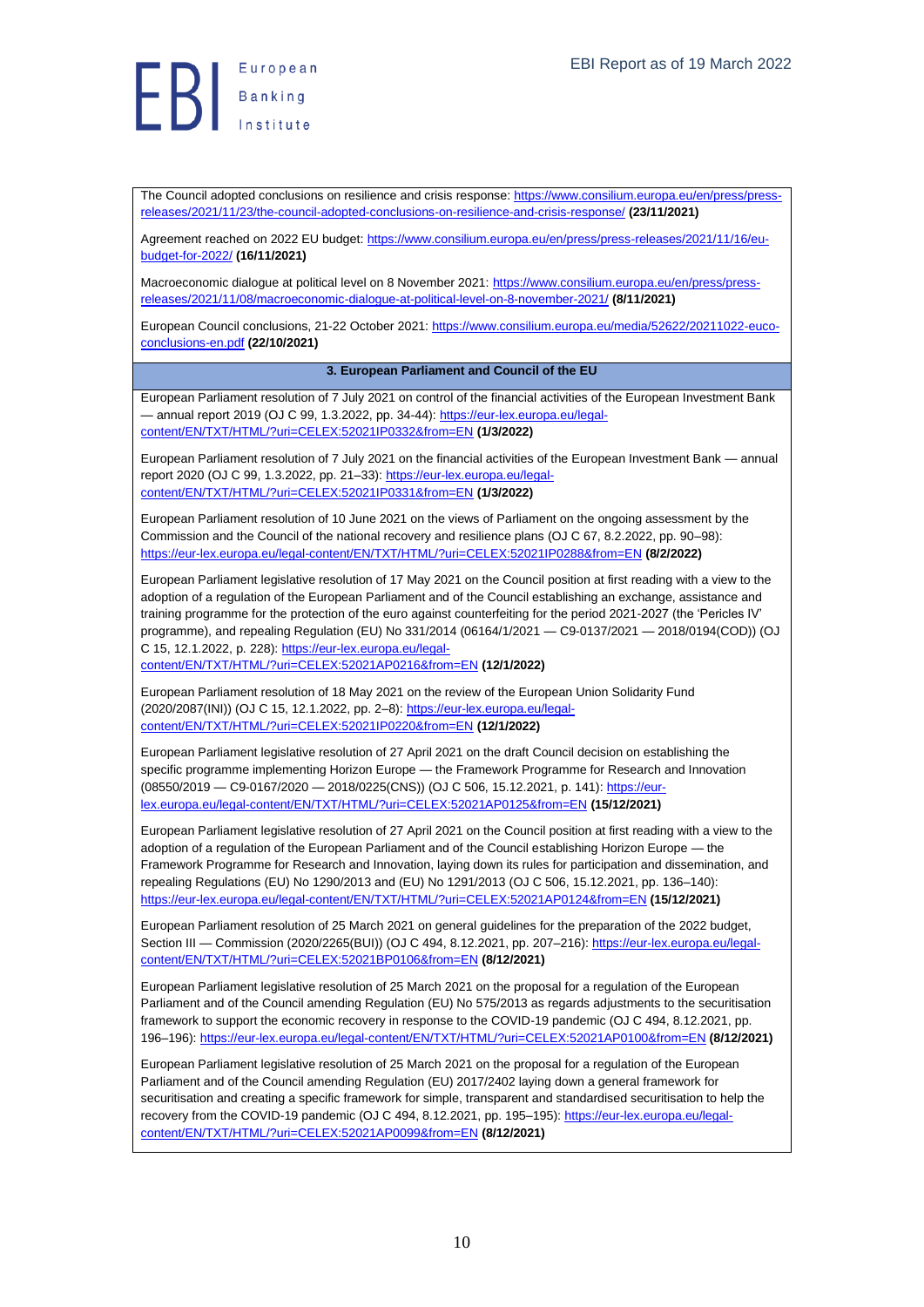

Directive (EU) 2021/2167 of the European Parliament and of the Council of 24 November 2021 on credit servicers and credit purchasers and amending Directives 2008/48/EC and 2014/17/EU (OJ L 438, 8.12.2021, pp. 1–37): <https://eur-lex.europa.eu/legal-content/EN/TXT/HTML/?uri=CELEX:32021L2167&from=EN> **(8/12/2021)**

European Parliament resolution of 25 March 2021 on strengthening the international role of the euro (OJ C 494, 8.12.2021, pp. 118-128): [https://eur-lex.europa.eu/legal](https://eur-lex.europa.eu/legal-content/EN/TXT/HTML/?uri=CELEX:52021IP0110&from=EN)[content/EN/TXT/HTML/?uri=CELEX:52021IP0110&from=EN](https://eur-lex.europa.eu/legal-content/EN/TXT/HTML/?uri=CELEX:52021IP0110&from=EN) **(8/12/2021)**

European Parliament legislative resolution of 9 March 2021 on the proposal for a regulation of the European Parliament and of the Council establishing the InvestEU Programme (COM(2020)0403 - C9-0158/2020 -2020/0108(COD)) P9\_TC1-COD(2020)0108 Position of the European Parliament adopted at first reading on 9 March 2021 with a view to the adoption of Regulation (EU) 2021/… of the European Parliament and of the Council establishing the InvestEU Programme and amending Regulation (EU) 2015/1017 (OJ C 474, 24.11.2021, pp. 177– 178):<https://eur-lex.europa.eu/legal-content/EN/TXT/HTML/?uri=CELEX:52021AP0068&from=EN> **(24/11/2021)**

European Parliament resolution of 11 March 2021 on the European Semester for economic policy coordination: Employment and Social Aspects in the Annual Sustainable Growth Strategy 2021 (2020/2244(INI)) (OJ C 474, 24.11.2021, pp. 99–114)[: https://eur-lex.europa.eu/legal](https://eur-lex.europa.eu/legal-content/EN/TXT/HTML/?uri=CELEX:52021IP0084&from=EN)[content/EN/TXT/HTML/?uri=CELEX:52021IP0084&from=EN](https://eur-lex.europa.eu/legal-content/EN/TXT/HTML/?uri=CELEX:52021IP0084&from=EN) **(24/11/2021)**

European Parliament legislative resolution of 10 February 2021 on the proposal for a regulation of the European Parliament and of the Council establishing a Recovery and Resilience Facility (COM(2020)0408 — C9-0150/2020 — 2020/0104(COD)) P9\_TC1-COD(2020)0104 Position of the European Parliament adopted at first reading on 10 February 2021 with a view to the adoption of Regulation (EU) 2021/… of the European Parliament and of the Council establishing the Recovery and Resilience Facility (OJ C 465, 17.11.2021, pp. 182–184)[: https://eur](https://eur-lex.europa.eu/legal-content/EN/TXT/?uri=uriserv%3AOJ.C_.2021.465.01.0182.01.ENG&toc=OJ%3AC%3A2021%3A465%3ATOC)[lex.europa.eu/legal-](https://eur-lex.europa.eu/legal-content/EN/TXT/?uri=uriserv%3AOJ.C_.2021.465.01.0182.01.ENG&toc=OJ%3AC%3A2021%3A465%3ATOC)

[content/EN/TXT/?uri=uriserv%3AOJ.C\\_.2021.465.01.0182.01.ENG&toc=OJ%3AC%3A2021%3A465%3ATOC](https://eur-lex.europa.eu/legal-content/EN/TXT/?uri=uriserv%3AOJ.C_.2021.465.01.0182.01.ENG&toc=OJ%3AC%3A2021%3A465%3ATOC) **(17/11/2021)**

European Parliament legislative resolution of 11 February 2021 on the proposal for a regulation of the European Parliament and of the Council amending Regulation (EU) 2017/1129 as regards the EU Recovery prospectus and targeted adjustments for financial intermediaries to help the recovery from the COVID-19 pandemic (COM(2020)0281 — C9-0206/2020 — 2020/0155(COD)) P9\_TC1-COD(2020)0155 Position of the European Parliament adopted at first reading on 11 February 2021 with a view to the adoption of Regulation (EU) 2021/… of the European Parliament and of the Council amending Regulation (EU) 2017/1129 as regards the EU Recovery prospectus and targeted adjustments for financial intermediaries and Directive 2004/109/EC as regards the use of the single electronic reporting format for annual financial reports, to support the recovery from the COVID-19 crisis (OJ C 465, 17.11.2021, pp. 186–187)[: https://eur-lex.europa.eu/legal-](https://eur-lex.europa.eu/legal-content/EN/TXT/?uri=uriserv%3AOJ.C_.2021.465.01.0186.01.ENG&toc=OJ%3AC%3A2021%3A465%3ATOC)

[content/EN/TXT/?uri=uriserv%3AOJ.C\\_.2021.465.01.0186.01.ENG&toc=OJ%3AC%3A2021%3A465%3ATOC](https://eur-lex.europa.eu/legal-content/EN/TXT/?uri=uriserv%3AOJ.C_.2021.465.01.0186.01.ENG&toc=OJ%3AC%3A2021%3A465%3ATOC) **(17/11/2021)**

European Parliament legislative resolution of 11 February 2021 on the proposal for a directive of the European Parliament and of the Council amending Directive 2014/65/EU as regards information requirements, product governance and position limits to help the recovery from the COVID-19 pandemic (COM(2020)0280 — C9- 0210/2020 — 2020/0152(COD)) P9\_TC1-COD(2020)0152 Position of the European Parliament adopted at first reading on 11 February 2021 with a view to the adoption of Directive (EU) 2021/… of the European Parliament and of the Council amending Directive 2014/65/EU as regards information requirements, product governance and position limits, and Directives 2013/36/EU and (EU) 2019/878 as regards their application to investment firms, to help the recovery from the COVID-19 crisis (OJ C 465, 17.11.2021, pp. 185–185)[: https://eur-lex.europa.eu/legal](https://eur-lex.europa.eu/legal-content/EN/TXT/?uri=uriserv%3AOJ.C_.2021.465.01.0185.01.ENG&toc=OJ%3AC%3A2021%3A465%3ATOC)[content/EN/TXT/?uri=uriserv%3AOJ.C\\_.2021.465.01.0185.01.ENG&toc=OJ%3AC%3A2021%3A465%3ATOC](https://eur-lex.europa.eu/legal-content/EN/TXT/?uri=uriserv%3AOJ.C_.2021.465.01.0185.01.ENG&toc=OJ%3AC%3A2021%3A465%3ATOC) **(17/11/2021)**

European Parliament resolution of 20 January 2021 on strengthening the single market: the future of free movement of services (OJ C 456, 10.11.2021, pp. 14–23): [https://eur-lex.europa.eu/legal](https://eur-lex.europa.eu/legal-content/EN/TXT/?uri=uriserv%3AOJ.C_.2021.456.01.0014.01.ENG&toc=OJ%3AC%3A2021%3A456%3ATOC)[content/EN/TXT/?uri=uriserv%3AOJ.C\\_.2021.456.01.0014.01.ENG&toc=OJ%3AC%3A2021%3A456%3ATOC](https://eur-lex.europa.eu/legal-content/EN/TXT/?uri=uriserv%3AOJ.C_.2021.456.01.0014.01.ENG&toc=OJ%3AC%3A2021%3A456%3ATOC) **(10/11/2021)**

European Parliament resolution of 24 November 2020 on the Schengen system and measures taken during the COVID-19 crisis (OJ C 425, 20.10.2021, pp. 7–9)[: https://eur-lex.europa.eu/legal](https://eur-lex.europa.eu/legal-content/EN/TXT/PDF/?uri=CELEX:52020IP0315&from=EN)[content/EN/TXT/PDF/?uri=CELEX:52020IP0315&from=EN](https://eur-lex.europa.eu/legal-content/EN/TXT/PDF/?uri=CELEX:52020IP0315&from=EN) **(20/10/2021)**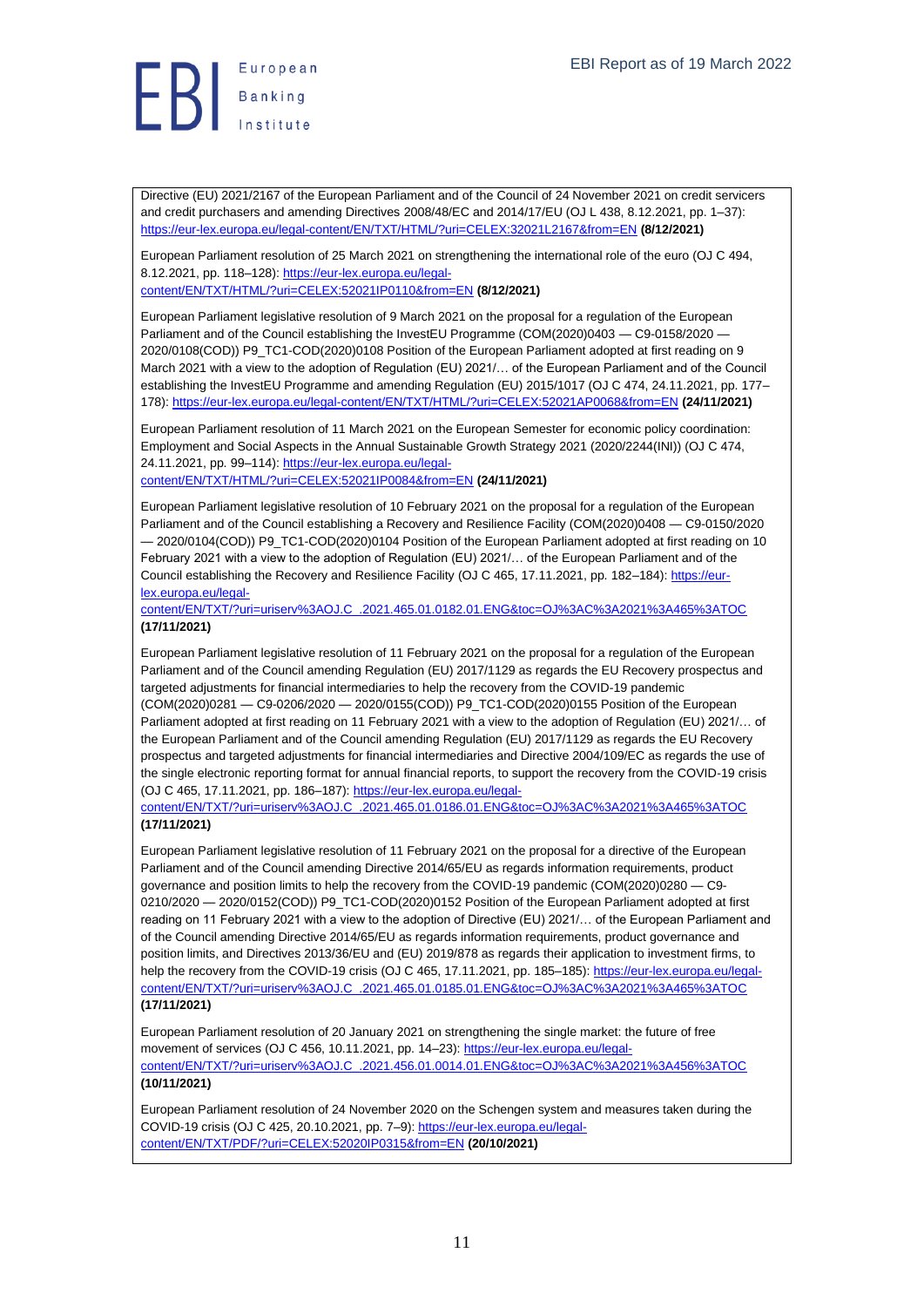

European Parliament resolution of 25 November 2020 on the foreign policy consequences of the COVID-19 outbreak (OJ C 425, 20.10.2021, pp. 63–72)[: https://eur-lex.europa.eu/legal](https://eur-lex.europa.eu/legal-content/EN/TXT/?uri=uriserv%3AOJ.C_.2021.425.01.0063.01.ENG&toc=OJ%3AC%3A2021%3A425%3ATOC)[content/EN/TXT/?uri=uriserv%3AOJ.C\\_.2021.425.01.0063.01.ENG&toc=OJ%3AC%3A2021%3A425%3ATOC](https://eur-lex.europa.eu/legal-content/EN/TXT/?uri=uriserv%3AOJ.C_.2021.425.01.0063.01.ENG&toc=OJ%3AC%3A2021%3A425%3ATOC)

#### **(20/10/2021)**

Amendments adopted by the European Parliament on 25 November 2020 on the proposal for a directive of the European Parliament and of the Council amending Directive 2014/65/EU as regards information requirements, product governance and position limits to help the recovery from the COVID-19 pandemic (OJ C 425, 20.10.2021, pp. 171–183)[: https://eur-lex.europa.eu/legal-content/EN/TXT/PDF/?uri=CELEX:52020AP0317&from=EN](https://eur-lex.europa.eu/legal-content/EN/TXT/PDF/?uri=CELEX:52020AP0317&from=EN) **(20/10/2021)**

European Parliament legislative resolution of 26 November 2020 on the proposal for a Council directive amending Council Directive 2006/112/EC as regards temporary measures in relation to value added tax for COVID-19 vaccines and in vitro diagnostic medical devices in response to the COVID-19 pandemic (OJ C 425, 20.10.2021, p. 187):<https://eur-lex.europa.eu/legal-content/EN/TXT/PDF/?uri=CELEX:52020AP0335&from=EN> **(20/10/2021)**

European Parliament resolution of 13 November 2020 on the impact of COVID-19 measures on democracy, the rule of law and fundamental rights (OJ C 415, 13.10.2021, pp. 36–49): [https://eur-lex.europa.eu/legal](https://eur-lex.europa.eu/legal-content/EN/TXT/PDF/?uri=CELEX:52020IP0307&from=EN)[content/EN/TXT/PDF/?uri=CELEX:52020IP0307&from=EN](https://eur-lex.europa.eu/legal-content/EN/TXT/PDF/?uri=CELEX:52020IP0307&from=EN) **(13/10/2021)**

European Parliament resolution of 17 September 2020 on COVID-19: EU coordination of health assessments and risk classification, and the consequences for Schengen and the single market (OJ C 385, 22.9.2021, pp. 159–166): <https://eur-lex.europa.eu/legal-content/EN/TXT/HTML/?uri=CELEX:52020IP0240&from=EN> **(22/9/2021)**

European Parliament resolution of 17 September 2020 on the Council position on Draft amending budget No 8/2020 of the European Union for the financial year 2020 — Increase of payment appropriations for the Emergency Support Instrument to finance the COVID-19 vaccines strategy and for the impact of the Corona Response Investment Initiative Plus (OJ C 385, 22.9.2021, p. 335)[: https://eur-lex.europa.eu/legal](https://eur-lex.europa.eu/legal-content/EN/TXT/HTML/?uri=CELEX:52020BP0237&from=EN)[content/EN/TXT/HTML/?uri=CELEX:52020BP0237&from=EN](https://eur-lex.europa.eu/legal-content/EN/TXT/HTML/?uri=CELEX:52020BP0237&from=EN) **(22/9/2021)**

European Parliament resolution of 10 July 2020 on the EU's public health strategy post-COVID-19 (OJ C 371, 15.9.2021, pp. 102–109)[: https://eur-lex.europa.eu/legal](https://eur-lex.europa.eu/legal-content/EN/TXT/PDF/?uri=CELEX:52020IP0205&from=EN)[content/EN/TXT/PDF/?uri=CELEX:52020IP0205&from=EN](https://eur-lex.europa.eu/legal-content/EN/TXT/PDF/?uri=CELEX:52020IP0205&from=EN) **(15/9/2021)**

European Parliament legislative resolution of 8 July 2020 on the proposal for a Council regulation amending Regulation (EU) 2017/2454 as regards the dates of application due to the outbreak of the COVID-19 crisis (OJ C 371, 15.9.2021, pp. 119-122)[: https://eur-lex.europa.eu/legal](https://eur-lex.europa.eu/legal-content/EN/TXT/PDF/?uri=CELEX:52020AP0181&from=EN)[content/EN/TXT/PDF/?uri=CELEX:52020AP0181&from=EN](https://eur-lex.europa.eu/legal-content/EN/TXT/PDF/?uri=CELEX:52020AP0181&from=EN) **(15/9/2021)**

#### <span id="page-11-0"></span>**4. European Commission**

#### <span id="page-11-1"></span>**Decisions and Regulations**

Commission Delegated Regulation (EU) 2022/439 of 20 October 2021 supplementing Regulation (EU) No 575/2013 of the European Parliament and of the Council with regard to regulatory technical standards for the specification of the assessment methodology competent authorities are to follow when assessing the compliance of credit institutions and investment firms with the requirements to use the Internal Ratings Based Approach (OJ L 90, 18.3.2022, pp. 1–66):<https://eur-lex.europa.eu/legal-content/EN/TXT/HTML/?uri=CELEX:32022R0439&from=EN> **(18/3/2022)**

Commission Implementing Regulation (EU) 2022/389 of 8 March 2022 laying down implementing technical standards for the application of Directive (EU) 2019/2034 of the European Parliament and of the Council with regard to the format, structure, content lists and annual publication date of the information to be disclosed by competent authorities (OJ L 79, 9.3.2022, pp. 4–25): [https://eur-lex.europa.eu/legal](https://eur-lex.europa.eu/legal-content/EN/TXT/HTML/?uri=CELEX:32022R0389&from=EN)[content/EN/TXT/HTML/?uri=CELEX:32022R0389&from=EN](https://eur-lex.europa.eu/legal-content/EN/TXT/HTML/?uri=CELEX:32022R0389&from=EN) **(9/3/2022)**

Commission Implementing Regulation (EU) 2022/365 of 3 March 2022 amending Implementing Regulation (EU) 2018/1624 laying down implementing technical standards with regard to procedures and standard forms and templates for the provision of information for the purposes of resolution plans for credit institutions and investment firms pursuant to Directive 2014/59/EU of the European Parliament and of the Council (OJ L 69, 4.3.2022, pp. 60– 104):<https://eur-lex.europa.eu/legal-content/EN/TXT/HTML/?uri=CELEX:32022R0365&from=EN> **(4/3/2022)**

Commission Delegated Regulation (EU) 2022/192 of 20 October 2021 amending the regulatory technical standards laid down in Commission Delegated Regulation (EU) No 1151/2014 as regards the information to be notified when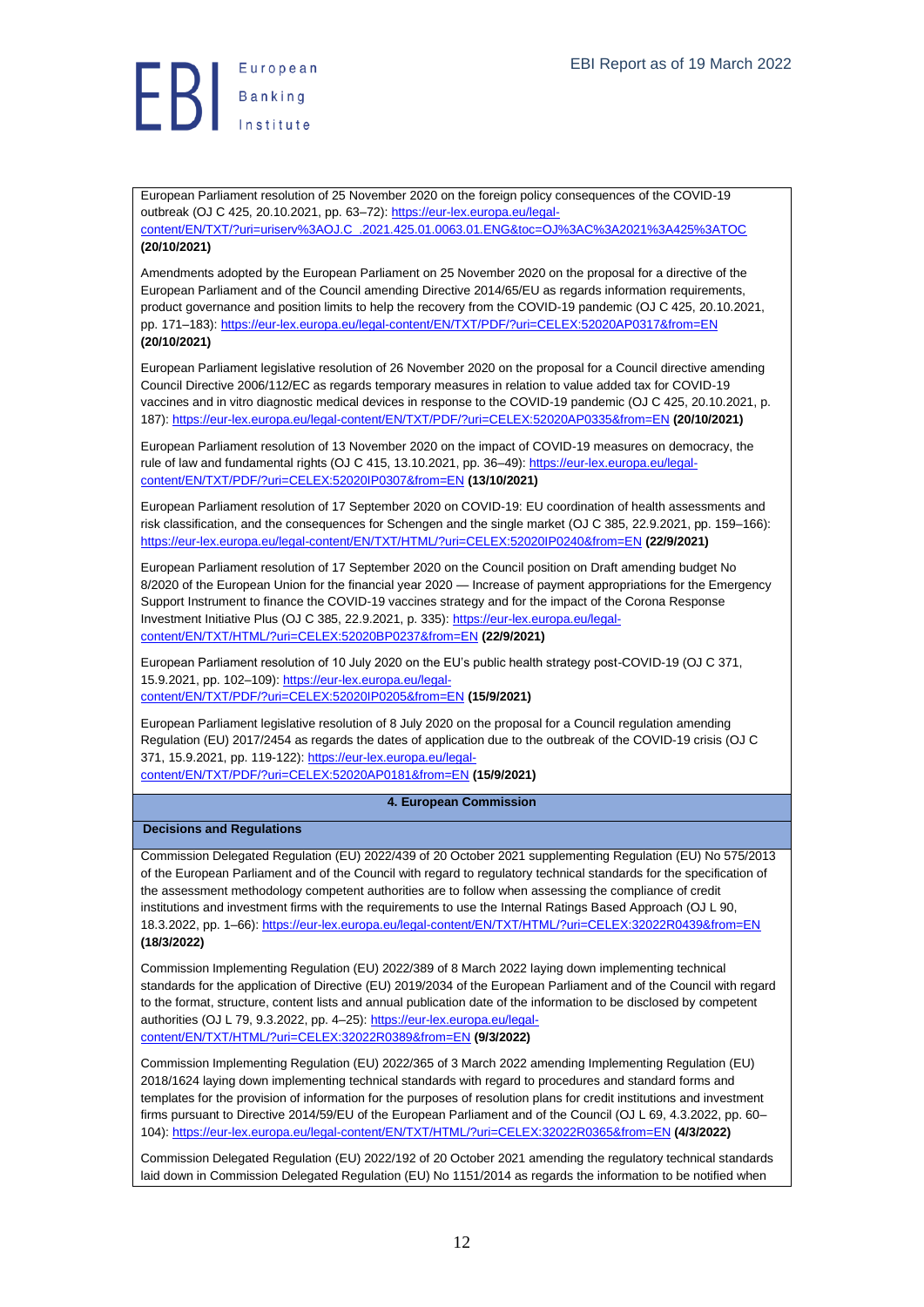

exercising the right of establishment and the freedom to provide services (OJ L 31, 14.2.2022, pp. 1-3): [https://eur](https://eur-lex.europa.eu/legal-content/EN/TXT/HTML/?uri=CELEX:32022R0192&from=EN)[lex.europa.eu/legal-content/EN/TXT/HTML/?uri=CELEX:32022R0192&from=EN](https://eur-lex.europa.eu/legal-content/EN/TXT/HTML/?uri=CELEX:32022R0192&from=EN) **(14/2/2022)**

Commission Implementing Regulation (EU) 2022/193 of 17 November 2021 amending the implementing technical standards laid down in Implementing Regulation (EU) No 926/2014 laying down standard forms, templates and procedures as regards the information to be notified when exercising the right of establishment and the freedom to provide services (OJ L 31, 14.2.2022, pp. 4–20): [https://eur-lex.europa.eu/legal](https://eur-lex.europa.eu/legal-content/EN/TXT/HTML/?uri=CELEX:32022R0193&from=EN)[content/EN/TXT/HTML/?uri=CELEX:32022R0193&from=EN](https://eur-lex.europa.eu/legal-content/EN/TXT/HTML/?uri=CELEX:32022R0193&from=EN) **(14/2/2022)**

Commission Implementing Regulation (EU) 2022/186 of 10 February 2022 laying down technical information for the calculation of technical provisions and basic own funds for reporting with reference dates from 31 December 2021 until 30 March 2022 in accordance with Directive 2009/138/EC of the European Parliament and of the Council on the taking-up and pursuit of the business of Insurance and Reinsurance (OJ L 30, 11.2.2022, pp. 7–101): [https://eur](https://eur-lex.europa.eu/legal-content/EN/TXT/HTML/?uri=CELEX:32022R0186&from=EN)[lex.europa.eu/legal-content/EN/TXT/HTML/?uri=CELEX:32022R0186&from=EN](https://eur-lex.europa.eu/legal-content/EN/TXT/HTML/?uri=CELEX:32022R0186&from=EN) **(11/2/2022)**

Commission Delegated Regulation (EU) 2022/127 of 7 December 2021 supplementing Regulation (EU) 2021/2116 of the European Parliament and of the Council with rules on paying agencies and other bodies, financial management, clearance of accounts, securities and use of euro (OJ L 20, 31.1.2022, pp. 95-130)[: https://eur](https://eur-lex.europa.eu/legal-content/EN/TXT/HTML/?uri=CELEX:32022R0127&from=EN)[lex.europa.eu/legal-content/EN/TXT/HTML/?uri=CELEX:32022R0127&from=EN](https://eur-lex.europa.eu/legal-content/EN/TXT/HTML/?uri=CELEX:32022R0127&from=EN) **(31/1/2022)**

Commission Implementing Regulation (EU) 2022/128 of 21 December 2021 laying down rules for the application of Regulation (EU) 2021/2116 of the European Parliament and of the Council on paying agencies and other bodies, financial management, clearance of accounts, checks, securities and transparency (OJ L 20, 31.1.2022, pp. 131– 196):<https://eur-lex.europa.eu/legal-content/EN/TXT/HTML/?uri=CELEX:32022R0128&from=EN> **(31/1/2022)**

Commission Delegated Regulation (EU) 2021/2106 of 28 September 2021 on supplementing Regulation (EU) 2021/241 of the European Parliament and of the Council establishing the Recovery and Resilience Facility by setting out the common indicators and the detailed elements of the recovery and resilience scoreboard (OJ L 429, 1.12.2021, pp. 83–91)[: https://eur-lex.europa.eu/legal-content/EN/TXT/HTML/?uri=CELEX:32021R2106&from=EN](https://eur-lex.europa.eu/legal-content/EN/TXT/HTML/?uri=CELEX:32021R2106&from=EN) **(1/12/2021)**

Commission Delegated Regulation (EU) 2021/2105 of 28 September 2021 supplementing Regulation (EU) 2021/241 of the European Parliament and of the Council establishing the Recovery and Resilience Facility by defining a methodology for reporting social expenditure (OJ L 429, 1.12.2021, pp. 79–82): [https://eur-lex.europa.eu/legal](https://eur-lex.europa.eu/legal-content/EN/TXT/HTML/?uri=CELEX:32021R2105&from=EN)[content/EN/TXT/HTML/?uri=CELEX:32021R2105&from=EN](https://eur-lex.europa.eu/legal-content/EN/TXT/HTML/?uri=CELEX:32021R2105&from=EN) **(1/12/2021)**

Commission Implementing Regulation (EU) 2021/2006 of 16 November 2021 laying down implementing technical standards amending Implementing Regulation (EU) 2016/1800 as regards the allocation of credit assessments of external credit assessment institutions to an objective scale of credit quality steps in accordance with Directive 2009/138/EC of the European Parliament and of the Council (OJ L 407, 17.11.2021, pp. 18–26)[: https://eur](https://eur-lex.europa.eu/legal-content/EN/TXT/HTML/?uri=CELEX:32021R2006&from=EN)[lex.europa.eu/legal-content/EN/TXT/HTML/?uri=CELEX:32021R2006&from=EN](https://eur-lex.europa.eu/legal-content/EN/TXT/HTML/?uri=CELEX:32021R2006&from=EN) **(17/11/2021)**

Commission Implementing Regulation (EU) 2021/2005 of 16 November 2021 laying down implementing technical standards amending Implementing Regulation (EU) 2016/1799 as regards the mapping tables specifying the correspondence between the credit risk assessments of external credit assessment institutions and the credit quality steps set out in Regulation (EU) No 575/2013 of the European Parliament and of the Council (OJ L 407, 17.11.2021, pp. 10–17)[: https://eur-lex.europa.eu/legal-content/EN/TXT/HTML/?uri=CELEX:32021R2005&from=EN](https://eur-lex.europa.eu/legal-content/EN/TXT/HTML/?uri=CELEX:32021R2005&from=EN) **(17/11/2021)**

Commission Implementing Regulation (EU) 2021/1964 of 11 November 2021 laying down technical information for the calculation of technical provisions and basic own funds for reporting with reference dates from 30 September 2021 until 30 December 2021 in accordance with Directive 2009/138/EC of the European Parliament and of the Council on the taking-up and pursuit of the business of Insurance and Reinsurance (OJ L 400, 12.11.2021, pp. 52– 147): [https://eur-lex.europa.eu/legal-](https://eur-lex.europa.eu/legal-content/EN/TXT/?uri=uriserv%3AOJ.L_.2021.400.01.0052.01.ENG&toc=OJ%3AL%3A2021%3A400%3ATOC)

[content/EN/TXT/?uri=uriserv%3AOJ.L\\_.2021.400.01.0052.01.ENG&toc=OJ%3AL%3A2021%3A400%3ATOC](https://eur-lex.europa.eu/legal-content/EN/TXT/?uri=uriserv%3AOJ.L_.2021.400.01.0052.01.ENG&toc=OJ%3AL%3A2021%3A400%3ATOC) **(12/11/2021)**

Adoption of the legislative act Further measures to protect the EU budget and Next Generation EU resources (NGEU) against fraud and irregularities by requiring an obligatory use of a single data-mining tool provided by the Commission 2021/C 406 I/01 (OJ C 406I, 8.10.2021, p. 1)[: https://eur-lex.europa.eu/legal](https://eur-lex.europa.eu/legal-content/EN/TXT/PDF/?uri=CELEX:32021C1008(01)&from=EN)[content/EN/TXT/PDF/?uri=CELEX:32021C1008\(01\)&from=EN](https://eur-lex.europa.eu/legal-content/EN/TXT/PDF/?uri=CELEX:32021C1008(01)&from=EN) **(8/10/2021)**

<span id="page-12-0"></span>**Proposals for legal acts**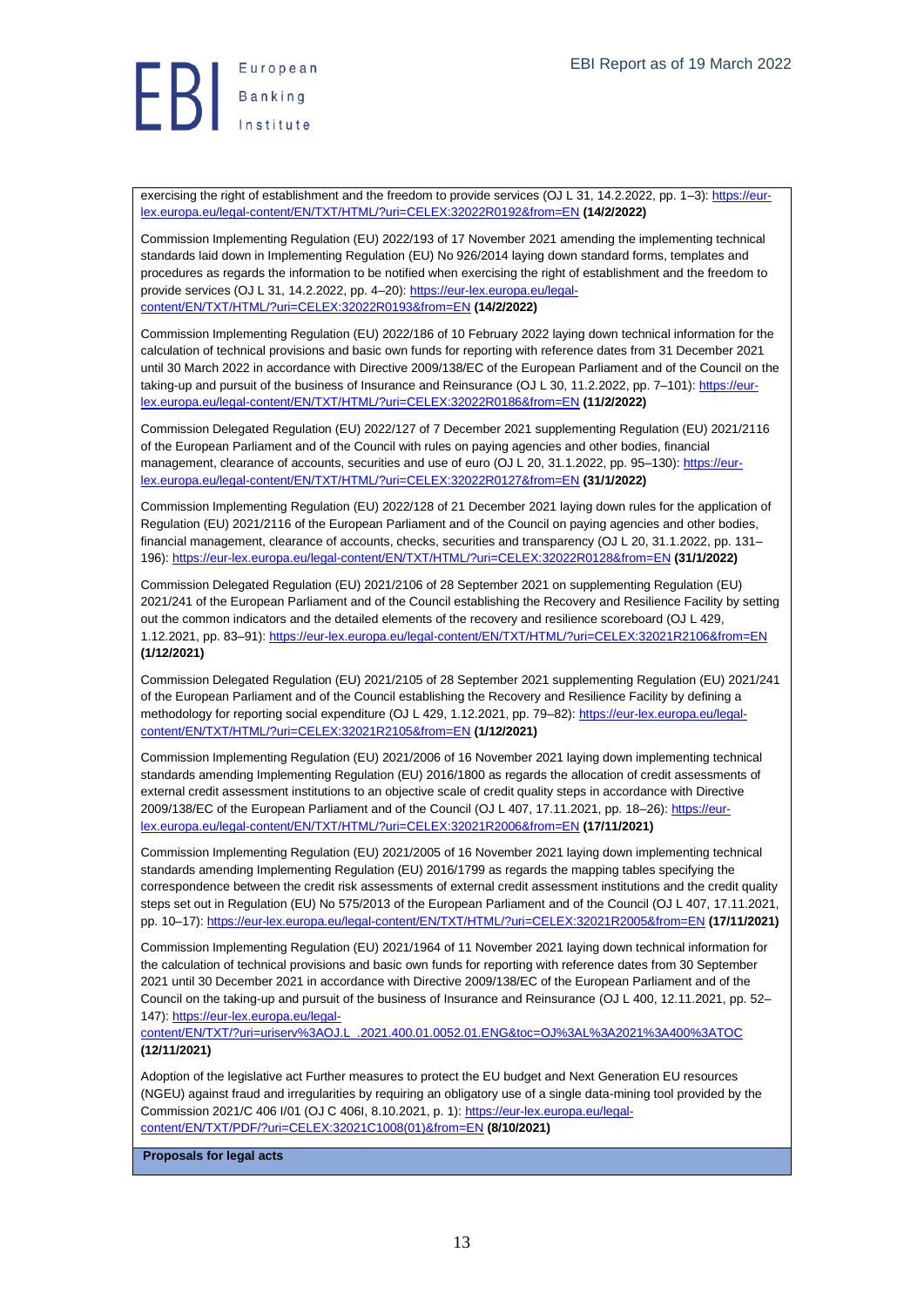## <span id="page-13-0"></span>**Communications / Guidelines / Recommendations**

Communication from the Commission – Guidelines on State aid to promote risk finance investments (OJ C 508, 16.12.2021, pp. 1–36)[: https://eur-lex.europa.eu/legal-](https://eur-lex.europa.eu/legal-content/EN/TXT/HTML/?uri=CELEX:52021XC1216(04)&from=EN)

[content/EN/TXT/HTML/?uri=CELEX:52021XC1216\(04\)&from=EN](https://eur-lex.europa.eu/legal-content/EN/TXT/HTML/?uri=CELEX:52021XC1216(04)&from=EN) **(16/12/2021)**

Communication from the Commission on the application of Article 107 and 108 of the Treaty on the Functioning of the European Union to short-term export credit insurance, 2021/C 497/02 (OJ C 497, 10.12.2021, pp. 5–13): [https://eur-lex.europa.eu/legal-content/EN/TXT/HTML/?uri=CELEX:52021XC1210\(01\)&from=EN](https://eur-lex.europa.eu/legal-content/EN/TXT/HTML/?uri=CELEX:52021XC1210(01)&from=EN) **(10/12/2021)**

Communication from the Commission to the European Parliament, the Council, the European Economic and Social Committee, the Committee of the Regions: A competition policy fit for new challenges (COM(2021) 713 final): <https://eur-lex.europa.eu/legal-content/EN/TXT/HTML/?uri=CELEX:52021DC0713&from=EN> **(18/11/2021)**

Communication from the Commission to the European Parliament, the Council, the European Central Bank, the European Economic and Social Committee, the Committee of the Regions: The EU economy after COVID-19: implications for economic governance (COM(2021) 662 final, pp. 1-19):

[https://ec.europa.eu/info/sites/default/files/economy-finance/economic\\_governance\\_review-communication.pdf](https://ec.europa.eu/info/sites/default/files/economy-finance/economic_governance_review-communication.pdf) **(19/10/2021)**

Commission Recommendation (EU) 2021/1433 of 1 September 2021 on conformity assessment and market surveillance procedures within the context of the COVID-19 threat (OJ L 310, 2.9.2021, pp. 1–6)[: https://eur](https://eur-lex.europa.eu/legal-content/EN/TXT/HTML/?uri=CELEX:32021H1433&from=EN)[lex.europa.eu/legal-content/EN/TXT/HTML/?uri=CELEX:32021H1433&from=EN](https://eur-lex.europa.eu/legal-content/EN/TXT/HTML/?uri=CELEX:32021H1433&from=EN) **(2/9/2021)**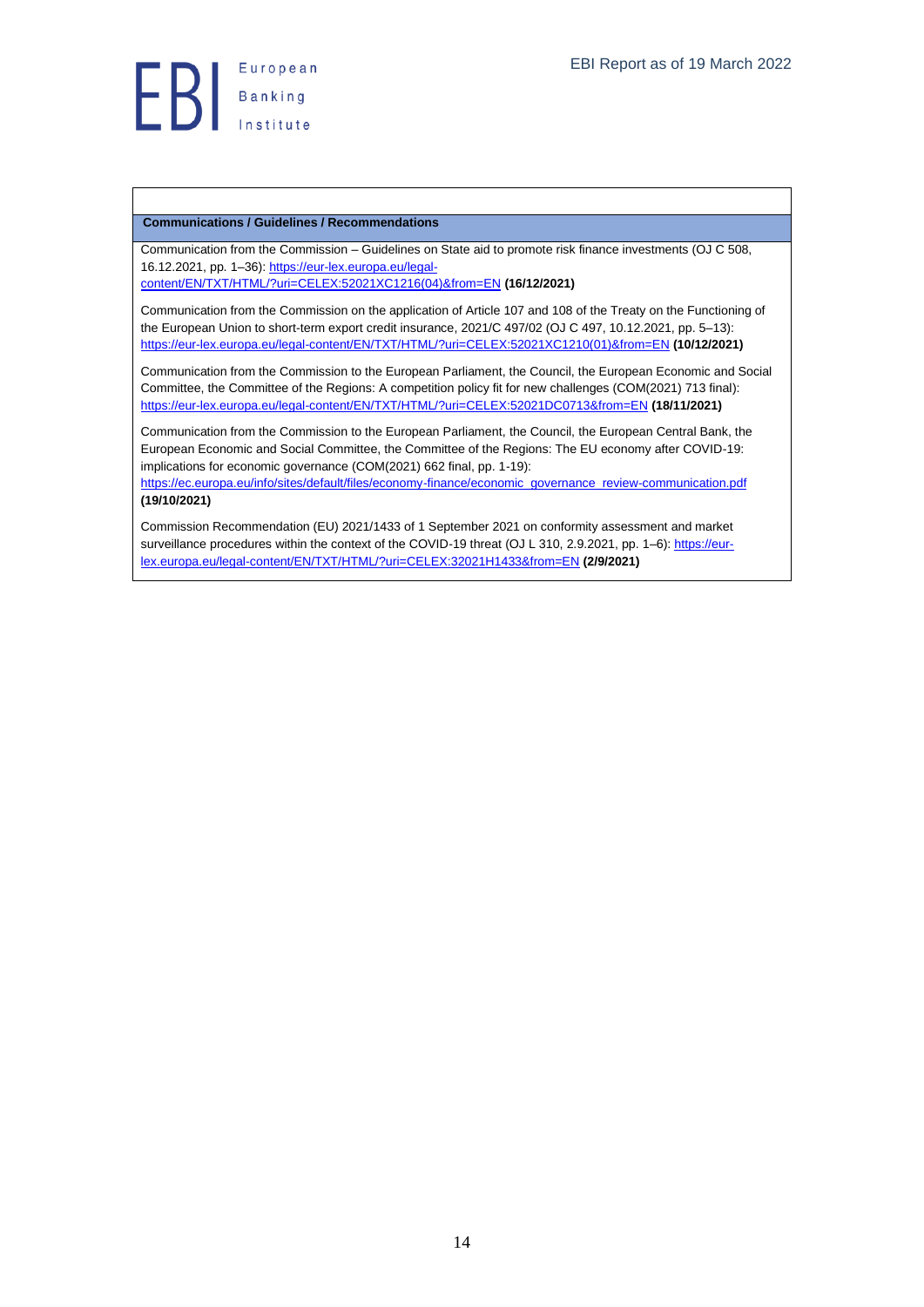## <span id="page-14-0"></span>**Other**

Bank recovery and resolution: European Commission approves resolution schemes for the Croatian and the Slovenian subsidiaries of Sberbank Europe AG: [https://ec.europa.eu/commission/presscorner/detail/en/ip\\_22\\_1492](https://ec.europa.eu/commission/presscorner/detail/en/ip_22_1492) **(1/3/2022)**

NextGenerationEU: First annual report on the Recovery and Resilience Facility finds implementation is well underway: [https://ec.europa.eu/commission/presscorner/detail/en/ip\\_22\\_1198](https://ec.europa.eu/commission/presscorner/detail/en/ip_22_1198) **(1/3/2022)**

NextGenerationEU: European Commission endorses positive preliminary assessment of Greece's request for €3.6 billion disbursement under Recovery and Resilience Facility: [https://ec.europa.eu/commission/presscorner/detail/en/ip\\_22\\_1354](https://ec.europa.eu/commission/presscorner/detail/en/ip_22_1354) **(28/2/2022)**

NextGenerationEU: European Commission endorses positive preliminary assessment of Italy's request for €21 billion disbursement under the Recovery and Resilience Facility: [https://ec.europa.eu/commission/presscorner/detail/en/ip\\_22\\_1356](https://ec.europa.eu/commission/presscorner/detail/en/ip_22_1356) **(28/2/2022)**

Winter 2022 Economic Forecast: Growth expected to regain traction after winter slowdown: [https://ec.europa.eu/commission/presscorner/detail/en/ip\\_22\\_926](https://ec.europa.eu/commission/presscorner/detail/en/ip_22_926) **(10/2/2022)**

NextGenerationEU: European Commission raises an additional €5 billion in support for Europe's recovery: [https://ec.europa.eu/commission/presscorner/detail/en/ip\\_22\\_845](https://ec.europa.eu/commission/presscorner/detail/en/ip_22_845) **(8/2/2022)**

EU Taxonomy: Commission presents Complementary Climate Delegated Act to accelerate decarbonisation: [https://europa.eu/newsroom/ecpc-failover/pdf/ip-22-711\\_en.pdf](https://europa.eu/newsroom/ecpc-failover/pdf/ip-22-711_en.pdf) **(2/2/2022)**

NextGenerationEU: European Commission endorses positive preliminary assessment of France's request for €7.4 billion disbursement under the Recovery and Resilience Facility: [https://ec.europa.eu/commission/presscorner/detail/en/ip\\_22\\_576](https://ec.europa.eu/commission/presscorner/detail/en/ip_22_576) **(26/1/2022)**

EU Cohesion policy: Almost €385.5 million from the EU Solidarity Fund to 19 countries to tackle the coronavirus health emergency[: https://ec.europa.eu/commission/presscorner/detail/en/ip\\_22\\_395](https://ec.europa.eu/commission/presscorner/detail/en/ip_22_395) **(19/1/2022)**

Remarks by Executive Vice-President Dombrovskis at the ECOFIN press conference: [https://ec.europa.eu/commission/presscorner/detail/en/speech\\_22\\_408](https://ec.europa.eu/commission/presscorner/detail/en/speech_22_408) **(18/1/2022)**

Press remarks by Commissioner Gentiloni at the Eurogroup press conference: [https://ec.europa.eu/commission/presscorner/detail/en/speech\\_22\\_396](https://ec.europa.eu/commission/presscorner/detail/en/speech_22_396) **(17/1/2022)**

Financial literacy: Commission and OECD-INFE publish joint framework to improve individuals' financial skills: [https://ec.europa.eu/commission/presscorner/detail/en/ip\\_22\\_283](https://ec.europa.eu/commission/presscorner/detail/en/ip_22_283) **(11/1/2022)**

€47 million fund to protect intellectual property of EU SMEs in their COVID-19 recovery and green and digital transitions: [https://ec.europa.eu/commission/presscorner/detail/en/ip\\_22\\_181](https://ec.europa.eu/commission/presscorner/detail/en/ip_22_181) **(10/1/2022)**

EU Taxonomy: Commission begins expert consultations on Complementary Delegated Act covering certain nuclear and gas activities: [https://ec.europa.eu/commission/presscorner/detail/en/ip\\_22\\_2](https://ec.europa.eu/commission/presscorner/detail/en/ip_22_2) **(1/1/2022)**

The Commission proposes the next generation of EU own resources: [https://ec.europa.eu/commission/presscorner/detail/en/ip\\_21\\_7025](https://ec.europa.eu/commission/presscorner/detail/en/ip_21_7025) **(22/12/2021)**

Commission Decision of 20 December 2021 on the financial management of the mutual insurance mechanism established under Regulation (EU) 2021/695 of the European Parliament and of the Council for actions under the Seventh Framework Programme, Horizon 2020, Horizon Europe and Euratom Programmes (OJ C 514I , 21.12.2021, pp. 6–18): [https://eur-lex.europa.eu/legal-content/EN/TXT/HTML/?uri=CELEX:32021D1221\(01\)&from=EN](https://eur-lex.europa.eu/legal-content/EN/TXT/HTML/?uri=CELEX:32021D1221(01)&from=EN) **(21/12/2021)**

Commission Delegated Regulation (EU) 2021/2268 of 6 September 2021 amending the regulatory technical standards laid down in Commission Delegated Regulation (EU) 2017/653 as regards the underpinning methodology and presentation of performance scenarios, the presentation of costs and the methodology for the calculation of summary cost indicators, the presentation and content of information on past performance and the presentation of costs by packaged retail and insurance-based investment products (PRIIPs) offering a range of options for investment and alignment of the transitional arrangement for PRIIP manufacturers offering units of funds referred to in Article 32 of Regulation (EU) No 1286/2014 of the European Parliament and of the Council as underlying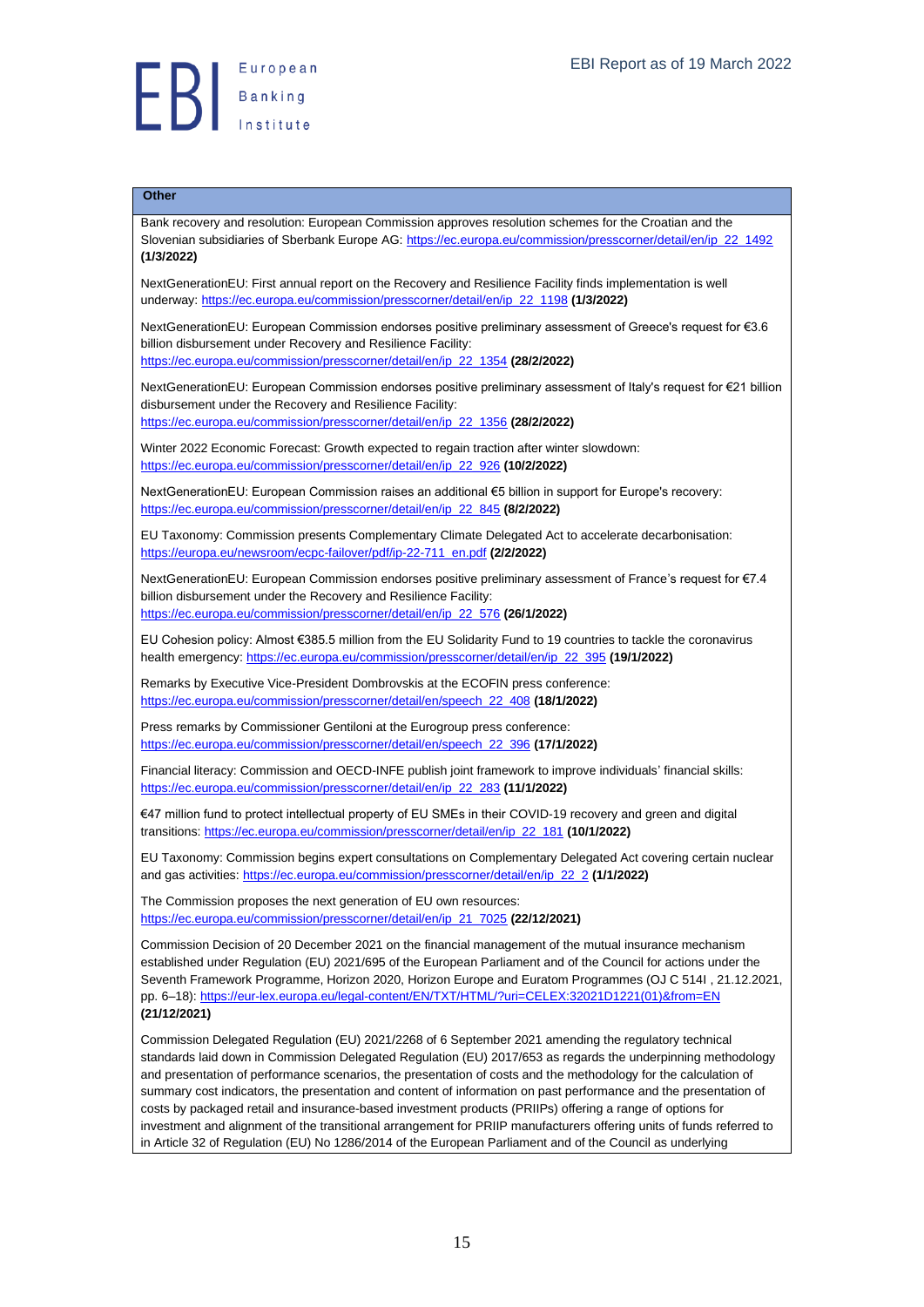investment options with the prolonged transitional arrangement laid down in that Article (OJ L 455I , 20.12.2021, pp. 1–55)[: https://eur-lex.europa.eu/legal-content/EN/TXT/HTML/?uri=CELEX:32021R2268&from=EN](https://eur-lex.europa.eu/legal-content/EN/TXT/HTML/?uri=CELEX:32021R2268&from=EN) **(20/12/2021)**

Remarks by Commissioner Gentiloni at the Eurogroup press conference: [https://ec.europa.eu/commission/presscorner/detail/en/speech\\_21\\_6652](https://ec.europa.eu/commission/presscorner/detail/en/speech_21_6652) **(6/12/2021)**

State aid: Commission adopts revised Guidelines on State aid to promote risk finance investments: [https://ec.europa.eu/commission/presscorner/detail/en/ip\\_21\\_6553](https://ec.europa.eu/commission/presscorner/detail/en/ip_21_6553) **(6/12/2021)**

NextGenerationEU: European Commission adopts positive preliminary assessment of Spain's request for €10 billion disbursement under Recovery and Resilience Facility: [https://ec.europa.eu/commission/presscorner/detail/en/ip\\_21\\_6597](https://ec.europa.eu/commission/presscorner/detail/en/ip_21_6597) **(3/12/2021)**

EU financial instruments supported European SMEs during the coronavirus crises with €29 billion in 2020: [https://ec.europa.eu/commission/presscorner/detail/en/ip\\_21\\_6348](https://ec.europa.eu/commission/presscorner/detail/en/ip_21_6348) **(2/12/2021)**

European Semester Autumn Package: rebounding stronger from the crisis and making Europe greener and more digital: [https://ec.europa.eu/commission/presscorner/detail/en/ip\\_21\\_6105](https://ec.europa.eu/commission/presscorner/detail/en/ip_21_6105) **(24/11/2021)**

Autumn 2021 Economic Forecast: From recovery to expansion, amid headwinds: [https://ec.europa.eu/commission/presscorner/detail/en/ip\\_21\\_5883](https://ec.europa.eu/commission/presscorner/detail/en/ip_21_5883) **(11/11/2021)**

Remarks by Commissioner Gentiloni at the Eurogroup press conference: [https://ec.europa.eu/commission/presscorner/detail/en/speech\\_21\\_5868](https://ec.europa.eu/commission/presscorner/detail/en/speech_21_5868) **(8/11/2021)**

Resolution of the European Committee of the Regions' proposals in view of the European Commission Work Programme for 2022 (OJ C 440, 29.10.2021, pp. 1–5)[: https://eur-lex.europa.eu/legal](https://eur-lex.europa.eu/legal-content/EN/TXT/?uri=uriserv%3AOJ.C_.2021.440.01.0001.01.ENG&toc=OJ%3AC%3A2021%3A440%3ATOC)[content/EN/TXT/?uri=uriserv%3AOJ.C\\_.2021.440.01.0001.01.ENG&toc=OJ%3AC%3A2021%3A440%3ATOC](https://eur-lex.europa.eu/legal-content/EN/TXT/?uri=uriserv%3AOJ.C_.2021.440.01.0001.01.ENG&toc=OJ%3AC%3A2021%3A440%3ATOC) **(29/10/2021)**

Banking Package 2021: new EU rules to strengthen banks' resilience and better prepare for the future: [https://ec.europa.eu/commission/presscorner/detail/en/ip\\_21\\_5401](https://ec.europa.eu/commission/presscorner/detail/en/ip_21_5401) **(27/10/2021)**

Questions and Answers on the Banking Package 2021: [https://ec.europa.eu/commission/presscorner/detail/en/qanda\\_21\\_5386](https://ec.europa.eu/commission/presscorner/detail/en/qanda_21_5386) **(27/10/2021)**

2022 Commission Work Programme: Making Europe stronger together[: https://ec.europa.eu/info/index\\_en](https://ec.europa.eu/info/index_en) **(19/10/2021)**

NextGenerationEU: European Commission successfully issues first green bond to finance the sustainable recovery: [https://ec.europa.eu/commission/presscorner/detail/en/ip\\_21\\_5207](https://ec.europa.eu/commission/presscorner/detail/en/ip_21_5207) **(12/10/2021)**

Questions and Answers: NextGenerationEU first green bond issuance: [https://ec.europa.eu/commission/presscorner/detail/en/qanda\\_21\\_5211](https://ec.europa.eu/commission/presscorner/detail/en/qanda_21_5211) **(12/10/2021)**

EU Cohesion policy on the front line of the recovery: €34 billion approved for regions and cities in just 4 months: [https://ec.europa.eu/commission/presscorner/detail/en/ip\\_21\\_5130](https://ec.europa.eu/commission/presscorner/detail/en/ip_21_5130) **(11/10/2021)**

Questions and Answers: Proposal to amend EU Budget for 2021 to support global vaccination and funding for global emergencies: [https://ec.europa.eu/commission/presscorner/detail/en/qanda\\_21\\_5086](https://ec.europa.eu/commission/presscorner/detail/en/qanda_21_5086) **(11/10/2021)**

United States–European Commission Joint Statement: Launch of the joint COVID-19 Manufacturing and Supply Chain Taskforce[: https://ec.europa.eu/commission/presscorner/detail/en/statement\\_21\\_4847](https://ec.europa.eu/commission/presscorner/detail/en/statement_21_4847) **(22/9/2021)**

An U.S.-EU Agenda for Beating the Global Pandemic: Vaccinating the World, Saving Lives Now, and Building Back Better Health Security: [https://ec.europa.eu/commission/presscorner/detail/en/statement\\_21\\_4846](https://ec.europa.eu/commission/presscorner/detail/en/statement_21_4846) **(22/9/2021)**

Reviewing EU insurance rules: encouraging insurers to invest in Europe's future: [https://ec.europa.eu/commission/presscorner/detail/en/ip\\_21\\_4783](https://ec.europa.eu/commission/presscorner/detail/en/ip_21_4783) **(22/9/2021)**

Questions and Answers: Proposals for amendments to the Solvency II Directive and a new Insurance Recovery and Resolution Directive[: https://ec.europa.eu/commission/presscorner/detail/en/qanda\\_21\\_4764](https://ec.europa.eu/commission/presscorner/detail/en/qanda_21_4764) **(22/9/2021)**

SURE: Report confirms instrument's success in protecting jobs and incomes: [https://ec.europa.eu/commission/presscorner/detail/en/ip\\_21\\_4822](https://ec.europa.eu/commission/presscorner/detail/en/ip_21_4822) **(22/9/2021)**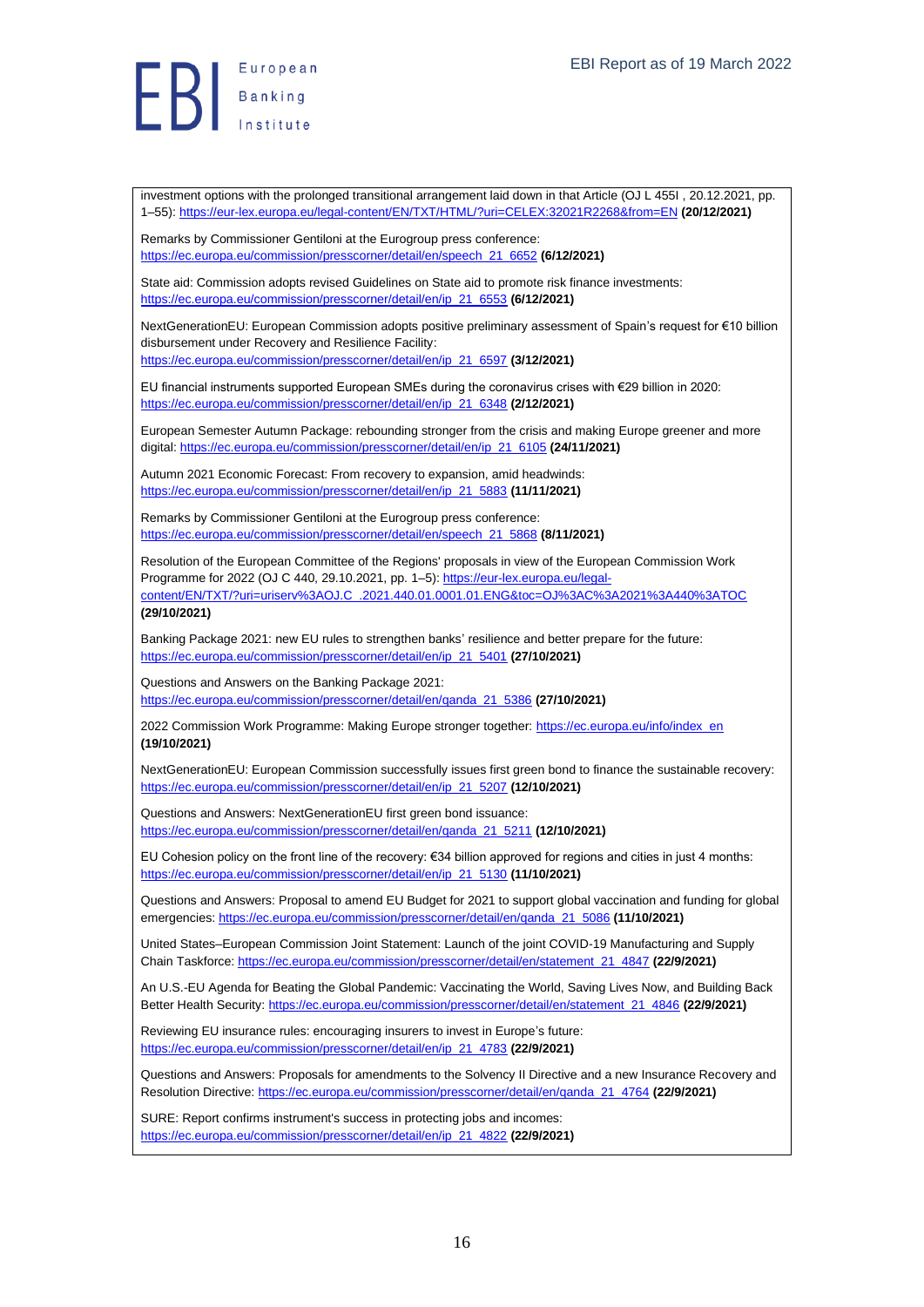Coronavirus: Commission signs contract for the supply of a monoclonal antibody treatment: [https://ec.europa.eu/commission/presscorner/detail/en/ip\\_21\\_4827](https://ec.europa.eu/commission/presscorner/detail/en/ip_21_4827) **(21/9/2021)**

REACT-EU: €4.7 billion to support jobs, skills and people most in need in Italy: [https://ec.europa.eu/commission/presscorner/detail/en/ip\\_21\\_4731](https://ec.europa.eu/commission/presscorner/detail/en/ip_21_4731) **(17/9/2021)**

European Health Emergency preparedness and Response Authority (HERA): Getting ready for future health emergencies: [https://ec.europa.eu/commission/presscorner/detail/en/ip\\_21\\_4672](https://ec.europa.eu/commission/presscorner/detail/en/ip_21_4672) **(16/9/2021)**

Questions and Answers: European Health Emergency preparedness and Response Authority – HERA: [https://ec.europa.eu/commission/presscorner/detail/en/qanda\\_21\\_4733](https://ec.europa.eu/commission/presscorner/detail/en/qanda_21_4733) **(16/9/2021)**

Team Europe: €34 billion disbursed so far to tackle COVID-19 in partner countries: [https://ec.europa.eu/commission/presscorner/detail/en/ip\\_21\\_4729](https://ec.europa.eu/commission/presscorner/detail/en/ip_21_4729) **(16/9/2021)**

NextGenerationEU: Fourth bond issuance maintains strong momentum for EU borrowing for recovery: [https://ec.europa.eu/commission/presscorner/detail/en/ip\\_21\\_4707](https://ec.europa.eu/commission/presscorner/detail/en/ip_21_4707) **(14/9/2021)**

NextGenerationEU: European Commission gearing up for issuing €250 billion of NextGenerationEU green bonds: [https://ec.europa.eu/commission/presscorner/detail/en/ip\\_21\\_4565](https://ec.europa.eu/commission/presscorner/detail/en/ip_21_4565) **(7/9/2021)**

Questions and Answers: NextGenerationEU Green Bond framework and funding plan update: [https://ec.europa.eu/commission/presscorner/detail/en/qanda\\_21\\_4567](https://ec.europa.eu/commission/presscorner/detail/en/qanda_21_4567) **(7/9/2021)**

<span id="page-16-0"></span>**5. European Stability Mechanism (ESM)**

Klaus Regling at Eurogroup press conference, March 2022[: https://www.esm.europa.eu/press-conferences/klaus](https://www.esm.europa.eu/press-conferences/klaus-regling-eurogroup-press-conference-march-2022)[regling-eurogroup-press-conference-march-2022](https://www.esm.europa.eu/press-conferences/klaus-regling-eurogroup-press-conference-march-2022) **(14/3/2022)**

European financial integration: the role of banks in capital markets - article by Rolf Strauch: [https://www.esm.europa.eu/speeches-and-presentations/european-financial-integration-role-banks-capital-markets](https://www.esm.europa.eu/speeches-and-presentations/european-financial-integration-role-banks-capital-markets-article-rolf)[article-rolf](https://www.esm.europa.eu/speeches-and-presentations/european-financial-integration-role-banks-capital-markets-article-rolf) **(23/2/2022)**

ESM joins Network of Central Banks and Supervisors for Greening the Financial System as an Observer: [https://www.esm.europa.eu/press-releases/esm-joins-network-central-banks-and-supervisors-greening-financial](https://www.esm.europa.eu/press-releases/esm-joins-network-central-banks-and-supervisors-greening-financial-system-observer)[system-observer](https://www.esm.europa.eu/press-releases/esm-joins-network-central-banks-and-supervisors-greening-financial-system-observer) **(14/2/2022)**

How to deepen Europe's Economic and Monetary Union?: [https://www.esm.europa.eu/speeches-and](https://www.esm.europa.eu/speeches-and-presentations/how-deepen-europes-economic-and-monetary-union)[presentations/how-deepen-europes-economic-and-monetary-union](https://www.esm.europa.eu/speeches-and-presentations/how-deepen-europes-economic-and-monetary-union) **(24/1/2022)**

EMU deepening agenda in the aftermath of COVID-19[: https://www.esm.europa.eu/speeches-and](https://www.esm.europa.eu/speeches-and-presentations/emu-deepening-agenda-aftermath-covid-19)[presentations/emu-deepening-agenda-aftermath-covid-19](https://www.esm.europa.eu/speeches-and-presentations/emu-deepening-agenda-aftermath-covid-19) **(24/1/2022)**

Risk-sharing in the euro area:<https://www.esm.europa.eu/speeches-and-presentations/risk-sharing-euro-area> **(24/1/2022)**

Klaus Regling at Eurogroup press conference, January 2022[: https://www.esm.europa.eu/press-conferences/klaus](https://www.esm.europa.eu/press-conferences/klaus-regling-eurogroup-press-conference-january-2022)[regling-eurogroup-press-conference-january-2022](https://www.esm.europa.eu/press-conferences/klaus-regling-eurogroup-press-conference-january-2022) **(17/1/2022)**

Time for euro safe asset futures?[: https://www.esm.europa.eu/blog/time-euro-safe-asset-futures](https://www.esm.europa.eu/blog/time-euro-safe-asset-futures) **(10/12/2021)**

The ESM's backstop to the Single Resolution Fund: financial safety net in times of crises - speech by Klaus Regling: [https://www.esm.europa.eu/speeches-and-presentations/esms-backstop-single-resolution-fund-financial-safety-net](https://www.esm.europa.eu/speeches-and-presentations/esms-backstop-single-resolution-fund-financial-safety-net-times-crises)[times-crises](https://www.esm.europa.eu/speeches-and-presentations/esms-backstop-single-resolution-fund-financial-safety-net-times-crises) **(10/12/2021)**

Rolf Strauch at Eurogroup press conference, November 2021[: https://www.esm.europa.eu/press-conferences/rolf](https://www.esm.europa.eu/press-conferences/rolf-strauch-eurogroup-press-conference-november-2021)[strauch-eurogroup-press-conference-november-2021](https://www.esm.europa.eu/press-conferences/rolf-strauch-eurogroup-press-conference-november-2021) **(8/11/2021)**

The monetary union: stable despite crises - speech by Klaus Regling[: https://www.esm.europa.eu/speeches-and](https://www.esm.europa.eu/speeches-and-presentations/monetary-union-stable-despite-crises-speech-klaus-regling)[presentations/monetary-union-stable-despite-crises-speech-klaus-regling](https://www.esm.europa.eu/speeches-and-presentations/monetary-union-stable-despite-crises-speech-klaus-regling) **(8/10/2021)**

ESM completes 2021 funding with highest demand in eight years: [https://www.esm.europa.eu/press-releases/esm](https://www.esm.europa.eu/press-releases/esm-completes-2021-funding-highest-demand-eight-years)[completes-2021-funding-highest-demand-eight-years](https://www.esm.europa.eu/press-releases/esm-completes-2021-funding-highest-demand-eight-years) **(4/10/2021)**

## <span id="page-16-1"></span>**6. Measures taken by Member States**

Coronavirus Outbreak – List of Member State Measures approved under Article 107(2)b TFEU, Article 107(3)b TFEU and under the Temporary State Aid Framework: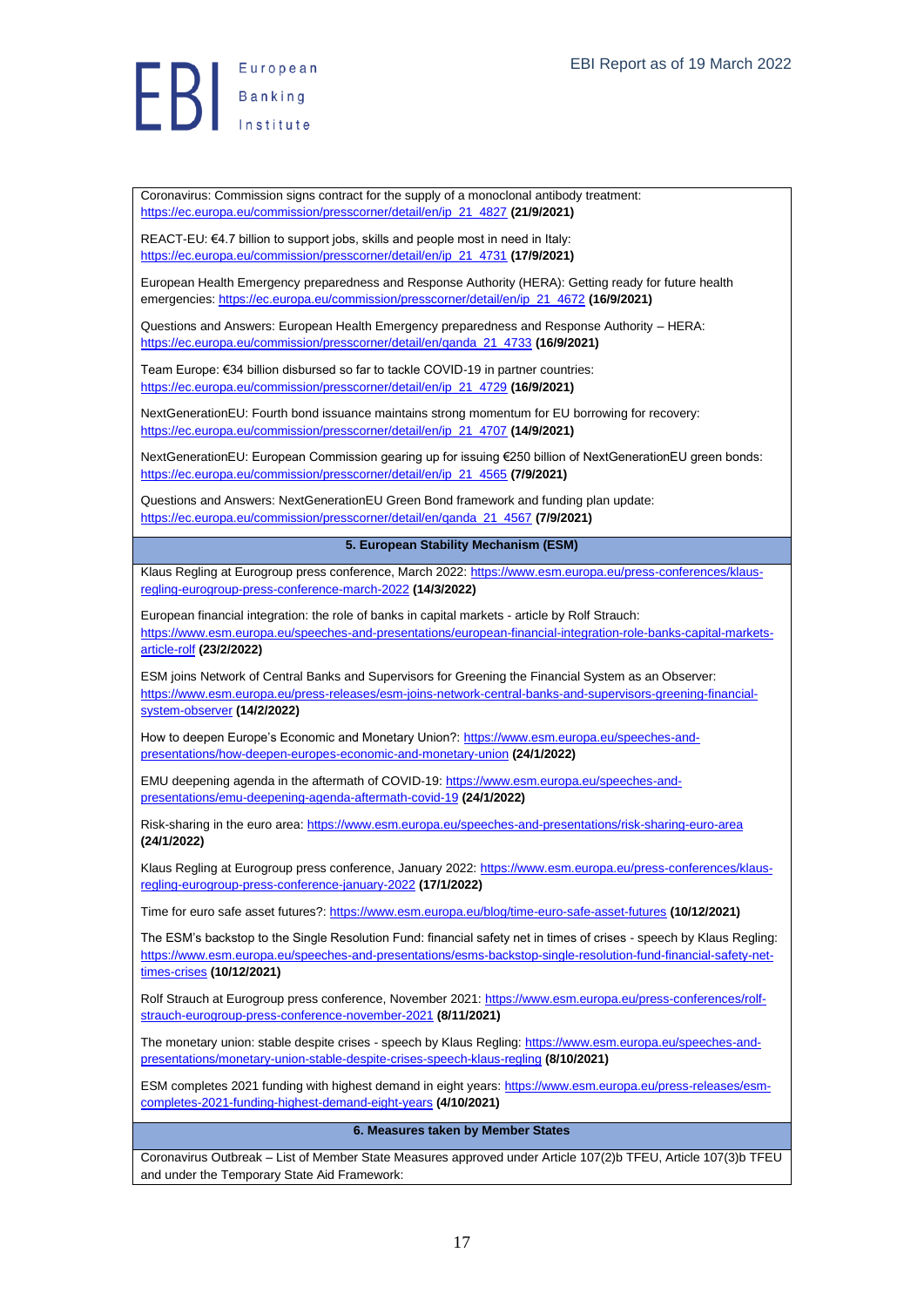

[https://ec.europa.eu/competition/state\\_aid/what\\_is\\_new/State\\_aid\\_decisions\\_TF\\_and\\_107\\_2b\\_107\\_3b\\_107\\_3c.pdf](https://ec.europa.eu/competition/state_aid/what_is_new/State_aid_decisions_TF_and_107_2b_107_3b_107_3c.pdf) **(17/5/2021)**

Overview of national measures by Member State: [https://ec.europa.eu/newsroom/ecfin/item](https://ec.europa.eu/newsroom/ecfin/item-detail.cfm?item_id=673882&utm_source=ecfin_newsroom&utm_medium=Website&utm_campaign=ecfin&utm_content=Overview%20of%20national%20measures%20by%20Member%20State&lang=en)[detail.cfm?item\\_id=673882&utm\\_source=ecfin\\_newsroom&utm\\_medium=Website&utm\\_campaign=ecfin&utm\\_conte](https://ec.europa.eu/newsroom/ecfin/item-detail.cfm?item_id=673882&utm_source=ecfin_newsroom&utm_medium=Website&utm_campaign=ecfin&utm_content=Overview%20of%20national%20measures%20by%20Member%20State&lang=en) [nt=Overview%20of%20national%20measures%20by%20Member%20State&lang=en](https://ec.europa.eu/newsroom/ecfin/item-detail.cfm?item_id=673882&utm_source=ecfin_newsroom&utm_medium=Website&utm_campaign=ecfin&utm_content=Overview%20of%20national%20measures%20by%20Member%20State&lang=en)

**7. Recovery and Resilience Facility**

<span id="page-17-0"></span>The link below guides to the National recovery and resilience plans, and contains the draft or final plans and, where available, the Commission assessment and accompanying press material: [https://ec.europa.eu/info/business](https://ec.europa.eu/info/business-economy-euro/recovery-coronavirus/recovery-and-resilience-facility_en)[economy-euro/recovery-coronavirus/recovery-and-resilience-facility\\_en](https://ec.europa.eu/info/business-economy-euro/recovery-coronavirus/recovery-and-resilience-facility_en)

<span id="page-17-1"></span>**8. Organisation for Economic Co-operation and Development (OECD)**

OECD calls for well-targeted support to the vulnerable as war undermines global recovery: [https://www.oecd.org/newsroom/oecd-calls-for-well-targeted-support-to-the-vulnerable-as-war-undermines-global](https://www.oecd.org/newsroom/oecd-calls-for-well-targeted-support-to-the-vulnerable-as-war-undermines-global-recovery.htm)[recovery.htm](https://www.oecd.org/newsroom/oecd-calls-for-well-targeted-support-to-the-vulnerable-as-war-undermines-global-recovery.htm) **(17/3/2022)**

G20 GDP Growth – Fourth quarter of 2021, OECD: [https://www.oecd.org/newsroom/g20-gdp-growth-fourth-quarter-](https://www.oecd.org/newsroom/g20-gdp-growth-fourth-quarter-2021-oecd.htm)[2021-oecd.htm](https://www.oecd.org/newsroom/g20-gdp-growth-fourth-quarter-2021-oecd.htm) **(15/3/2022)**

Unemployment Rates, OECD - Updated: March 2022[: https://www.oecd.org/newsroom/unemployment-rates-oecd](https://www.oecd.org/newsroom/unemployment-rates-oecd-update-march-2022.htm)[update-march-2022.htm](https://www.oecd.org/newsroom/unemployment-rates-oecd-update-march-2022.htm) **(10/3/2022)**

Consumer Prices, OECD - Updated: 3 March 2022[: https://www.oecd.org/newsroom/consumer-prices-oecd](https://www.oecd.org/newsroom/consumer-prices-oecd-updated-3-march-2022.htm)[updated-3-march-2022.htm](https://www.oecd.org/newsroom/consumer-prices-oecd-updated-3-march-2022.htm) **(3/3/2022)**

International trade statistics: trends in fourth quarter 2021: [https://www.oecd.org/newsroom/international-trade](https://www.oecd.org/newsroom/international-trade-statistics-trends-in-fourth-quarter-2021.htm)[statistics-trends-in-fourth-quarter-2021.htm](https://www.oecd.org/newsroom/international-trade-statistics-trends-in-fourth-quarter-2021.htm) **(24/2/2022)**

GDP Growth - Fourth quarter of 2021, OECD: [https://www.oecd.org/newsroom/gdp-growth-fourth-quarter-2021](https://www.oecd.org/newsroom/gdp-growth-fourth-quarter-2021-oecd.htm) [oecd.htm](https://www.oecd.org/newsroom/gdp-growth-fourth-quarter-2021-oecd.htm) **(21/2/2022)**

Composite Leading Indicators (CLI), OECD, February 2022: [https://www.oecd.org/newsroom/composite-leading](https://www.oecd.org/newsroom/composite-leading-indicators-cli-oecd-february-2022.htm)[indicators-cli-oecd-february-2022.htm](https://www.oecd.org/newsroom/composite-leading-indicators-cli-oecd-february-2022.htm) **(9/2/2022)**

Unemployment Rates, OECD - Updated: February 2022[: https://www.oecd.org/newsroom/unemployment-rates](https://www.oecd.org/newsroom/unemployment-rates-oecd-update-february-2022.htm)[oecd-update-february-2022.htm](https://www.oecd.org/newsroom/unemployment-rates-oecd-update-february-2022.htm) **(8/2/2022)**

Growth and economic well-being: Third quarter 2021, OECD: [https://www.oecd.org/newsroom/growth-and](https://www.oecd.org/newsroom/growth-and-economic-well-being-third-quarter-2021-oecd.htm)[economic-well-being-third-quarter-2021-oecd.htm](https://www.oecd.org/newsroom/growth-and-economic-well-being-third-quarter-2021-oecd.htm) **(7/2/2022)**

Services trade liberalised in 2021, showing significant decrease in volume and effects of new measures, OECD says[: https://www.oecd.org/newsroom/services-trade-liberalised-in-2021-showing-significant-decrease-in-volume](https://www.oecd.org/newsroom/services-trade-liberalised-in-2021-showing-significant-decrease-in-volume-and-effects-of-new-measures.htm)[and-effects-of-new-measures.htm](https://www.oecd.org/newsroom/services-trade-liberalised-in-2021-showing-significant-decrease-in-volume-and-effects-of-new-measures.htm) **(1/2/2022)**

Employment situation, OECD, third quarter 2021: [https://www.oecd.org/newsroom/employment-situation-oecd-third](https://www.oecd.org/newsroom/employment-situation-oecd-third-quarter-2021.htm)[quarter-2021.htm](https://www.oecd.org/newsroom/employment-situation-oecd-third-quarter-2021.htm) **(25/1/2022)**

New OECD hub to boost transparency on the tax treatment of foreign aid: [https://www.oecd.org/newsroom/new](https://www.oecd.org/newsroom/new-oecd-hub-to-boost-transparency-on-the-tax-treatment-of-foreign-aid.htm)[oecd-hub-to-boost-transparency-on-the-tax-treatment-of-foreign-aid.htm](https://www.oecd.org/newsroom/new-oecd-hub-to-boost-transparency-on-the-tax-treatment-of-foreign-aid.htm) **(19/1/2022)**

Unemployment Rates, OECD – Updated: January 2022[: https://www.oecd.org/newsroom/unemployment-rates-oecd](https://www.oecd.org/newsroom/unemployment-rates-oecd-update-january-2022.htm)[update-january-2022.htm](https://www.oecd.org/newsroom/unemployment-rates-oecd-update-january-2022.htm) **(18/1/2022)**

Composite Leading Indicators (CLI), OECD, January 2022[: https://www.oecd.org/newsroom/composite-leading](https://www.oecd.org/newsroom/composite-leading-indicators-cli-oecd-january-2022.htm)[indicators-cli-oecd-january-2022.htm](https://www.oecd.org/newsroom/composite-leading-indicators-cli-oecd-january-2022.htm) **(17/1/2022)**

Consumer Prices, OECD - Updated: 11 January 2022: [https://www.oecd.org/newsroom/consumer-prices-oecd](https://www.oecd.org/newsroom/consumer-prices-oecd-updated-11-january-2022.htm)[updated-11-january-2022.htm](https://www.oecd.org/newsroom/consumer-prices-oecd-updated-11-january-2022.htm) **(11/1/2022)**

OECD releases Pillar Two model rules for domestic implementation of 15% global minimum tax: [https://www.oecd.org/newsroom/oecd-releases-pillar-two-model-rules-for-domestic-implementation-of-15-percent](https://www.oecd.org/newsroom/oecd-releases-pillar-two-model-rules-for-domestic-implementation-of-15-percent-global-minimum-tax.htm)[global-minimum-tax.htm](https://www.oecd.org/newsroom/oecd-releases-pillar-two-model-rules-for-domestic-implementation-of-15-percent-global-minimum-tax.htm) **(20/12/2021)**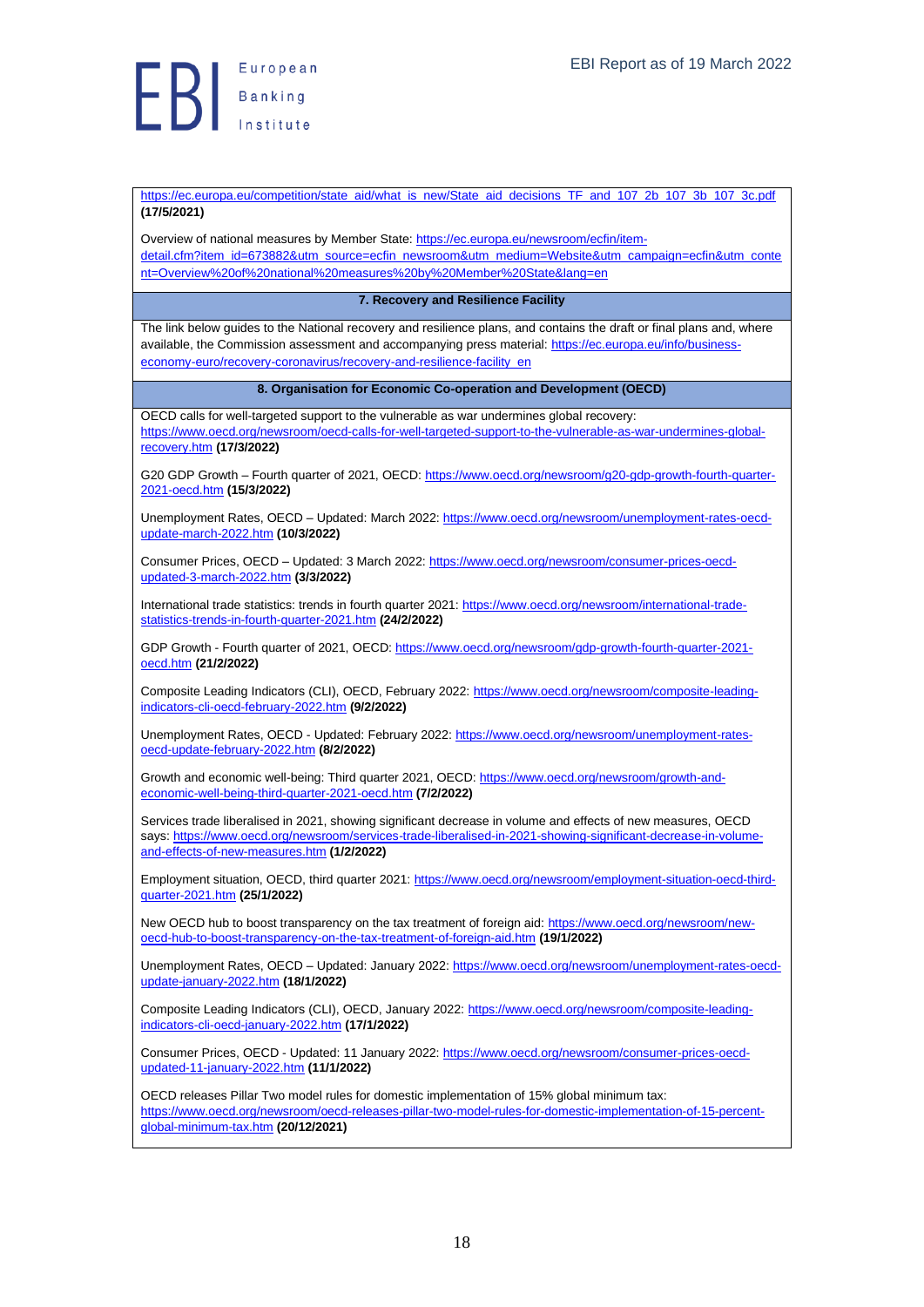

G20 GDP Growth - Third quarter of 2021, OECD[: https://www.oecd.org/newsroom/g20-gdp-growth-third-quarter-](https://www.oecd.org/newsroom/g20-gdp-growth-third-quarter-2021-oecd.htm)[2021-oecd.htm](https://www.oecd.org/newsroom/g20-gdp-growth-third-quarter-2021-oecd.htm) **(14/12/2021)**

Composite Leading Indicators (CLI), OECD, December 2021: [https://www.oecd.org/newsroom/composite-leading](https://www.oecd.org/newsroom/composite-leading-indicators-cli-oecd-december-2021.htm)[indicators-cli-oecd-december-2021.htm](https://www.oecd.org/newsroom/composite-leading-indicators-cli-oecd-december-2021.htm) **(9/12/2021)**

Government support cushions tax revenues in OECD countries from the worst impacts of the COVID-19 crisis: [https://www.oecd.org/newsroom/government-support-cushions-tax-revenues-in-oecd-countries-from-the-worst](https://www.oecd.org/newsroom/government-support-cushions-tax-revenues-in-oecd-countries-from-the-worst-impacts-of-the-covid-19-crisis.htm)[impacts-of-the-covid-19-crisis.htm](https://www.oecd.org/newsroom/government-support-cushions-tax-revenues-in-oecd-countries-from-the-worst-impacts-of-the-covid-19-crisis.htm) **(6/12/2021)**

Media Advisory - Assessing the initial impact of COVID-19 on tax revenues across OECD countries: [https://www.oecd.org/newsroom/media-advisory-assessing-the-initial-impact-of-covid-19-on-tax-revenues-across](https://www.oecd.org/newsroom/media-advisory-assessing-the-initial-impact-of-covid-19-on-tax-revenues-across-oecd-countries.htm)[oecd-countries.htm](https://www.oecd.org/newsroom/media-advisory-assessing-the-initial-impact-of-covid-19-on-tax-revenues-across-oecd-countries.htm) **(1/12/2021)**

OECD Economic Outlook sees recovery continuing but warns of growing imbalances and risks: [https://www.oecd.org/newsroom/oecd-economic-outlook-sees-recovery-continuing-but-warns-of-growing](https://www.oecd.org/newsroom/oecd-economic-outlook-sees-recovery-continuing-but-warns-of-growing-imbalances-and-risks.htm)[imbalances-and-risks.htm](https://www.oecd.org/newsroom/oecd-economic-outlook-sees-recovery-continuing-but-warns-of-growing-imbalances-and-risks.htm) **(1/12/2021)**

International trade statistics: trends in third quarter 2021: [https://www.oecd.org/newsroom/international-trade](https://www.oecd.org/newsroom/international-trade-statistics-trends-in-third-quarter-2021.htm)[statistics-trends-in-third-quarter-2021.htm](https://www.oecd.org/newsroom/international-trade-statistics-trends-in-third-quarter-2021.htm) **(23/11/2021)**

GDP Growth – Third quarter of 2021, OECD[: https://www.oecd.org/newsroom/gdp-growth-third-quarter-2021](https://www.oecd.org/newsroom/gdp-growth-third-quarter-2021-oecd.htm) [oecd.htm](https://www.oecd.org/newsroom/gdp-growth-third-quarter-2021-oecd.htm) **(18/11/2021)**

Growth and economic well-being: second quarter 2021, OECD[: https://www.oecd.org/newsroom/growth-and](https://www.oecd.org/newsroom/growth-and-economic-well-being-second-quarter-2021-oecd.htm)[economic-well-being-second-quarter-2021-oecd.htm](https://www.oecd.org/newsroom/growth-and-economic-well-being-second-quarter-2021-oecd.htm) **(8/11/2021)**

Global economic recovery continues but remains uneven, says OECD: [https://www.oecd.org/newsroom/global](https://www.oecd.org/newsroom/global-economic-recovery-continues-but-remains-uneven-says-oecd.htm)[economic-recovery-continues-but-remains-uneven-says-oecd.htm](https://www.oecd.org/newsroom/global-economic-recovery-continues-but-remains-uneven-says-oecd.htm) **(21/9/2021)**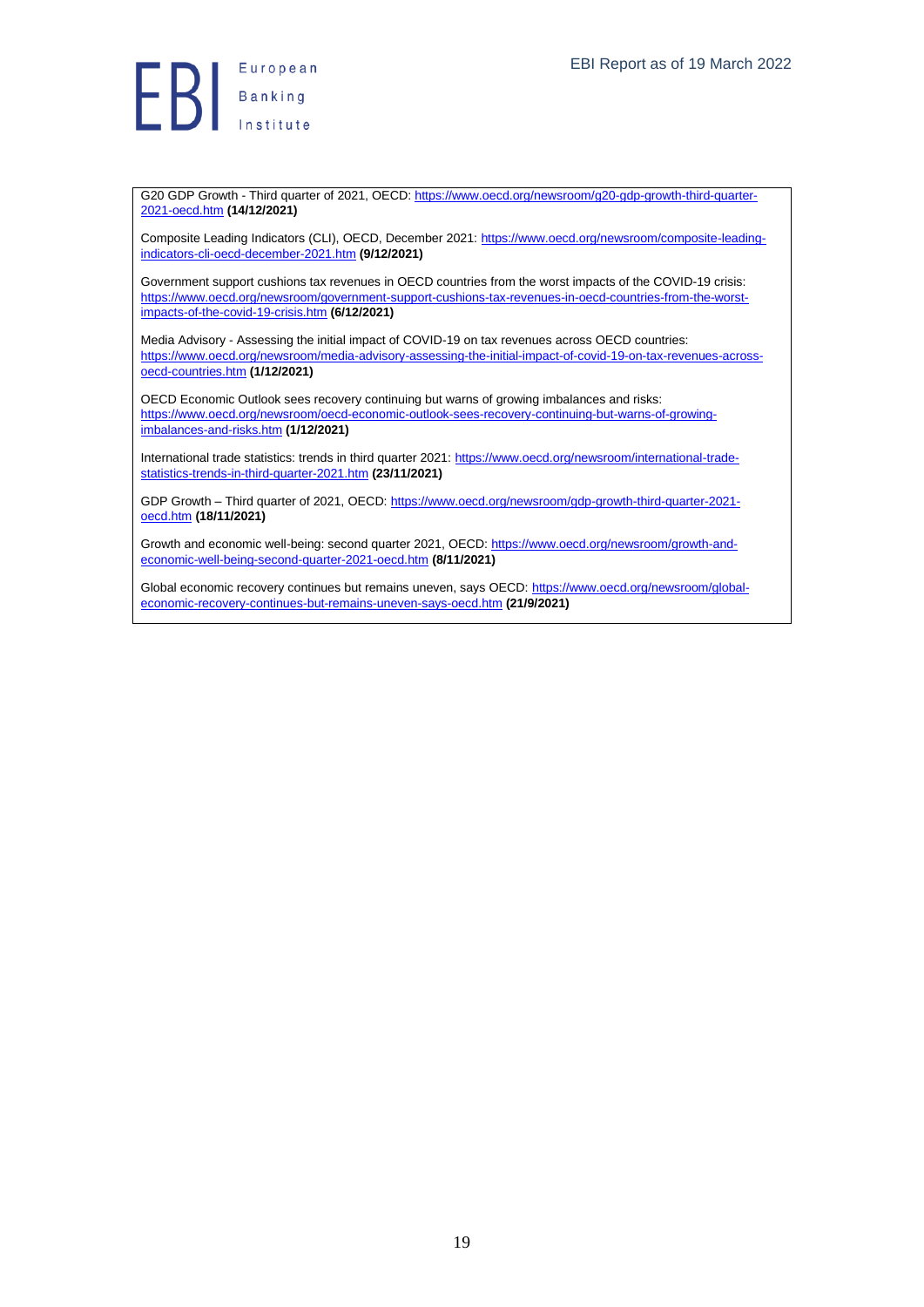

<span id="page-19-2"></span><span id="page-19-1"></span><span id="page-19-0"></span>

| II. Financial Stability - Banking Regulation                                                                                                                                                                                                                                                                 |
|--------------------------------------------------------------------------------------------------------------------------------------------------------------------------------------------------------------------------------------------------------------------------------------------------------------|
| <b>A. International Level</b>                                                                                                                                                                                                                                                                                |
| 1. Financial Stability Board (FSB)                                                                                                                                                                                                                                                                           |
| FSB, CPMI and IOSCO analysis highlights need to continue work on CCP financial resources:<br>https://www.fsb.org/2022/03/fsb-cpmi-and-iosco-analysis-highlights-need-to-continue-work-on-ccp-financial-<br>resources/ (10/3/2022)                                                                            |
| A global Europe to meet global financial stability challenges: https://www.fsb.org/wp-content/uploads/S250222.pdf<br>(25/2/2022)                                                                                                                                                                             |
| Approaches to Debt Overhang Issues of Non-financial Corporates: Discussion paper:<br>https://www.fsb.org/2022/02/approaches-to-debt-overhang-issues-of-non-financial-corporates-discussion-paper/                                                                                                            |
| (22/2/2022)<br>The road ahead: lifting barriers for cross-border payments: https://www.fsb.org/wp-content/uploads/S220222.pdf<br>(22/2/2022)                                                                                                                                                                 |
| FSB Chair outlines work priorities for 2022 to G20 Finance Ministers and Central Bank Governors:<br>https://www.fsb.org/2022/02/fsb-chair-outlines-work-priorities-for-2022-to-g20-finance-ministers-and-central-bank-<br>governors/ (17/2/2022)                                                             |
| Navigating change in the global financial system: the role of the FSB: https://www.fsb.org/wp-<br>content/uploads/S170222.pdf (17/2/2022)                                                                                                                                                                    |
| FSB warns of emerging risks from crypto-assets to global financial stability: https://www.fsb.org/2022/02/fsb-warns-<br>of-emerging-risks-from-crypto-assets-to-global-financial-stability/ (16/2/2022)                                                                                                      |
| Internal Interconnectedness in Resolution Planning for Insurers: Practices Paper:<br>https://www.fsb.org/2022/01/internal-interconnectedness-in-resolution-planning-for-insurers-practices-paper/<br>(10/1/2022)                                                                                             |
| Resolution Funding for Insurers: Practices Paper: https://www.fsb.org/2022/01/resolution-funding-for-insurers-<br>practices-paper/ (10/1/2022)                                                                                                                                                               |
| FSB reports on global trends and risks in non-bank financial intermediation: https://www.fsb.org/2021/12/fsb-reports-<br>on-global-trends-and-risks-in-non-bank-financial-intermediation-2/ (16/12/2021)                                                                                                     |
| FSB Europe Group discusses non-bank financial intermediation and third-party outsourcing:<br>https://www.fsb.org/2021/12/fsb-europe-group-discusses-non-bank-financial-intermediation-and-third-party-<br>outsourcing/ (14/12/2021)                                                                          |
| FSB illustrates practical approaches to the execution of bail-in: https://www.fsb.org/2021/12/fsb-illustrates-practical-<br>approaches-to-the-execution-of-bail-in/ (13/12/2021)                                                                                                                             |
| 2021 Resolution Report: "Glass half-full or still half-empty?" https://www.fsb.org/2021/12/2021-resolution-report-<br>qlass-half-full-or-still-half-empty/ (7/12/2021)                                                                                                                                       |
| FSB Plenary meets in Basel: https://www.fsb.org/2021/11/fsb-plenary-meets-in-basel/ (18/11/2021)                                                                                                                                                                                                             |
| Effective Implementation of FSB Principles for Sound Compensation Practices and Implementation Standards: 2021<br>progress report: https://www.fsb.org/2021/11/effective-implementation-of-fsb-principles-for-sound-compensation-<br>practices-and-implementation-standards-2021-progress-report (4/11/2021) |
| Lessons learnt from the COVID-19 pandemic from a financial stability perspective: Final report:<br>https://www.fsb.org/2021/10/lessons-learnt-from-the-covid-19-pandemic-from-a-financial-stability-perspective-final-<br>report (28/10/2021)                                                                |
| 2021 FSB Annual Report: https://www.fsb.org/2021/10/2021-fsb-annual-report (27/10/2021)                                                                                                                                                                                                                      |
| Financial Stability and Coordination in Times of Crisis: https://www.fsb.org/wp-content/uploads/S181021.pdf<br>(18/10/2021)                                                                                                                                                                                  |
| FSB and IMF publish the 2021 Progress Report on the G20 Data Gaps Initiative: https://www.fsb.org/2021/10/fsb-<br>and-imf-publish-the-2021-progress-report-on-the-g20-data-gaps-initiative (8/10/2021)                                                                                                       |
| FSB launches new financial stability surveillance framework: https://www.fsb.org/wp-content/uploads/P300921.pdf<br>(30/9/2021)                                                                                                                                                                               |
|                                                                                                                                                                                                                                                                                                              |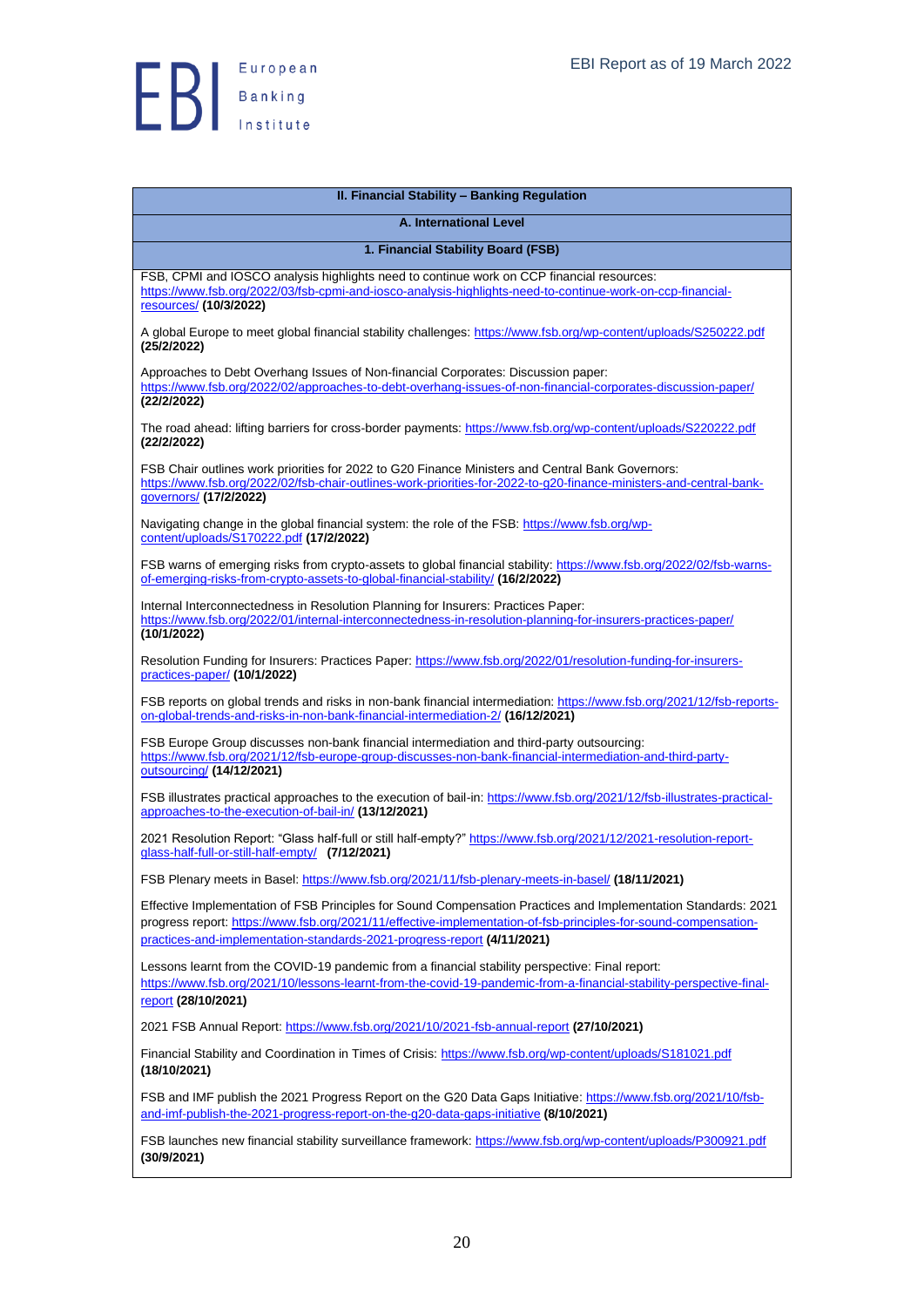

### <span id="page-20-0"></span>**2. Bank for International Settlements (BIS) – Basel Committee on Banking Supervision (BCBS)**

<span id="page-20-1"></span>**Regulatory Measures**

Principles for the effective management and supervision of climate-related financial risks: <https://www.bis.org/bcbs/publ/d530.pdf> **(16/11/2021)**

Voluntary disclosure of sovereign exposures[: https://www.bis.org/bcbs/publ/d528.htm](https://www.bis.org/bcbs/publ/d528.htm) **(11/11/2021)**

Revisions to market risk disclosure requirements:<https://www.bis.org/bcbs/publ/d529.htm> **(11/11/2021)**

G-SIB assessment methodology review process - technical amendment finalisation: <https://www.bis.org/bcbs/publ/d527.htm> **(9/11/2021)**

<span id="page-20-2"></span>**Selected Reports and Studies**

Newsletter on artificial intelligence and machine learning[: https://www.bis.org/publ/bcbs\\_nl27.htm](https://www.bis.org/publ/bcbs_nl27.htm) **(16/3/2022)**

Newsletter on Covid-19 related credit risk issues[: https://www.bis.org/publ/bcbs\\_nl26.htm](https://www.bis.org/publ/bcbs_nl26.htm) **(2/3/2022)**

Basel III Monitoring Report:<https://www.bis.org/bcbs/publ/d531.htm> **(21/2/2022)**

BIS CPMI Report highlights rapid development of retail fast payments and implications for real-time gross settlement systems[: https://www.bis.org/press/p211214.htm](https://www.bis.org/press/p211214.htm) **(14/12/2021)**

BIS Quarterly Review, December 2021: [https://www.bis.org/publ/qtrpdf/r\\_qt2112.htm](https://www.bis.org/publ/qtrpdf/r_qt2112.htm) **(6/12/2021)**

Progress report on adoption of the Basel regulatory framework:<https://www.bis.org/bcbs/publ/d525.htm> **(14/10/2021)**

Basel III Monitoring Report:<https://www.bis.org/bcbs/publ/d524.htm> **(29/9/2021)**

<span id="page-20-3"></span>**Other**

Old risks, new challenges, same objective: the work programme of the Basel Committee in 2022: <https://www.bis.org/speeches/sp220225.htm> **(25/2/2022)**

Banks' risk-based capital ratios remained stable and liquidity ratios improved in H1 2021: <https://www.bis.org/press/p220221.htm> **(21/2/2022)**

Correspondent banking trends persisted in 2020, even as payment landscape changed, new data show: <https://www.bis.org/press/p211213.htm> **(13/12/2021)**

Committee on Payments and Market Infrastructures: Covid-19 accelerated the digitalisation of payments: [https://www.bis.org/statistics/payment\\_stats/commentary2112.htm](https://www.bis.org/statistics/payment_stats/commentary2112.htm) **(9/12/2021)**

Basel Committee publishes more details on global systemically important banks: <https://www.bis.org/press/p211123.htm> **(23/11/2021)**

<span id="page-20-4"></span>**3. International Association of Deposit Insurers (IADI)**

2022 IADI Deposit Insurance Report: Global Trends and Key Emerging Issues[: https://www.iadi.org/en/news/2022](https://www.iadi.org/en/news/2022-iadi-deposit-insurance-report-global-trends-and-key-emerging-issues) [iadi-deposit-insurance-report-global-trends-and-key-emerging-issues](https://www.iadi.org/en/news/2022-iadi-deposit-insurance-report-global-trends-and-key-emerging-issues) **(17/2/2022)**

IADI Survey Brief No. 2 - "COVID-19 and Covered Deposits"[: https://www.iadi.org/en/news/iadi-survey-brief-no-2](https://www.iadi.org/en/news/iadi-survey-brief-no-2-covid-19-and-covered-deposits) [covid-19-and-covered-deposits](https://www.iadi.org/en/news/iadi-survey-brief-no-2-covid-19-and-covered-deposits) **(31/1/2022)**

Deposit Insurance Coverage Level and Scope:

[https://www.iadi.org/en/assets/File/Papers/Approved%20Research%20-](https://www.iadi.org/en/assets/File/Papers/Approved%20Research%20-%20Discussion%20Papers/IADI%20Research%20Paper%20on%20Deposit%20Insurance%20Coverage%20and%20Scope.pdf)

[%20Discussion%20Papers/IADI%20Research%20Paper%20on%20Deposit%20Insurance%20Coverage%20and%2](https://www.iadi.org/en/assets/File/Papers/Approved%20Research%20-%20Discussion%20Papers/IADI%20Research%20Paper%20on%20Deposit%20Insurance%20Coverage%20and%20Scope.pdf) [0Scope.pdf](https://www.iadi.org/en/assets/File/Papers/Approved%20Research%20-%20Discussion%20Papers/IADI%20Research%20Paper%20on%20Deposit%20Insurance%20Coverage%20and%20Scope.pdf) **(20/12/2021)**

IADI Guidance Paper: Ways to resolve a financial cooperative while keeping the cooperative structure: [https://www.iadi.org/en/news/iadi-guidance-paper-ways-to-resolve-a-financial-cooperative-while-keeping-the](https://www.iadi.org/en/news/iadi-guidance-paper-ways-to-resolve-a-financial-cooperative-while-keeping-the-cooperative-structure/)[cooperative-structure/](https://www.iadi.org/en/news/iadi-guidance-paper-ways-to-resolve-a-financial-cooperative-while-keeping-the-cooperative-structure/) **(14/12/2021)**

IADI Policy Brief No. 5 - Climate Change Fever: Can Deposit Insurers Stay Cool?: https://www.iadi.org/en/assets/File/Papers/Policy%20Briefs/IADI - Policy\_Brief\_5\_Climate\_Change\_Fever.pdf **(5/10/2021)**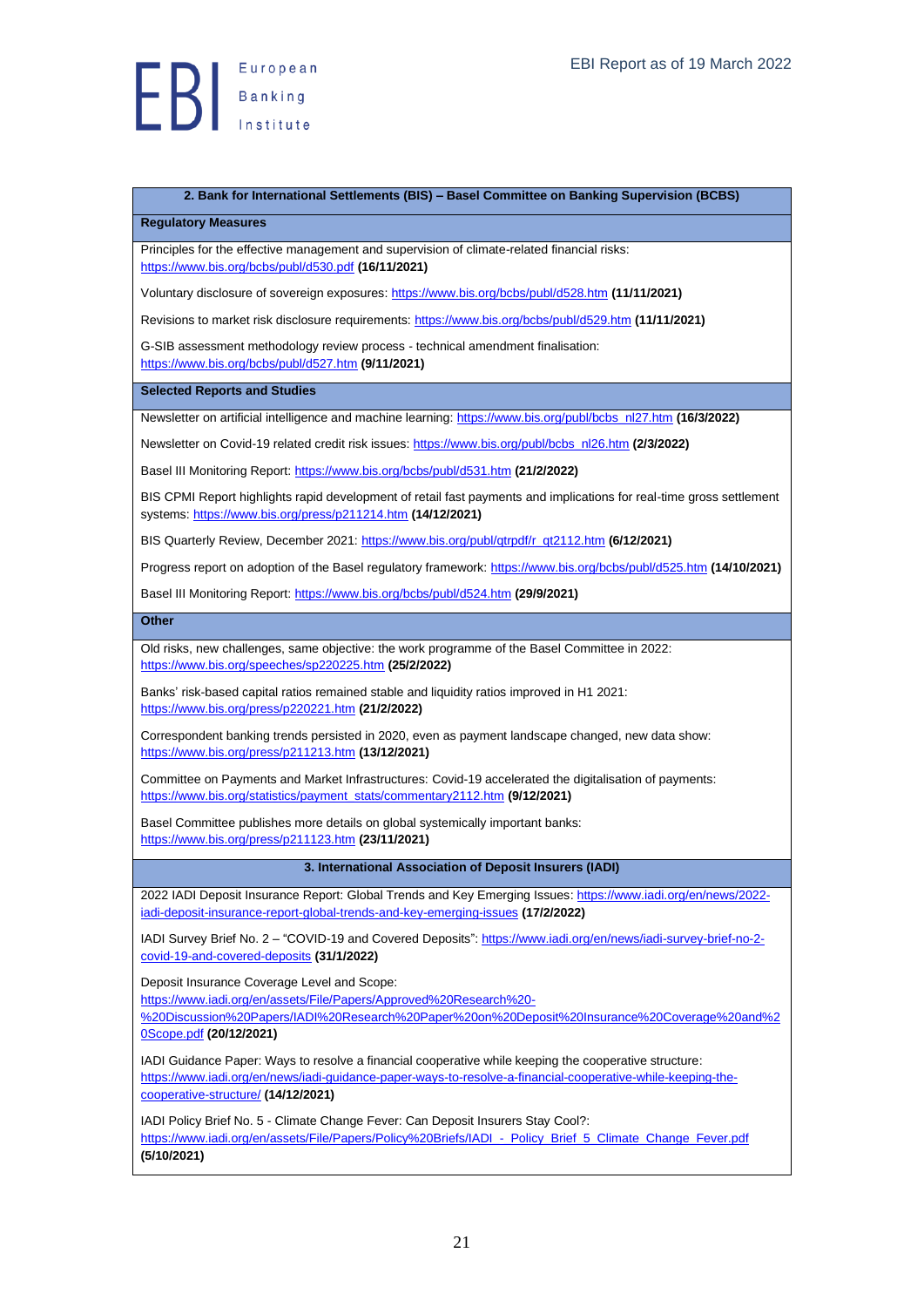

IADI Policy Brief No. 4 – "Five Emerging Issues in Deposit Insurance"[: https://www.iadi.org/en/news/iadi-policy-brief](https://www.iadi.org/en/news/iadi-policy-brief-no-4-five-emerging-issues-in-deposit-insurance)[no-4-five-emerging-issues-in-deposit-insurance](https://www.iadi.org/en/news/iadi-policy-brief-no-4-five-emerging-issues-in-deposit-insurance) **(16/9/2021)**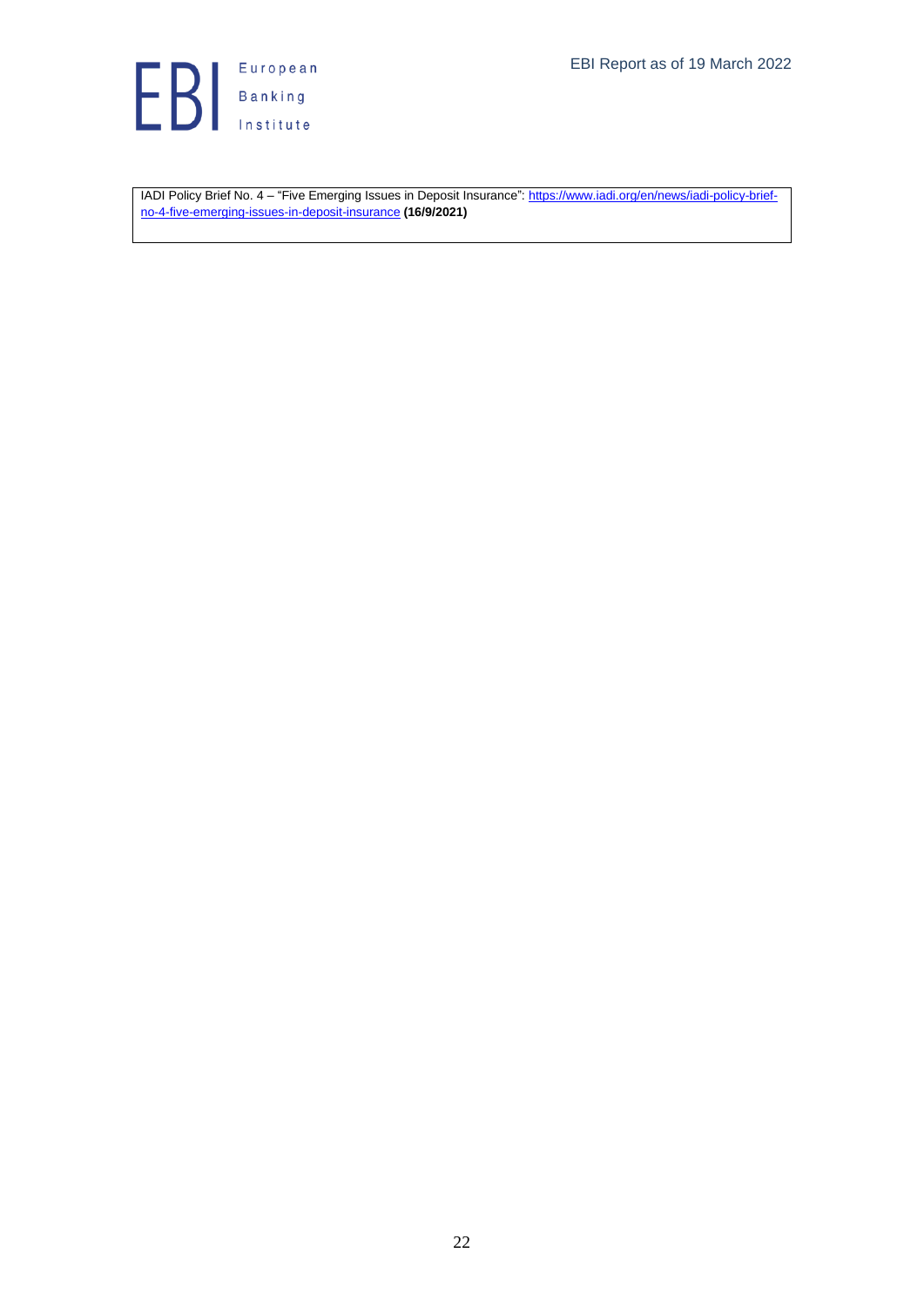

## <span id="page-22-0"></span>**B. EU – Euro Area Level**

## **1. ECB – Single Supervisory Mechanism (SSM)**

#### <span id="page-22-2"></span><span id="page-22-1"></span>**Regulatory Measures**

Decision (EU) 2022/368 of the European Central Bank of 18 February 2022 amending Decision (EU) 2015/2218 on the procedure to exclude staff members from the presumption of having a material impact on a supervised credit institution's risk profile (OJ L 69, 4.3.2022, pp. 117-122)[: https://eur-lex.europa.eu/legal](https://eur-lex.europa.eu/legal-content/EN/TXT/HTML/?uri=CELEX:32022D0368&from=EN)[content/EN/TXT/HTML/?uri=CELEX:32022D0368&from=EN](https://eur-lex.europa.eu/legal-content/EN/TXT/HTML/?uri=CELEX:32022D0368&from=EN) **(4/3/2022)**

ECB assesses that Sberbank Europe AG and its subsidiaries in Croatia and Slovenia are failing or likely to fail: <https://www.bankingsupervision.europa.eu/press/pr/date/2022/html/ssm.pr220228~3121b6aec1.en.html> **(28/2/2022)**

Decision (EU) [2022/134] of the European Central Bank of 19 January 2022 laying down common rules on the transmission by the European Central Bank of supervisory information to authorities and bodies for the purpose of carrying out the tasks conferred on it by Council Regulation (EU) No 1024/2013 (ECB/2022/2) (OJ L 20, 31.1.2022, pp. 275–281)[: https://eur-lex.europa.eu/legal-content/EN/TXT/HTML/?uri=CELEX:32022D0134&from=EN](https://eur-lex.europa.eu/legal-content/EN/TXT/HTML/?uri=CELEX:32022D0134&from=EN) **(31/1/2022)**

Guideline (EU) 2022/67 of the European Central Bank of 6 January 2022 amending Guideline (EU) 2021/830 on balance sheet item statistics and interest rate statistics of monetary financial institutions (ECB/2022/1) (OJ L 11, 18.1.2022, pp. 56–57): <https://eur-lex.europa.eu/legal-content/EN/TXT/HTML/?uri=CELEX:32022O0067&from=EN> **(18/1/2022)**

ECB will not extend liquidity relief beyond December 2021:

<https://www.bankingsupervision.europa.eu/press/pr/date/2021/html/ssm.pr211217~39656a78e8.en.html> **(17/12/2021)**

Guideline (EU) 2021/2256 of the European Central Bank of 2 November 2021 laying down the principles of the Ethics Framework for the Single Supervisory Mechanism (OJ L 454, 17.12.2021, pp. 21–31)[: https://eur](https://eur-lex.europa.eu/legal-content/EN/TXT/?uri=uriserv%3AOJ.L_.2021.454.01.0021.01.ENG&toc=OJ%3AL%3A2021%3A454%3ATOC%20)[lex.europa.eu/legal-](https://eur-lex.europa.eu/legal-content/EN/TXT/?uri=uriserv%3AOJ.L_.2021.454.01.0021.01.ENG&toc=OJ%3AL%3A2021%3A454%3ATOC%20)

[content/EN/TXT/?uri=uriserv%3AOJ.L\\_.2021.454.01.0021.01.ENG&toc=OJ%3AL%3A2021%3A454%3ATOC](https://eur-lex.europa.eu/legal-content/EN/TXT/?uri=uriserv%3AOJ.L_.2021.454.01.0021.01.ENG&toc=OJ%3AL%3A2021%3A454%3ATOC%20)  **(17/12/2021)**

<span id="page-22-3"></span>**Selected Reports and Studies**

Guide on the notification of securitisation transactions:

[https://www.bankingsupervision.europa.eu/ecb/pub/pdf/ssm.Guide\\_on\\_the\\_notification\\_of\\_securitisation\\_transaction](https://www.bankingsupervision.europa.eu/ecb/pub/pdf/ssm.Guide_on_the_notification_of_securitisation_transactions~af41af5e72.en.pdf?19e70a7de56cd278278d0556a3008a98) [s~af41af5e72.en.pdf?19e70a7de56cd278278d0556a3008a98](https://www.bankingsupervision.europa.eu/ecb/pub/pdf/ssm.Guide_on_the_notification_of_securitisation_transactions~af41af5e72.en.pdf?19e70a7de56cd278278d0556a3008a98) **(18/3/2022)**

Supervisory assessment of institutions' climate-related and environmental risks disclosures: [https://www.bankingsupervision.europa.eu/ecb/pub/pdf/ssm.ECB\\_Report\\_on\\_climate\\_and\\_environmental\\_disclosur](https://www.bankingsupervision.europa.eu/ecb/pub/pdf/ssm.ECB_Report_on_climate_and_environmental_disclosures_202203~4ae33f2a70.en.pdf?2e88c1605db8adf0b748ad4aeb8721d7) [es\\_202203~4ae33f2a70.en.pdf?2e88c1605db8adf0b748ad4aeb8721d7](https://www.bankingsupervision.europa.eu/ecb/pub/pdf/ssm.ECB_Report_on_climate_and_environmental_disclosures_202203~4ae33f2a70.en.pdf?2e88c1605db8adf0b748ad4aeb8721d7) **(14/3/2022)**

Aggregated results of SREP 2021:

<https://www.bankingsupervision.europa.eu/banking/srep/2022/html/ssm.srepaggregateresults2022.en.html> **(10/2/2022)**

Supervisory methodology:

[https://www.bankingsupervision.europa.eu/banking/srep/2022/html/ssm.srep202202\\_supervisorymethodology2022.e](https://www.bankingsupervision.europa.eu/banking/srep/2022/html/ssm.srep202202_supervisorymethodology2022.en.html) [n.html](https://www.bankingsupervision.europa.eu/banking/srep/2022/html/ssm.srep202202_supervisorymethodology2022.en.html) **(10/2/2022)**

ECB Banking Supervision launches 2022 climate risk stress test: <https://www.bankingsupervision.europa.eu/press/pr/date/2022/html/ssm.pr220127~bd20df4d3a.en.html> **(27/1/2022)**

Macro-financial scenarios for the 2022 climate risk stress test:

[https://www.bankingsupervision.europa.eu/ecb/pub/pdf/ssm.macrofinancialscenariosclimateriskstresstest2022~bcac](https://www.bankingsupervision.europa.eu/ecb/pub/pdf/ssm.macrofinancialscenariosclimateriskstresstest2022~bcac934986.en.pdf?72c6c962d205c60079242a009f149400) [934986.en.pdf?72c6c962d205c60079242a009f149400](https://www.bankingsupervision.europa.eu/ecb/pub/pdf/ssm.macrofinancialscenariosclimateriskstresstest2022~bcac934986.en.pdf?72c6c962d205c60079242a009f149400) **(27/1/2022)**

Supervisory Banking Statistics - Third quarter 2021:

[https://www.bankingsupervision.europa.eu/ecb/pub/pdf/ssm.supervisorybankingstatistics\\_third\\_quarter\\_2021\\_20220](https://www.bankingsupervision.europa.eu/ecb/pub/pdf/ssm.supervisorybankingstatistics_third_quarter_2021_202201~878ac568a9.en.pdf?fdbb3e07379fbef7baf2606b20a80a0a) [1~878ac568a9.en.pdf?fdbb3e07379fbef7baf2606b20a80a0a](https://www.bankingsupervision.europa.eu/ecb/pub/pdf/ssm.supervisorybankingstatistics_third_quarter_2021_202201~878ac568a9.en.pdf?fdbb3e07379fbef7baf2606b20a80a0a) **(12/1/2022)**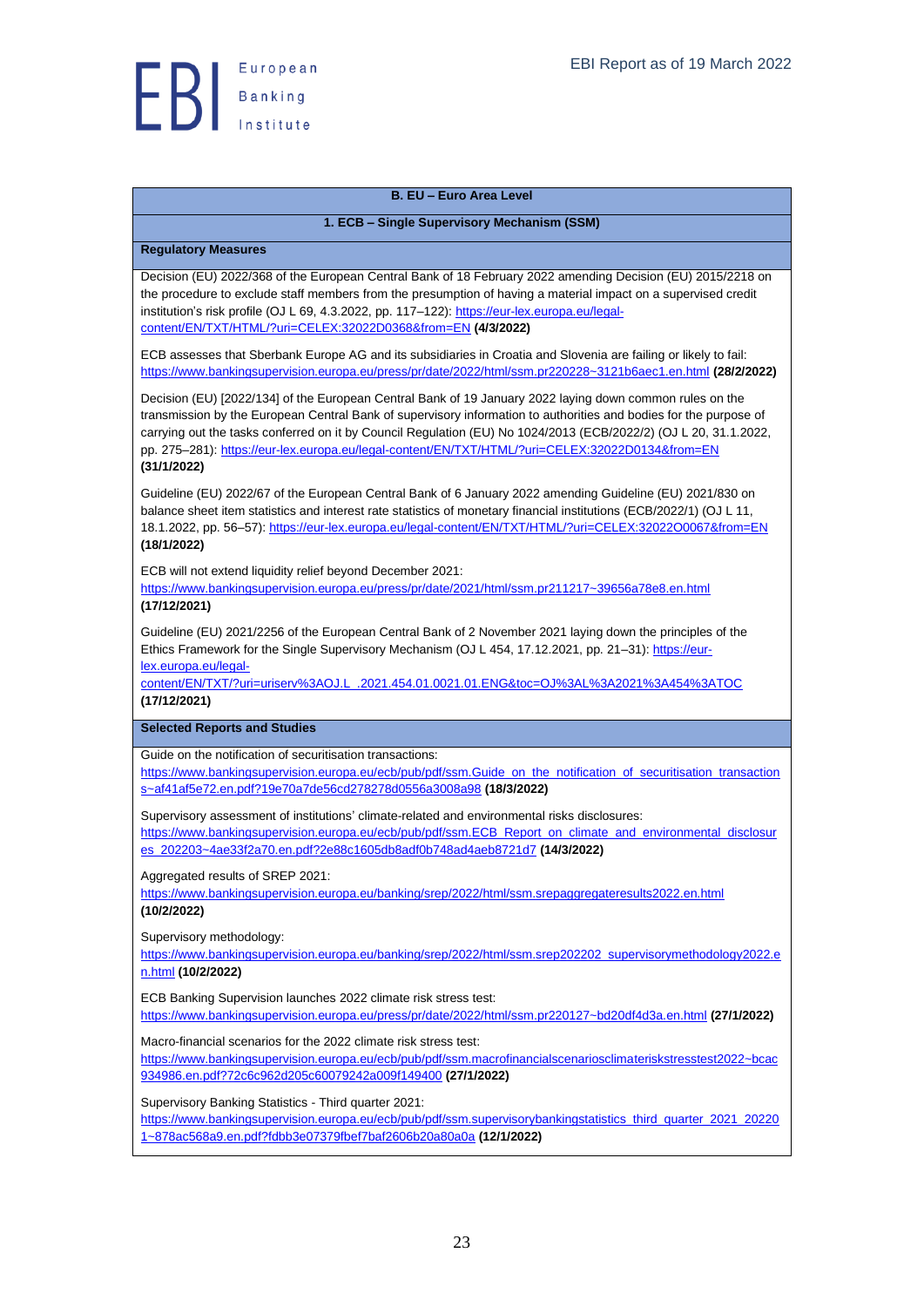

<span id="page-23-0"></span>Opinion of the European Central Bank of 29 December 2021 on a proposal for a regulation laying down harmonised rules on artificial intelligence (CON/2021/40): [https://www.ecb.europa.eu/pub/pdf/other/en\\_con\\_2021\\_40\\_f\\_sign~eba69a1321..pdf?bde0d38cca2f607d45f67af0f8d](https://www.ecb.europa.eu/pub/pdf/other/en_con_2021_40_f_sign~eba69a1321..pdf?bde0d38cca2f607d45f67af0f8d3fa2a) [3fa2a](https://www.ecb.europa.eu/pub/pdf/other/en_con_2021_40_f_sign~eba69a1321..pdf?bde0d38cca2f607d45f67af0f8d3fa2a) **(29/12/2021)** Guide to fit and proper assessments – revised December 2021: [https://www.bankingsupervision.europa.eu/ecb/pub/pdf/ssm.fit\\_and\\_proper\\_guide\\_update202112~d66f230eca.en.pd](https://www.bankingsupervision.europa.eu/ecb/pub/pdf/ssm.fit_and_proper_guide_update202112~d66f230eca.en.pdf?2d820dbe2ae62cb3878f742224b0931a) [f?2d820dbe2ae62cb3878f742224b0931a](https://www.bankingsupervision.europa.eu/ecb/pub/pdf/ssm.fit_and_proper_guide_update202112~d66f230eca.en.pdf?2d820dbe2ae62cb3878f742224b0931a) **(8/12/2021)** ECB Banking Supervision – Supervisory priorities for 2022-2024: [https://www.bankingsupervision.europa.eu/banking/priorities/html/ssm.supervisory\\_priorities2022~0f890c6b70.en.ht](https://www.bankingsupervision.europa.eu/banking/priorities/html/ssm.supervisory_priorities2022~0f890c6b70.en.html) [ml](https://www.bankingsupervision.europa.eu/banking/priorities/html/ssm.supervisory_priorities2022~0f890c6b70.en.html) **(7/12/2021)** The state of climate and environmental risk management in the banking sector: [https://www.bankingsupervision.europa.eu/ecb/pub/pdf/ssm.202111guideonclimate](https://www.bankingsupervision.europa.eu/ecb/pub/pdf/ssm.202111guideonclimate-relatedandenvironmentalrisks~4b25454055.en.pdf?4b9506e394f16a1bf41608fb5a85732e)[relatedandenvironmentalrisks~4b25454055.en.pdf?4b9506e394f16a1bf41608fb5a85732e](https://www.bankingsupervision.europa.eu/ecb/pub/pdf/ssm.202111guideonclimate-relatedandenvironmentalrisks~4b25454055.en.pdf?4b9506e394f16a1bf41608fb5a85732e) **(22/11/2021)** Climate risk stress test: SSM stress test 2022: [https://www.bankingsupervision.europa.eu/ecb/pub/pdf/ssm.climateriskstresstest2021~a4de107198.en.pdf?cf1f5448](https://www.bankingsupervision.europa.eu/ecb/pub/pdf/ssm.climateriskstresstest2021~a4de107198.en.pdf?cf1f54486edba0da0ad0d9df9271ed97) [6edba0da0ad0d9df9271ed97](https://www.bankingsupervision.europa.eu/ecb/pub/pdf/ssm.climateriskstresstest2021~a4de107198.en.pdf?cf1f54486edba0da0ad0d9df9271ed97) **(18/10/2021)** ECB publishes supervisory banking statistics for the second quarter of 2021: <https://www.bankingsupervision.europa.eu/press/pr/date/2021/html/ssm.pr211006~a12ec7f0fd.en.html> **(6/10/2021) Other** Opinion of the ECB of 13 January 2022 on a proposal to amend Regulation (EU) No 575/2013 on prudential requirements for credit institutions and investment firms with respect to resolution (OJ C 122, 17.3.2022, pp. 33–34): <https://eur-lex.europa.eu/legal-content/EN/TXT/HTML/?uri=CELEX:52022AB0003&from=EN> **(17/3/2022)** Frank Elderson: Prudential pathways to Paris: <https://www.bankingsupervision.europa.eu/press/speeches/date/2022/html/ssm.sp220223~e32add6881.en.html> **(23/2/2022)** ECB will not extend capital and leverage relief for banks: [https://www.bankingsupervision.europa.eu/press/pr/date/2022/html/ssm.pr220210\\_1~ea3dd0cd51.en.html](https://www.bankingsupervision.europa.eu/press/pr/date/2022/html/ssm.pr220210_1~ea3dd0cd51.en.html) **(10/2/2022)** ECB requires banks to hold marginally more capital in 2022: <https://www.bankingsupervision.europa.eu/press/pr/date/2022/html/ssm.pr220210~6455538b07.en.html> **(10/2/2022)** Speech by Andrea Enria, Chair of the Supervisory Board of the ECB, at the press conference on the results of the 2021 SREP cycle: <https://www.bankingsupervision.europa.eu/press/speeches/date/2022/html/ssm.sp220210~b95041902b.en.html> **(10/2/2022)** ECB publishes consolidated banking data for end-September 2021: <https://www.ecb.europa.eu/press/pr/date/2022/html/ecb.pr220210~a997470516.en.html> **(10/2/2022)** Letter from the ECB President to Mr Ilhan Kyuchyuk, MEP, on financial sector issues: [https://www.ecb.europa.eu/pub/pdf/other/ecb.mepletter220207\\_Kyuchyuk~86be6e5f17.en.pdf?d8852cd23c4e836b6](https://www.ecb.europa.eu/pub/pdf/other/ecb.mepletter220207_Kyuchyuk~86be6e5f17.en.pdf?d8852cd23c4e836b694e82bb93283738) [94e82bb93283738](https://www.ecb.europa.eu/pub/pdf/other/ecb.mepletter220207_Kyuchyuk~86be6e5f17.en.pdf?d8852cd23c4e836b694e82bb93283738) **(7/2/2022)** Opinion of the European Central Bank of 5 November 2021 on a proposal for a regulation on European green bonds (CON/2021/30) 2022/C 27/04 (OJ C 27, 19.1.2022, pp. 4–13)[: https://eur-lex.europa.eu/legal](https://eur-lex.europa.eu/legal-content/EN/TXT/HTML/?uri=CELEX:52021AB0030&from=EN)[content/EN/TXT/HTML/?uri=CELEX:52021AB0030&from=EN](https://eur-lex.europa.eu/legal-content/EN/TXT/HTML/?uri=CELEX:52021AB0030&from=EN) **(19/1/2022)** Opinion of the European Central Bank of January 2022 on a proposal to amend Regulation (EU) No 575/2013 on prudential requirements for credit institutions and investment firms with respect to resolution (CON/2022/3): [https://www.ecb.europa.eu/pub/pdf/other/en\\_con\\_2022\\_3\\_f\\_sign~9ae5d22e07..pdf?051034dccccb147d11ce1f8aa8](https://www.ecb.europa.eu/pub/pdf/other/en_con_2022_3_f_sign~9ae5d22e07..pdf?051034dccccb147d11ce1f8aa86c647a) [6c647a](https://www.ecb.europa.eu/pub/pdf/other/en_con_2022_3_f_sign~9ae5d22e07..pdf?051034dccccb147d11ce1f8aa86c647a) **(17/1/2022)**

Andrea Enria: Exchange of views with the European Affairs Committee and Finance Committee of the French Senate: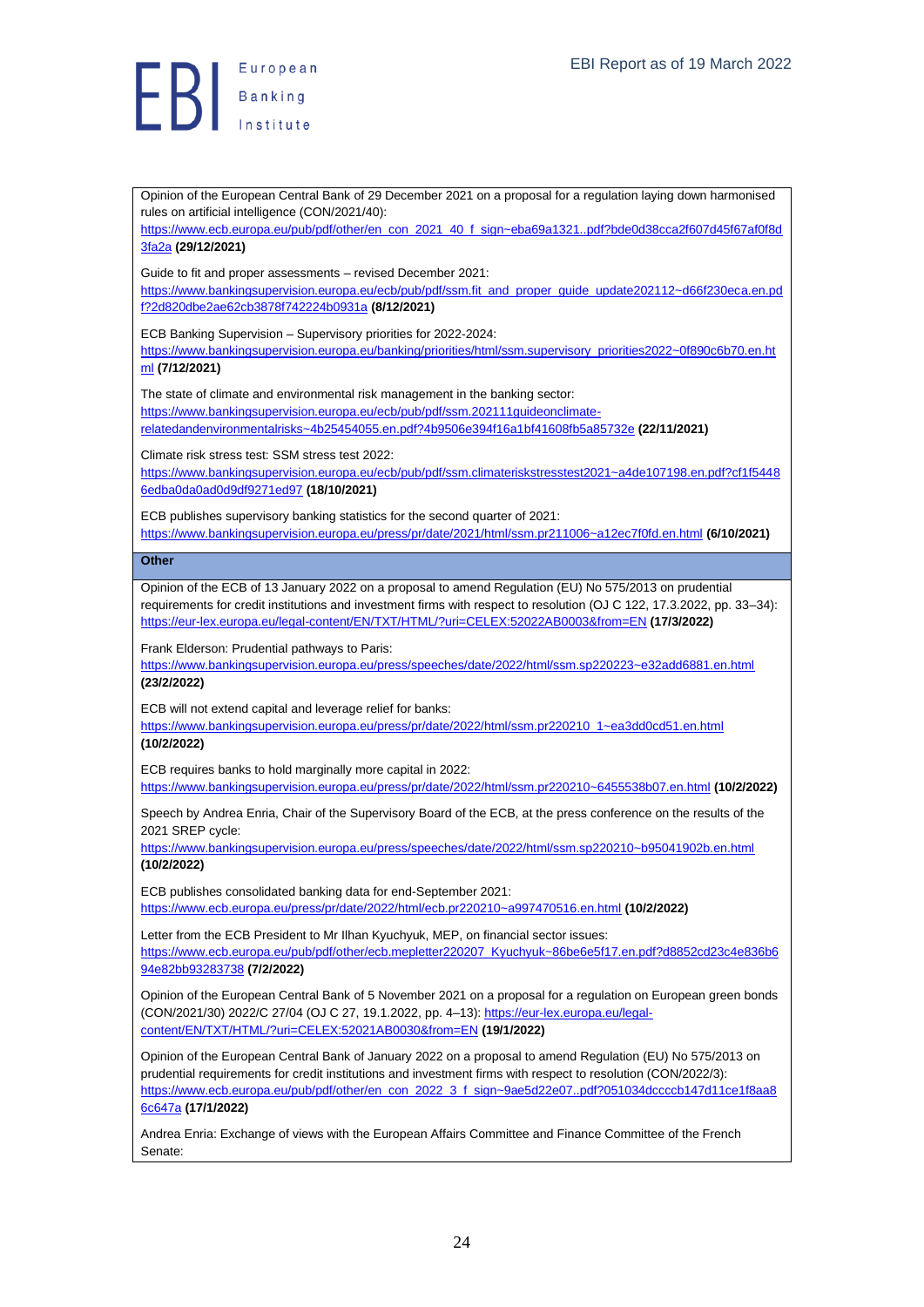

## <https://www.bankingsupervision.europa.eu/press/speeches/date/2022/html/ssm.sp220112~0fab1eb3ad.en.html> **(12/1/2022)**

Andrea Enria: Interview with Les Échos:

<https://www.bankingsupervision.europa.eu/press/interviews/date/2022/html/ssm.in220110~9fa0e44b60.en.html> **(10/1/2022)**

Letter from Andrea Enria, Chair of the Supervisory Board, to Mr Comín i Oliveres, Ms Ponsatí Obiols, Mr Puigdemont i Casamajó, MEPs, on banking supervision:

[https://www.bankingsupervision.europa.eu/ecb/pub/pdf/ssm.mepletter\\_PonsatiObiols\\_PuigdemontCasamajo\\_Comini](https://www.bankingsupervision.europa.eu/ecb/pub/pdf/ssm.mepletter_PonsatiObiols_PuigdemontCasamajo_CominiOliveres~9214404c6e.en.pdf?237fbdff570ccd1c26668264000da6b4) [Oliveres~9214404c6e.en.pdf?237fbdff570ccd1c26668264000da6b4](https://www.bankingsupervision.europa.eu/ecb/pub/pdf/ssm.mepletter_PonsatiObiols_PuigdemontCasamajo_CominiOliveres~9214404c6e.en.pdf?237fbdff570ccd1c26668264000da6b4) **(7/1/2022)**

Feedback on the input provided by the European Parliament as part of its "resolution on Banking Union – Annual Report 2020":

[https://www.bankingsupervision.europa.eu/ecb/pub/pdf/ssm~59811d5fb7.feedback\\_ar2020.pdf?cb0d6c67bbf71a870](https://www.bankingsupervision.europa.eu/ecb/pub/pdf/ssm~59811d5fb7.feedback_ar2020.pdf?cb0d6c67bbf71a870d6ce3730c31ecc2) [d6ce3730c31ecc2](https://www.bankingsupervision.europa.eu/ecb/pub/pdf/ssm~59811d5fb7.feedback_ar2020.pdf?cb0d6c67bbf71a870d6ce3730c31ecc2) **(22/12/2021)**

Letter from Andrea Enria, Chair of the Supervisory Board, to Mr Grant, Mr Rinaldi, Mr Zanni, MEPs, on credit risk: [https://www.bankingsupervision.europa.eu/ecb/pub/pdf/ssm.mepletter\\_Grant\\_Rinaldi\\_Zanni~6ccee476f9.en.pdf?dec](https://www.bankingsupervision.europa.eu/ecb/pub/pdf/ssm.mepletter_Grant_Rinaldi_Zanni~6ccee476f9.en.pdf?dece1858d1ddaf92db35e68c382feff8) [e1858d1ddaf92db35e68c382feff8](https://www.bankingsupervision.europa.eu/ecb/pub/pdf/ssm.mepletter_Grant_Rinaldi_Zanni~6ccee476f9.en.pdf?dece1858d1ddaf92db35e68c382feff8) **(16/12/2021)**

Andrea Enria: Our supervisory priorities for a healthier banking sector after the pandemic: <https://www.bankingsupervision.europa.eu/press/blog/2021/html/ssm.blog211207~9095f6f1fd.en.html> **(7/12/2021)**

ECB consults on its draft Guide on the notification of securitisation transactions: <https://www.bankingsupervision.europa.eu/press/pr/date/2021/html/ssm.pr211115~6c7fd6b850.en.html> **(15/11/2021)**

Written overview ahead of the exchange of views of the Chair of the Supervisory Board of the ECB with the Eurogroup on 4 October 2021:

[https://www.bankingsupervision.europa.eu/ecb/pub/pdf/ssm.written\\_statement\\_by\\_SB\\_Chair\\_for\\_Eurogroup\\_hearin](https://www.bankingsupervision.europa.eu/ecb/pub/pdf/ssm.written_statement_by_SB_Chair_for_Eurogroup_hearing~aa9046aef5.en.pdf?6b4536a31c4de972ca2fd52272861103) [g~aa9046aef5.en.pdf?6b4536a31c4de972ca2fd52272861103](https://www.bankingsupervision.europa.eu/ecb/pub/pdf/ssm.written_statement_by_SB_Chair_for_Eurogroup_hearing~aa9046aef5.en.pdf?6b4536a31c4de972ca2fd52272861103) **(29/9/2021)**

ECB-EBA letter on EU implementation of outstanding Basel III reforms:

[https://www.bankingsupervision.europa.eu/ecb/pub/pdf/ssm.ECB-](https://www.bankingsupervision.europa.eu/ecb/pub/pdf/ssm.ECB-EBA_letter_on_B3_implementation~88fdb33210.en.pdf?924ec60ea1f65979d0aaee3a39476c49)

[EBA\\_letter\\_on\\_B3\\_implementation~88fdb33210.en.pdf?924ec60ea1f65979d0aaee3a39476c49](https://www.bankingsupervision.europa.eu/ecb/pub/pdf/ssm.ECB-EBA_letter_on_B3_implementation~88fdb33210.en.pdf?924ec60ea1f65979d0aaee3a39476c49) **(7/9/2021)**

## <span id="page-24-0"></span>**2. European Banking Authority (EBA)**

EBA publishes revised Guidelines on common procedures and methodologies for the supervisory review and evaluation process: [https://www.eba.europa.eu/eba-publishes-revised-guidelines-common-procedures-and](https://www.eba.europa.eu/eba-publishes-revised-guidelines-common-procedures-and-methodologies-supervisory-review-and)[methodologies-supervisory-review-and](https://www.eba.europa.eu/eba-publishes-revised-guidelines-common-procedures-and-methodologies-supervisory-review-and) **(18/3/2022)**

EBA issues Opinion on new measure introduced by the National Bank of Belgium to address macroprudential risk: [https://www.eba.europa.eu/eba-issues-opinion-new-measure-introduced-national-bank-belgium-address](https://www.eba.europa.eu/eba-issues-opinion-new-measure-introduced-national-bank-belgium-address-macroprudential-risk)[macroprudential-risk](https://www.eba.europa.eu/eba-issues-opinion-new-measure-introduced-national-bank-belgium-address-macroprudential-risk) **(17/3/2022)**

EU financial regulators warn consumers on the risks of crypto-assets[: https://www.eba.europa.eu/eu-financial](https://www.eba.europa.eu/eu-financial-regulators-warn-consumers-risks-crypto-assets)[regulators-warn-consumers-risks-crypto-assets](https://www.eba.europa.eu/eu-financial-regulators-warn-consumers-risks-crypto-assets) **(17/3/2022)**

EBA releases phase 1 of its 3.2 reporting framework and updates on validation rules: <https://www.eba.europa.eu/eba-releases-phase-1-its-32-reporting-framework-and-updates-validation-rules> **(10/3/2022)**

EBA recommends adjustments to the proposed EU Green Bond Standard as regards securitisation transactions: [https://www.eba.europa.eu/eba-recommends-adjustments-proposed-eu-green-bond-standard-regards-securitisation](https://www.eba.europa.eu/eba-recommends-adjustments-proposed-eu-green-bond-standard-regards-securitisation-transactions)[transactions](https://www.eba.europa.eu/eba-recommends-adjustments-proposed-eu-green-bond-standard-regards-securitisation-transactions) **(2/3/2022)**

EBA responds to ESRB recommendation on identifying legal entities: [https://www.eba.europa.eu/eba-responds-esrb](https://www.eba.europa.eu/eba-responds-esrb-recommendation-identifying-legal-entities)[recommendation-identifying-legal-entities](https://www.eba.europa.eu/eba-responds-esrb-recommendation-identifying-legal-entities) **(25/2/2022)**

EBA publishes final Guidelines on the limited network exclusion under the Payment Services Directive: [https://www.eba.europa.eu/eba-publishes-final-guidelines-limited-network-exclusion-under-payment-services](https://www.eba.europa.eu/eba-publishes-final-guidelines-limited-network-exclusion-under-payment-services-directive)[directive](https://www.eba.europa.eu/eba-publishes-final-guidelines-limited-network-exclusion-under-payment-services-directive) **(24/2/2022)**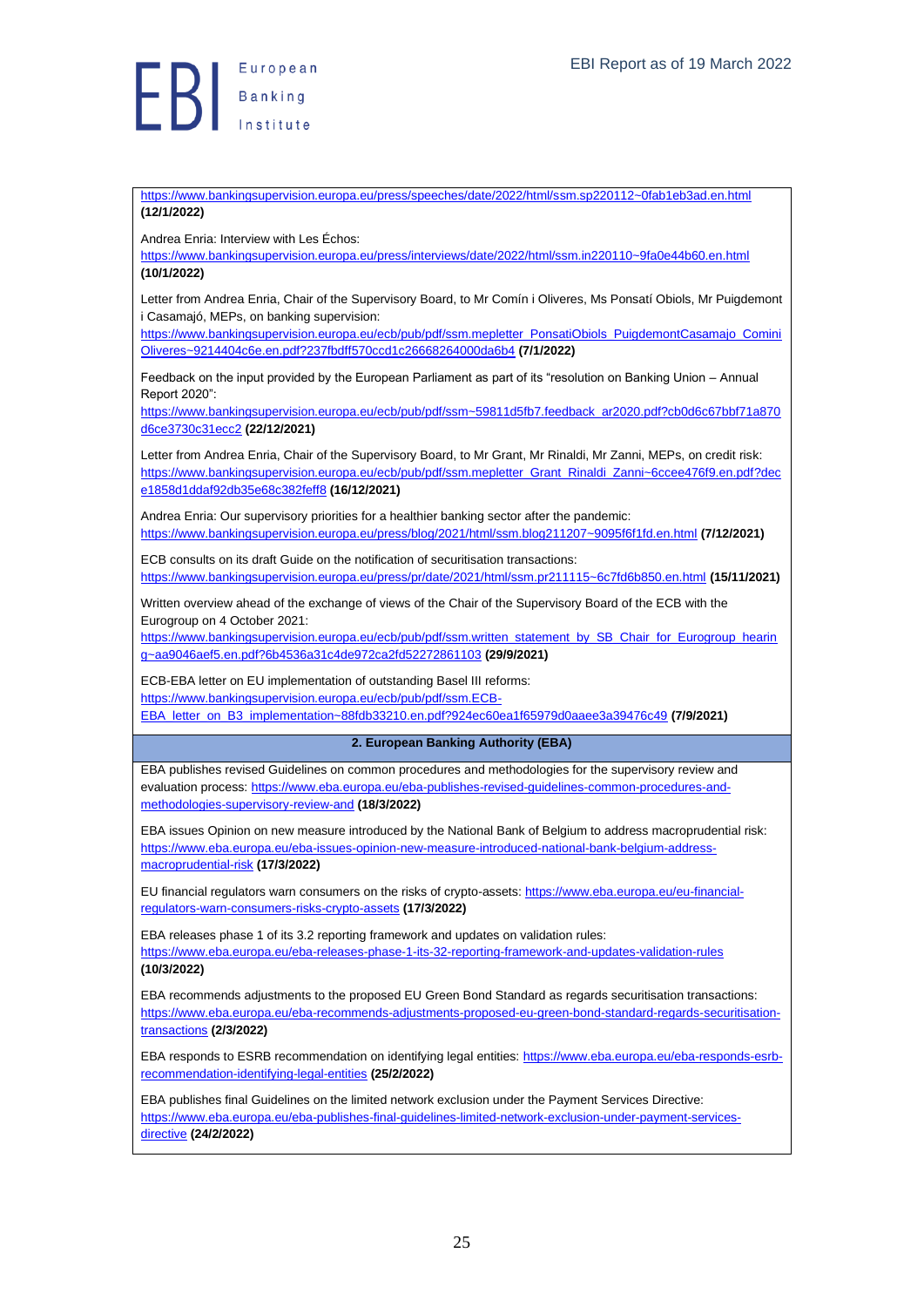

EBA publishes annual assessment of banks' internal approaches for the calculation of capital requirements: [https://www.eba.europa.eu/eba-publishes-annual-assessment-banks%E2%80%99-internal-approaches-calculation](https://www.eba.europa.eu/eba-publishes-annual-assessment-banks%E2%80%99-internal-approaches-calculation-capital-requirements)[capital-requirements](https://www.eba.europa.eu/eba-publishes-annual-assessment-banks%E2%80%99-internal-approaches-calculation-capital-requirements) **(22/2/2022)**

EBA updates methodology for assessing third country equivalence of regulatory and supervisory frameworks: [https://www.eba.europa.eu/eba-updates-methodology-assessing-third-country-equivalence-regulatory-and](https://www.eba.europa.eu/eba-updates-methodology-assessing-third-country-equivalence-regulatory-and-supervisory-frameworks)[supervisory-frameworks](https://www.eba.europa.eu/eba-updates-methodology-assessing-third-country-equivalence-regulatory-and-supervisory-frameworks) **(21/2/2022)**

EBA makes adjustments to the Single Rulebook Q&A process[: https://www.eba.europa.eu/eba-makes-adjustments](https://www.eba.europa.eu/eba-makes-adjustments-single-rulebook-qa-process)[single-rulebook-qa-process](https://www.eba.europa.eu/eba-makes-adjustments-single-rulebook-qa-process) **(11/2/2022)**

EBA issues an Opinion on the European Commission's proposed amendments to the EBA final draft technical standards on fixed overheads requirements: [https://www.eba.europa.eu/eba-issues-opinion-european](https://www.eba.europa.eu/eba-issues-opinion-european-commission%E2%80%99s-proposed-amendments-eba-final-draft-technical-standards)[commission%E2%80%99s-proposed-amendments-eba-final-draft-technical-standards](https://www.eba.europa.eu/eba-issues-opinion-european-commission%E2%80%99s-proposed-amendments-eba-final-draft-technical-standards) **(11/2/2022)**

The ESAs recommend actions to ensure the EU's regulatory and supervisory framework remains fit-for-purpose in the digital age: [https://www.eba.europa.eu/esas-recommend-actions-ensure-eu%E2%80%99s-regulatory-and](https://www.eba.europa.eu/esas-recommend-actions-ensure-eu%E2%80%99s-regulatory-and-supervisory-framework-remains-fit-purpose-digital)[supervisory-framework-remains-fit-purpose-digital](https://www.eba.europa.eu/esas-recommend-actions-ensure-eu%E2%80%99s-regulatory-and-supervisory-framework-remains-fit-purpose-digital) **(7/2/2022)**

Financial education and literacy: a priority for the ESAs: [https://www.eba.europa.eu/financial-education-and-literacy](https://www.eba.europa.eu/financial-education-and-literacy-priority-esas)[priority-esas](https://www.eba.europa.eu/financial-education-and-literacy-priority-esas) **(3/2/2022)**

EBA publishes technical standards listing advanced economy countries for market risk own funds requirements: [https://www.eba.europa.eu/eba-publishes-technical-standards-listing-advanced-economy-countries-market-risk-own](https://www.eba.europa.eu/eba-publishes-technical-standards-listing-advanced-economy-countries-market-risk-own-funds)[funds](https://www.eba.europa.eu/eba-publishes-technical-standards-listing-advanced-economy-countries-market-risk-own-funds) **(2/2/2022)**

ESAs publish thematic repository on financial education and digitalisation initiatives of National Competent Authorities: [https://www.eba.europa.eu/esas-publish-thematic-repository-financial-education-and-digitalisation](https://www.eba.europa.eu/esas-publish-thematic-repository-financial-education-and-digitalisation-initiatives-national)[initiatives-national](https://www.eba.europa.eu/esas-publish-thematic-repository-financial-education-and-digitalisation-initiatives-national) **(31/1/2022)**

ESAs welcome ESRB Recommendation to create a pan-European systemic cyber incident coordination framework: [https://www.eba.europa.eu/esas-welcome-esrb-recommendation-create-pan-european-systemic-cyber-incident](https://www.eba.europa.eu/esas-welcome-esrb-recommendation-create-pan-european-systemic-cyber-incident-coordination-framework)[coordination-framework](https://www.eba.europa.eu/esas-welcome-esrb-recommendation-create-pan-european-systemic-cyber-incident-coordination-framework) **(27/1/2022)**

EBA amends standards on currencies with constraints on the availability of liquid assets: <https://www.eba.europa.eu/eba-amends-standards-currencies-constraints-availability-liquid-assets> **(26/1/2022)**

EBA publishes binding standards on Pillar 3 disclosures on ESG risks[: https://www.eba.europa.eu/eba-publishes](https://www.eba.europa.eu/eba-publishes-binding-standards-pillar-3-disclosures-esg-risks)[binding-standards-pillar-3-disclosures-esg-risks](https://www.eba.europa.eu/eba-publishes-binding-standards-pillar-3-disclosures-esg-risks) **(24/1/2022)**

EBA consults on updates to its Guidelines on data collection exercises regarding high earners: <https://www.eba.europa.eu/eba-consults-updates-its-guidelines-data-collection-exercises-regarding-high-earners> **(21/1/2022)**

EBA publishes a Discussion Paper on its preliminary observations on selected payment fraud data under the Payment Services Directive: [https://www.eba.europa.eu/eba-publishes-discussion-paper-its-preliminary](https://www.eba.europa.eu/eba-publishes-discussion-paper-its-preliminary-observations-selected-payment-fraud-data-under)[observations-selected-payment-fraud-data-under](https://www.eba.europa.eu/eba-publishes-discussion-paper-its-preliminary-observations-selected-payment-fraud-data-under) **(17/1/2022)**

EBA confirms the continued application of COVID-19 related reporting and disclosure requirements until further notice[: https://www.eba.europa.eu/eba-confirms-continued-application-covid-19-related-reporting-and-disclosure](https://www.eba.europa.eu/eba-confirms-continued-application-covid-19-related-reporting-and-disclosure-requirements-until)[requirements-until](https://www.eba.europa.eu/eba-confirms-continued-application-covid-19-related-reporting-and-disclosure-requirements-until) **(17/1/2022)**

EBA publishes Guidelines for institutions and resolution authorities on improving banks' resolvability and consults on transferability[: https://www.eba.europa.eu/eba-publishes-guidelines-institutions-and-resolution-authorities-improving](https://www.eba.europa.eu/eba-publishes-guidelines-institutions-and-resolution-authorities-improving-banks%E2%80%99-resolvability-and)[banks%E2%80%99-resolvability-and](https://www.eba.europa.eu/eba-publishes-guidelines-institutions-and-resolution-authorities-improving-banks%E2%80%99-resolvability-and) **(13/1/2022)**

Asset quality has further improved, but cyber risk remains a source of concern for EU banks: <https://www.eba.europa.eu/asset-quality-has-further-improved-cyber-risk-remains-source-concern-eu-banks> **(10/1/2022)**

ESAs publish list of financial conglomerates for 2021[: https://www.eba.europa.eu/esas-publish-list-financial](https://www.eba.europa.eu/esas-publish-list-financial-conglomerates-2021)[conglomerates-2021](https://www.eba.europa.eu/esas-publish-list-financial-conglomerates-2021) **(7/1/2022)**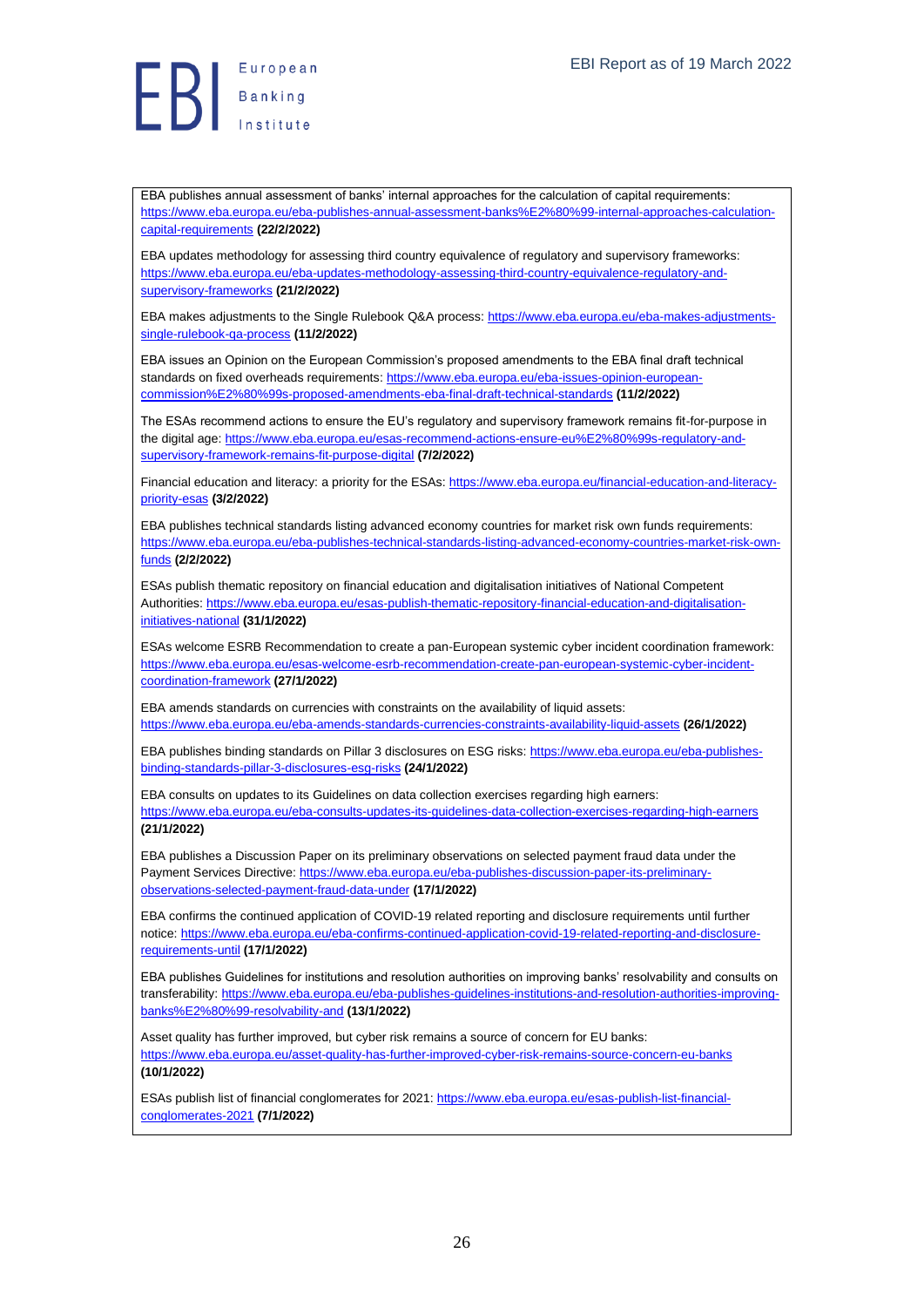**B**<br>B<br>B<br>Institute

EBA publishes the methodology for investment firms to be reclassified as credit institutions: [https://www.eba.europa.eu/eba-publishes%C2%A0%C2%A0methodology%C2%A0-investment-firms-be](https://www.eba.europa.eu/eba-publishes%C2%A0%C2%A0methodology%C2%A0-investment-firms-be-reclassified-credit-institutions%C2%A0)[reclassified-credit-institutions%C2%A0](https://www.eba.europa.eu/eba-publishes%C2%A0%C2%A0methodology%C2%A0-investment-firms-be-reclassified-credit-institutions%C2%A0) **(20/12/2021)**

The EBA introduces enhanced proportionality in supervisory reporting[: https://www.eba.europa.eu/eba-introduces](https://www.eba.europa.eu/eba-introduces-enhanced-proportionality-supervisory-reporting)[enhanced-proportionality-supervisory-reporting](https://www.eba.europa.eu/eba-introduces-enhanced-proportionality-supervisory-reporting) **(20/12/2021)**

EBA consults on the performance-related triggers for non-sequential amortisation systems in simple, transparent and standardised on-balance-sheet securitisations: [https://www.eba.europa.eu/eba-consults-performance-related](https://www.eba.europa.eu/eba-consults-performance-related-triggers-non-sequential-amortisation-systems-simple-transparent-and)[triggers-non-sequential-amortisation-systems-simple-transparent-and](https://www.eba.europa.eu/eba-consults-performance-related-triggers-non-sequential-amortisation-systems-simple-transparent-and) **(20/12/2021)**

EBA consults on amending technical standards on benchmarking of internal models: <https://www.eba.europa.eu/eba-consults-amending-technical-standards-benchmarking-internal-models> **(17/12/2021)**

EBA will run its next EU-wide stress test in 2023[: https://www.eba.europa.eu/eba-will-run-its-next-eu-wide-stress](https://www.eba.europa.eu/eba-will-run-its-next-eu-wide-stress-test-2023)[test-2023](https://www.eba.europa.eu/eba-will-run-its-next-eu-wide-stress-test-2023) **(17/12/2021)**

EBA proposes amendments to technical standards on the mapping of ECAIs for securitisation positions: <https://www.eba.europa.eu/eba-proposes-amendments-technical-standards-mapping-ecais-securitisation-positions> **(17/12/2021)**

EBA confirms EU banks' solid overall liquidity position but warns about low foreign currency liquidity buffers: [https://www.eba.europa.eu/eba-confirms-eu-banks%E2%80%99-solid-overall-liquidity-position-warns-about-low](https://www.eba.europa.eu/eba-confirms-eu-banks%E2%80%99-solid-overall-liquidity-position-warns-about-low-foreign-currency-liquidity)[foreign-currency-liquidity](https://www.eba.europa.eu/eba-confirms-eu-banks%E2%80%99-solid-overall-liquidity-position-warns-about-low-foreign-currency-liquidity) **(17/12/2021)**

EBA publishes final Guidelines on the delineation and reporting of available financial means of deposit guarantee schemes[: https://www.eba.europa.eu/eba-publishes-final-guidelines-delineation-and-reporting-available-financial](https://www.eba.europa.eu/eba-publishes-final-guidelines-delineation-and-reporting-available-financial-means-deposit-guarantee)[means-deposit-guarantee](https://www.eba.europa.eu/eba-publishes-final-guidelines-delineation-and-reporting-available-financial-means-deposit-guarantee) **(17/12/2021)**

The EBA's feasibility study on integrated reporting system provides a long-term vision for increasing efficiencies and reducing reporting costs[: https://www.eba.europa.eu/eba%E2%80%99s-feasibility-study-integrated-reporting](https://www.eba.europa.eu/eba%E2%80%99s-feasibility-study-integrated-reporting-system-provides-long-term-vision-increasing)[system-provides-long-term-vision-increasing](https://www.eba.europa.eu/eba%E2%80%99s-feasibility-study-integrated-reporting-system-provides-long-term-vision-increasing) **(16/12/2021)**

EBA publishes amended technical standards on credit risk adjustments: [https://www.eba.europa.eu/eba](https://www.eba.europa.eu/eba-publishes%C2%A0-amended-technical-standards-credit-risk-adjustments)[publishes%C2%A0-amended-technical-standards-credit-risk-adjustments](https://www.eba.europa.eu/eba-publishes%C2%A0-amended-technical-standards-credit-risk-adjustments) **(13/12/2021)**

EBA consults on liquidity requirements for investment firms[: https://www.eba.europa.eu/eba-consults-liquidity](https://www.eba.europa.eu/eba-consults-liquidity-requirements-investment-firms)[requirements-investment-firms](https://www.eba.europa.eu/eba-consults-liquidity-requirements-investment-firms) **(10/12/2021)**

EBA consults on draft technical standards setting requirements for crowdfunding service providers: [https://www.eba.europa.eu/eba-consults-draft-technical-standards-setting-requirements-crowdfunding-service](https://www.eba.europa.eu/eba-consults-draft-technical-standards-setting-requirements-crowdfunding-service-providers)[providers](https://www.eba.europa.eu/eba-consults-draft-technical-standards-setting-requirements-crowdfunding-service-providers) **(8/12/2021)**

EBA updates on monitoring of CET1 capital instruments: [https://www.eba.europa.eu/eba-updates-monitoring-cet1](https://www.eba.europa.eu/eba-updates-monitoring-cet1-capital-instruments) [capital-instruments](https://www.eba.europa.eu/eba-updates-monitoring-cet1-capital-instruments) **(8/12/2021)**

EBA risk assessment shows improvements in EU banks solvency, profitability and liquidity, but asset price corrections remain a key threat: [https://www.eba.europa.eu/eba-risk-assessment-shows-improvements-eu-banks](https://www.eba.europa.eu/eba-risk-assessment-shows-improvements-eu-banks-solvency-profitability-and-liquidity-asset-price)[solvency-profitability-and-liquidity-asset-price](https://www.eba.europa.eu/eba-risk-assessment-shows-improvements-eu-banks-solvency-profitability-and-liquidity-asset-price) **(3/12/2021)**

EBA publishes sample of banks participating in the December 2021 mandatory Basel III monitoring exercise: [https://www.eba.europa.eu/eba-publishes-sample-banks-participating-december-2021-mandatory-basel-iii](https://www.eba.europa.eu/eba-publishes-sample-banks-participating-december-2021-mandatory-basel-iii-monitoring-exercise)[monitoring-exercise](https://www.eba.europa.eu/eba-publishes-sample-banks-participating-december-2021-mandatory-basel-iii-monitoring-exercise) **(1/12/2021)**

EBA publishes final draft technical standards on how to calculate risk weighted exposure amounts for exposures towards collective investment undertakings[: https://www.eba.europa.eu/eba-publishes-final-draft-technical](https://www.eba.europa.eu/eba-publishes-final-draft-technical-standards-how-calculate-risk-weighted-exposure-amounts-exposures)[standards-how-calculate-risk-weighted-exposure-amounts-exposures](https://www.eba.europa.eu/eba-publishes-final-draft-technical-standards-how-calculate-risk-weighted-exposure-amounts-exposures) **(24/11/2021)**

EBA publishes its final Guidelines on remuneration for investment firms under the Investment Firms Directive: [https://www.eba.europa.eu/eba-publishes-its-final-guidelines-remuneration-investment-firms-under-investment-firms](https://www.eba.europa.eu/eba-publishes-its-final-guidelines-remuneration-investment-firms-under-investment-firms-directive)[directive](https://www.eba.europa.eu/eba-publishes-its-final-guidelines-remuneration-investment-firms-under-investment-firms-directive) **(22/11/2021)**

EBA publishes its final revised Guidelines on internal governance for investment firms under the Investment Firms Directive[: https://www.eba.europa.eu/eba-publishes-its-final-revised-guidelines-internal-governance-investment](https://www.eba.europa.eu/eba-publishes-its-final-revised-guidelines-internal-governance-investment-firms-under-investment)[firms-under-investment](https://www.eba.europa.eu/eba-publishes-its-final-revised-guidelines-internal-governance-investment-firms-under-investment) **(22/11/2021)**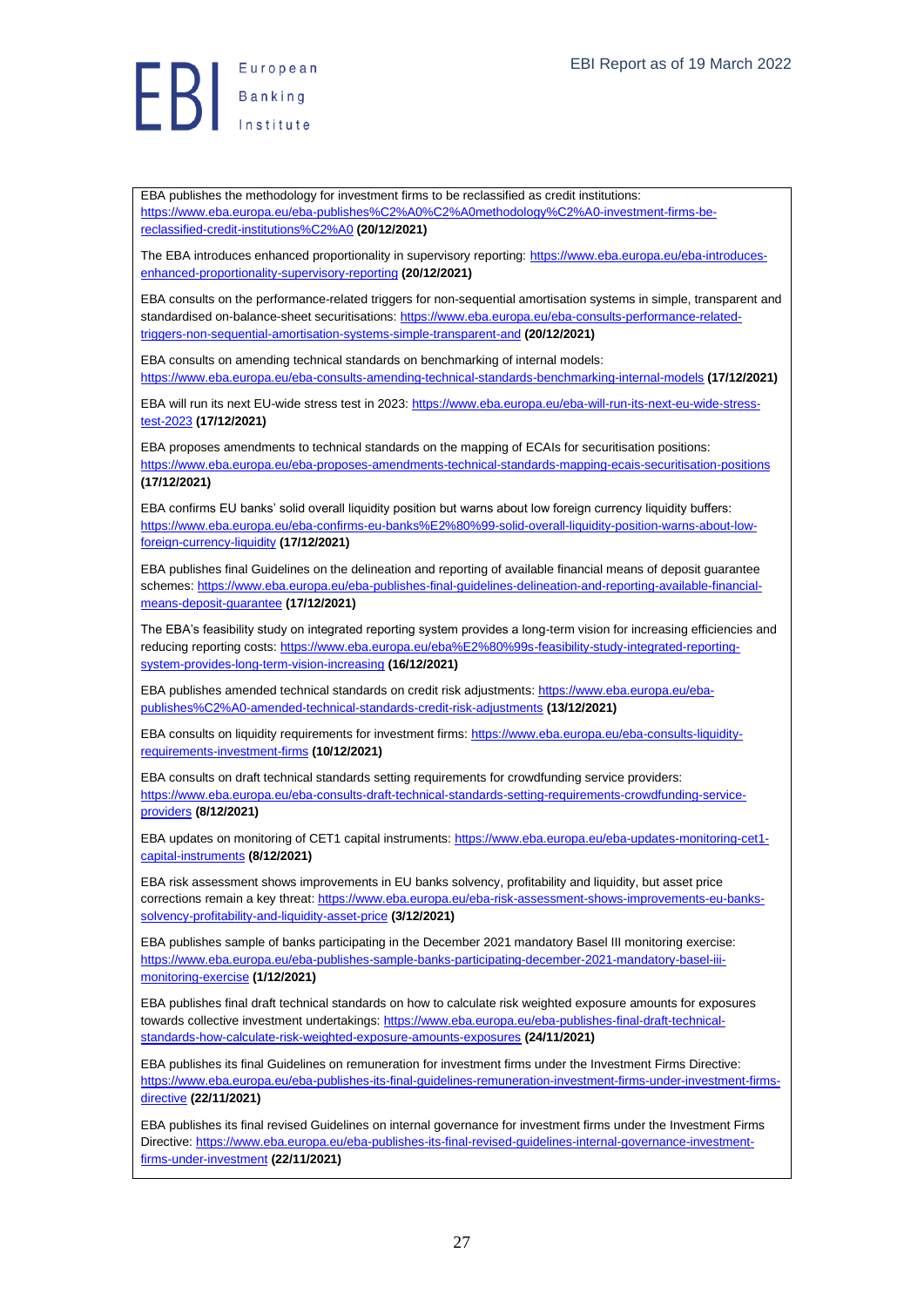**ED** European

EBA and ESMA consult on framework for the supervisory review and evaluation process of investment firms: [https://www.eba.europa.eu/eba-and-esma-consult-framework-supervisory-review-and-evaluation-process](https://www.eba.europa.eu/eba-and-esma-consult-framework-supervisory-review-and-evaluation-process-investment-firms)[investment-firms](https://www.eba.europa.eu/eba-and-esma-consult-framework-supervisory-review-and-evaluation-process-investment-firms) **(18/11/2021)**

EBA publishes guidance on how to grant authorisation as credit institution: [https://www.eba.europa.eu/eba](https://www.eba.europa.eu/eba-publishes-guidance-how-grant-authorisation-credit-institution)[publishes-guidance-how-grant-authorisation-credit-institution](https://www.eba.europa.eu/eba-publishes-guidance-how-grant-authorisation-credit-institution) **(11/11/2021)**

EBA issues requirements on institutions' Pillar 3 disclosure of interest rate risk exposures: [https://www.eba.europa.eu/eba-issues-requirements-institutions%E2%80%99-pillar-3-disclosure-interest-rate-risk](https://www.eba.europa.eu/eba-issues-requirements-institutions%E2%80%99-pillar-3-disclosure-interest-rate-risk-exposures)[exposures](https://www.eba.europa.eu/eba-issues-requirements-institutions%E2%80%99-pillar-3-disclosure-interest-rate-risk-exposures) **(10/11/2021)**

EBA publishes final draft technical standards on individual portfolio management by crowdfunding service providers: [https://www.eba.europa.eu/eba-publishes-final-draft-technical-standards-individual-portfolio-management](https://www.eba.europa.eu/eba-publishes-final-draft-technical-standards-individual-portfolio-management-crowdfunding-service)[crowdfunding-service](https://www.eba.europa.eu/eba-publishes-final-draft-technical-standards-individual-portfolio-management-crowdfunding-service) **(9/11/2021)**

EBA publishes final draft technical standards specifying how to identify the appropriate risk weights and conditions when assessing minimum LGD values for exposures secured by immovable property: [https://www.eba.europa.eu/eba-publishes-final-draft-technical-standards-specifying-how-identify-appropriate-risk](https://www.eba.europa.eu/eba-publishes-final-draft-technical-standards-specifying-how-identify-appropriate-risk-weights-and)[weights-and](https://www.eba.europa.eu/eba-publishes-final-draft-technical-standards-specifying-how-identify-appropriate-risk-weights-and) **(5/11/2021)**

EBA reaffirms its commitment to support green finance in view of the UN Climate Change Conference: <https://www.eba.europa.eu/eba-reaffirms-its-commitment-support-green-finance-view-un-climate-change-conference> **(3/11/2021)**

EBA observes discrepancies in relation to the protection of client funds by deposit guarantee schemes and makes recommendations to the EU Commission[: https://www.eba.europa.eu/eba-observes-discrepancies-relation](https://www.eba.europa.eu/eba-observes-discrepancies-relation-protection-client-funds-deposit-guarantee-schemes-and-makes)[protection-client-funds-deposit-guarantee-schemes-and-makes](https://www.eba.europa.eu/eba-observes-discrepancies-relation-protection-client-funds-deposit-guarantee-schemes-and-makes) **(28/10/2021)**

EBA replies to the European Commission's call for advice on funding in resolution and insolvency as part of the review of the crisis management and deposit insurance framework: [https://www.eba.europa.eu/eba-replies](https://www.eba.europa.eu/eba-replies-european-commission%E2%80%99s-call-advice-funding-resolution-and-insolvency-part-review-crisis)[european-commission%E2%80%99s-call-advice-funding-resolution-and-insolvency-part-review-crisis](https://www.eba.europa.eu/eba-replies-european-commission%E2%80%99s-call-advice-funding-resolution-and-insolvency-part-review-crisis) **(22/10/2021)**

EBA updates risk assessment indicators:<https://www.eba.europa.eu/eba-updates-risk-assessment-indicators-1> **(7/10/2021)**

EBA Risk Dashboard points to stabilising return on equity in EU Banks but challenges remain for those banks with exposures to the sectors most affected by the pandemic[: https://www.eba.europa.eu/eba-risk-dashboard-points](https://www.eba.europa.eu/eba-risk-dashboard-points-stabilising-return-equity-eu-banks-challenges-remain-those-banks-exposures)[stabilising-return-equity-eu-banks-challenges-remain-those-banks-exposures](https://www.eba.europa.eu/eba-risk-dashboard-points-stabilising-return-equity-eu-banks-challenges-remain-those-banks-exposures) **(6/10/2021)**

EBA publishes its work programme for 2022:<https://www.eba.europa.eu/eba-publishes-its-work-programme-2022> **(5/10/2021)**

The EBA publishes its regular monitoring Report on Basel III full implementation in the EU: <https://www.eba.europa.eu/eba-publishes-its-regular-monitoring-report-basel-iii-full-implementation-eu> **(29/9/2021)**

EBA launches 2021 EU-wide transparency exercise[: https://www.eba.europa.eu/eba-launches-2021-eu-wide](https://www.eba.europa.eu/eba-launches-2021-eu-wide-transparency-exercise)[transparency-exercise](https://www.eba.europa.eu/eba-launches-2021-eu-wide-transparency-exercise) **(24/9/2021)**

EBA sees rapid growth in the use of digital platforms in the EU's banking and payments sector and identifies steps to enhance the monitoring of market developments[: https://www.eba.europa.eu/eba-sees-rapid-growth-use-digital](https://www.eba.europa.eu/eba-sees-rapid-growth-use-digital-platforms-eu%E2%80%99s-banking-and-payments-sector-and-identifies-steps)[platforms-eu%E2%80%99s-banking-and-payments-sector-and-identifies-steps](https://www.eba.europa.eu/eba-sees-rapid-growth-use-digital-platforms-eu%E2%80%99s-banking-and-payments-sector-and-identifies-steps) **(21/9/2021)**

EBA publishes revised guidelines on the stress tests of deposit guarantee schemes (DGSs): <https://www.eba.europa.eu/eba-publishes-revised-guidelines-stress-tests-deposit-guarantee-schemes-dgss> **(15/9/2021)**

EBA publishes final guidance to assess breaches of the large exposure limits[: https://www.eba.europa.eu/eba](https://www.eba.europa.eu/eba-publishes-final-guidance-assess-breaches-large-exposure-limits)[publishes-final-guidance-assess-breaches-large-exposure-limits](https://www.eba.europa.eu/eba-publishes-final-guidance-assess-breaches-large-exposure-limits) **(15/9/2021)**

ESAs highlight risks in phasing out of crisis measures and call on financial institutions to adapt to increasing cyber risks[: https://www.eba.europa.eu/esas-highlight-risks-phasing-out-crisis-measures-and-call-financial-institutions](https://www.eba.europa.eu/esas-highlight-risks-phasing-out-crisis-measures-and-call-financial-institutions-adapt-increasing)[adapt-increasing](https://www.eba.europa.eu/esas-highlight-risks-phasing-out-crisis-measures-and-call-financial-institutions-adapt-increasing) **(8/9/2021)**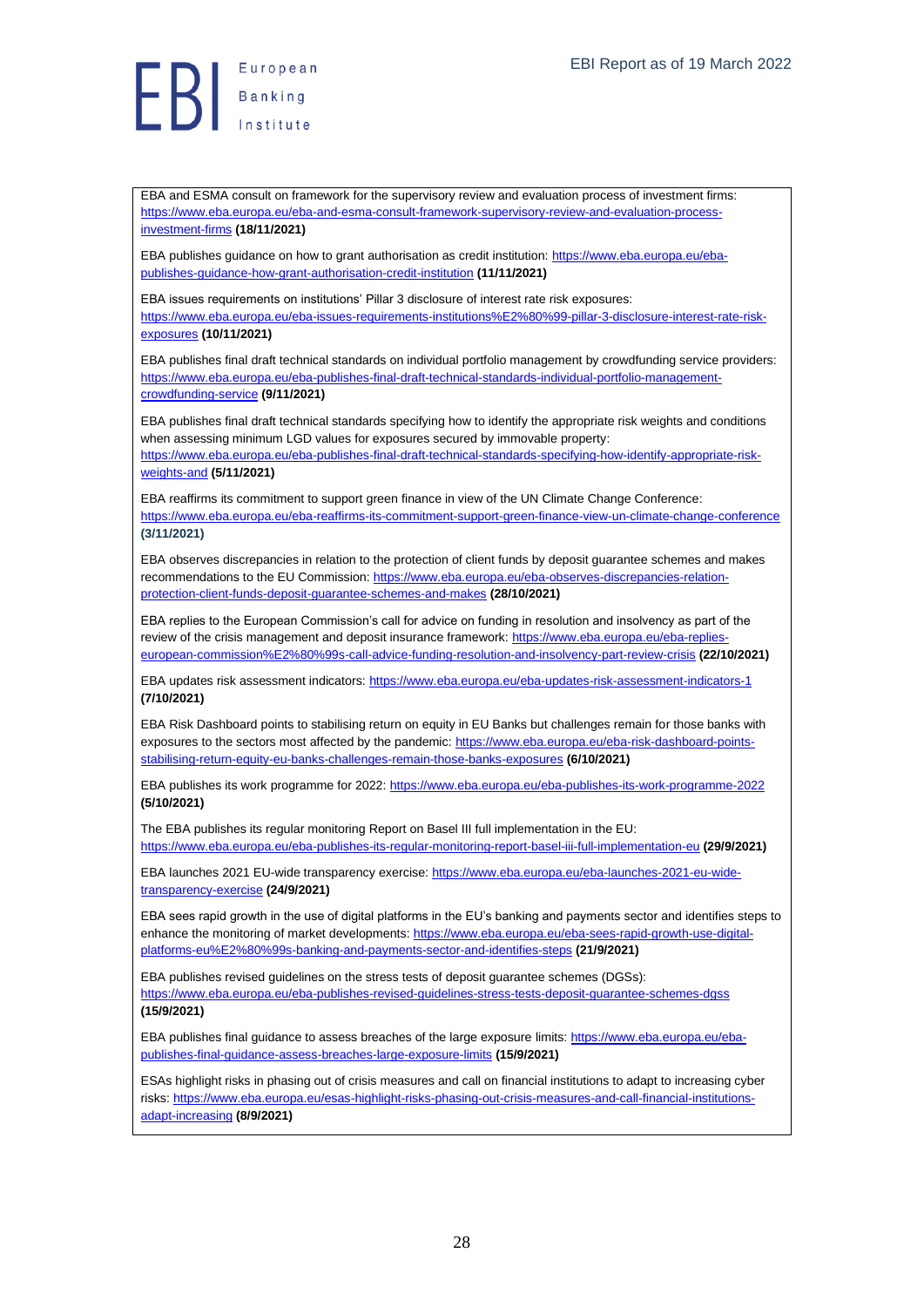EBA's study shows that EU banks' funding plans are poised to gradually return to a pre-pandemic funding composition by 2023[: https://www.eba.europa.eu/eba%E2%80%99s-study-shows-eu-banks%E2%80%99-funding](https://www.eba.europa.eu/eba%E2%80%99s-study-shows-eu-banks%E2%80%99-funding-plans-are-poised-gradually-return-pre-pandemic-funding)[plans-are-poised-gradually-return-pre-pandemic-funding](https://www.eba.europa.eu/eba%E2%80%99s-study-shows-eu-banks%E2%80%99-funding-plans-are-poised-gradually-return-pre-pandemic-funding) **(6/9/2021)**

#### <span id="page-28-0"></span>**3. Single Resolution Board (SRB)**

SRB publishes operational guidance on the identification and mobilisation of collateral in resolution: [https://www.srb.europa.eu/en/content/srb-publishes-operational-guidance-identification-and-mobilisation-collateral](https://www.srb.europa.eu/en/content/srb-publishes-operational-guidance-identification-and-mobilisation-collateral-resolution)[resolution](https://www.srb.europa.eu/en/content/srb-publishes-operational-guidance-identification-and-mobilisation-collateral-resolution) **(17/3/2022)**

Update: SRB approach to CRR discretion on leverage and MREL calibration: <https://www.srb.europa.eu/en/content/update-srb-approach-crr-discretion-leverage-and-mrel-calibration> **(7/3/2022)**

Sberbank Europe AG: Croatian and Slovenian subsidiaries resume operations after being sold while no resolution action is required for Austrian parent company: [https://www.srb.europa.eu/en/content/sberbank-europe-ag-croatian](https://www.srb.europa.eu/en/content/sberbank-europe-ag-croatian-and-slovenian-subsidiaries-resume-operations-after-being-sold)[and-slovenian-subsidiaries-resume-operations-after-being-sold](https://www.srb.europa.eu/en/content/sberbank-europe-ag-croatian-and-slovenian-subsidiaries-resume-operations-after-being-sold) **(1/3/2022)**

SRB determines Sberbank Europe AG in Austria, and its subsidiaries in Croatia and Slovenia as failing or likely to fail[: https://www.srb.europa.eu/en/content/srb-determines-sberbank-europe-ag-austria-and-its-subsidiaries-croatia](https://www.srb.europa.eu/en/content/srb-determines-sberbank-europe-ag-austria-and-its-subsidiaries-croatia-and-slovenia-failing)[and-slovenia-failing](https://www.srb.europa.eu/en/content/srb-determines-sberbank-europe-ag-austria-and-its-subsidiaries-croatia-and-slovenia-failing) **(28/2/2022)**

SRB publishes MREL dashboard Q3 2021: [https://www.srb.europa.eu/en/content/srb-publishes-mrel-dashboard-q3-](https://www.srb.europa.eu/en/content/srb-publishes-mrel-dashboard-q3-2021) [2021](https://www.srb.europa.eu/en/content/srb-publishes-mrel-dashboard-q3-2021) **(1/2/2022)**

The public interest assessment and bank-insurance contagion: [https://www.srb.europa.eu/en/content/public-interest](https://www.srb.europa.eu/en/content/public-interest-assessment-and-bank-insurance-contagion)[assessment-and-bank-insurance-contagion](https://www.srb.europa.eu/en/content/public-interest-assessment-and-bank-insurance-contagion) **(26/1/2022)**

Priorities for 2022 – the SRB's view[: https://www.srb.europa.eu/en/content/priorities-2022-srbs-view](https://www.srb.europa.eu/en/content/priorities-2022-srbs-view) **(10/1/2022)**

SRB approach to CRR discretion on leverage and MREL calibration: [https://www.srb.europa.eu/en/content/srb](https://www.srb.europa.eu/en/content/srb-approach-crr-discretion-leverage-and-mrel-calibration)[approach-crr-discretion-leverage-and-mrel-calibration](https://www.srb.europa.eu/en/content/srb-approach-crr-discretion-leverage-and-mrel-calibration) **(22/12/2021)**

MREL reporting update: checklist on reported liabilities and sign-off form: [https://www.srb.europa.eu/en/content/mrel](https://www.srb.europa.eu/en/content/mrel-reporting-update-checklist-reported-liabilities-and-sign-form-0)[reporting-update-checklist-reported-liabilities-and-sign-form-0](https://www.srb.europa.eu/en/content/mrel-reporting-update-checklist-reported-liabilities-and-sign-form-0) **(17/12/2021)**

Single Resolution Board publishes MREL dashboard Q2.2021[: https://www.srb.europa.eu/en/content/single](https://www.srb.europa.eu/en/content/single-resolution-board-publishes-mrel-dashboard-q22021)[resolution-board-publishes-mrel-dashboard-q22021](https://www.srb.europa.eu/en/content/single-resolution-board-publishes-mrel-dashboard-q22021) **(2/12/2021)**

SRB launches 2022 work programme:<https://www.srb.europa.eu/en/content/srb-launches-2022-work-programme> **(26/11/2021)**

SRB Chair, Elke König's Speech to the 3rd EBI Policy Conference on Recovery and Growth in a Post-Pandemic EU: [https://www.srb.europa.eu/en/content/srb-chair-elke-konigs-speech-3rd-ebi-policy-conference-recovery-and-growth](https://www.srb.europa.eu/en/content/srb-chair-elke-konigs-speech-3rd-ebi-policy-conference-recovery-and-growth-post-pandemic-eu)[post-pandemic-eu](https://www.srb.europa.eu/en/content/srb-chair-elke-konigs-speech-3rd-ebi-policy-conference-recovery-and-growth-post-pandemic-eu) **(4/11/2021)**

SRB publishes guidance on separability of banks in time of crisis[: https://www.srb.europa.eu/en/content/srb](https://www.srb.europa.eu/en/content/srb-publishes-guidance-separability-banks-time-crisis)[publishes-guidance-separability-banks-time-crisis](https://www.srb.europa.eu/en/content/srb-publishes-guidance-separability-banks-time-crisis) **(26/10/2021)**

SRB issues bi-annual reporting note to the Eurogroup: [https://www.srb.europa.eu/en/content/srb-issues-bi-annual](https://www.srb.europa.eu/en/content/srb-issues-bi-annual-reporting-note-eurogroup-0)[reporting-note-eurogroup-0](https://www.srb.europa.eu/en/content/srb-issues-bi-annual-reporting-note-eurogroup-0) **(29/9/2021)**

Where could we improve the framework for medium-sized banks?, Eurofi Article by Elke König: [https://www.srb.europa.eu/en/content/eurofi-article-elke-konig-where-could-we-improve-framework-medium-sized](https://www.srb.europa.eu/en/content/eurofi-article-elke-konig-where-could-we-improve-framework-medium-sized-banks)[banks](https://www.srb.europa.eu/en/content/eurofi-article-elke-konig-where-could-we-improve-framework-medium-sized-banks) **(8/9/2021)**

<span id="page-28-1"></span>**4. European Systemic Risk Board (ESRB)**

Adverse scenario for the European Securities and Markets Authority's money market fund stress testing guidelines in 2021:

[https://www.esrb.europa.eu/mppa/stress/shared/pdf/esrb.stress\\_test220214~39696dad2b.en.pdf?2857394c587418b](https://www.esrb.europa.eu/mppa/stress/shared/pdf/esrb.stress_test220214~39696dad2b.en.pdf?2857394c587418b6eef86d3933c6e2c6) [6eef86d3933c6e2c6](https://www.esrb.europa.eu/mppa/stress/shared/pdf/esrb.stress_test220214~39696dad2b.en.pdf?2857394c587418b6eef86d3933c6e2c6) **(14/2/2022)**

Vulnerabilities in the residential real estate sectors of the EEA countries: [https://www.esrb.europa.eu/pub/pdf/reports/esrb.report220211\\_vulnerabilities\\_eea\\_countries~27e571112b.en.pdf?4](https://www.esrb.europa.eu/pub/pdf/reports/esrb.report220211_vulnerabilities_eea_countries~27e571112b.en.pdf?421b2a7ec415416f4b9d6732d18af8d3) [21b2a7ec415416f4b9d6732d18af8d3](https://www.esrb.europa.eu/pub/pdf/reports/esrb.report220211_vulnerabilities_eea_countries~27e571112b.en.pdf?421b2a7ec415416f4b9d6732d18af8d3) **(11/2/2022)**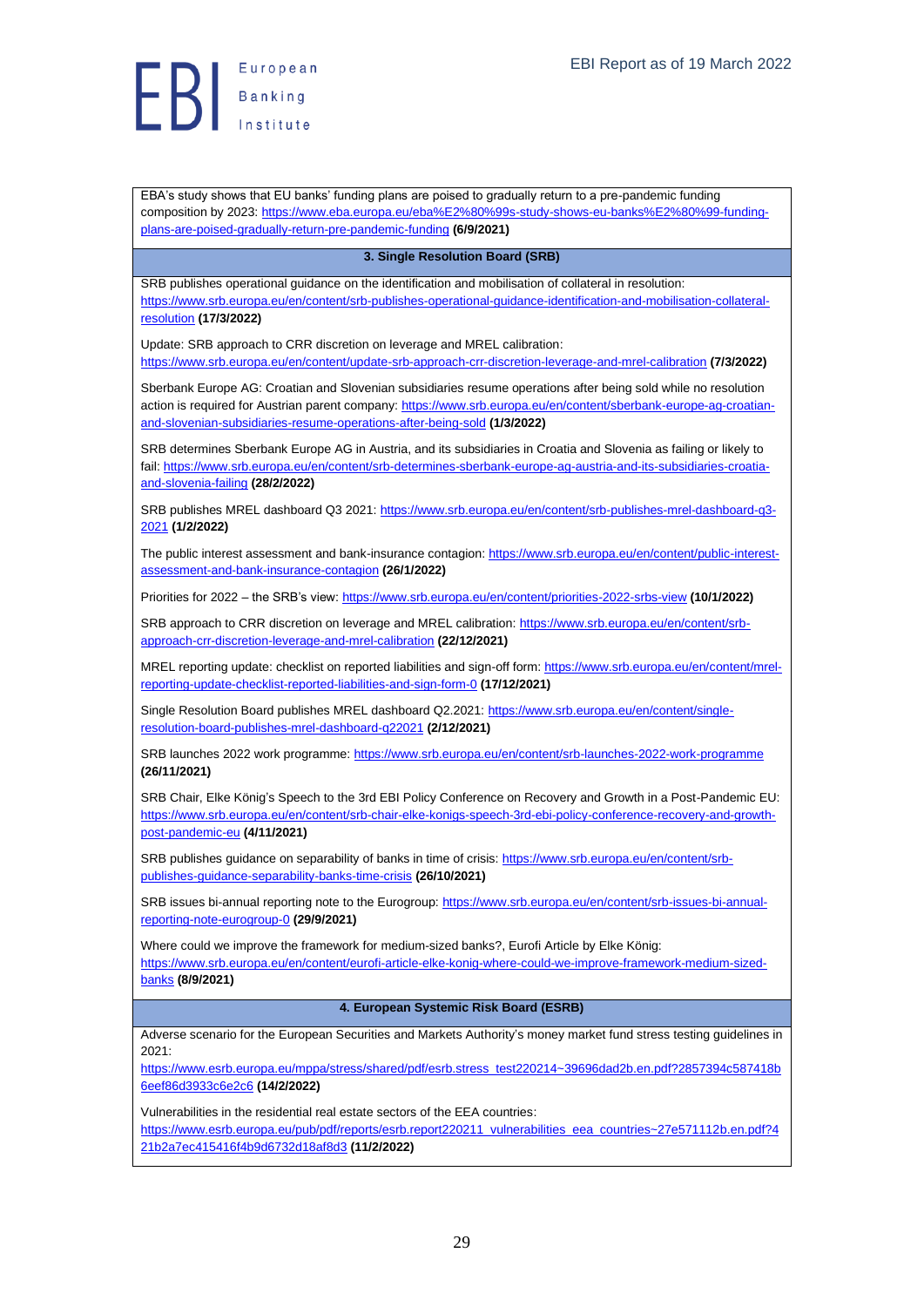$\begin{array}{c} \begin{array}{c} \end{array} \end{array}$ 

<span id="page-29-0"></span>Letter to Members of the European Parliament on the Solvency II Review: [https://www.esrb.europa.eu/pub/pdf/other/esrb.letter220202\\_on\\_solvencyii\\_to\\_EU\\_Parliament~e573a2038c.en.pdf?](https://www.esrb.europa.eu/pub/pdf/other/esrb.letter220202_on_solvencyii_to_EU_Parliament~e573a2038c.en.pdf?c8e80d8aafab35eafbde9f78491ca085) [c8e80d8aafab35eafbde9f78491ca085](https://www.esrb.europa.eu/pub/pdf/other/esrb.letter220202_on_solvencyii_to_EU_Parliament~e573a2038c.en.pdf?c8e80d8aafab35eafbde9f78491ca085) **(2/2/2022)** Letter to the Council Working Party on the Solvency II Review: [https://www.esrb.europa.eu/pub/pdf/other/esrb.letter220202\\_on\\_solvencyii~10566b70b1.en.pdf?d08df6144dfabe900](https://www.esrb.europa.eu/pub/pdf/other/esrb.letter220202_on_solvencyii~10566b70b1.en.pdf?d08df6144dfabe900408a9ce0c7dda2e) [408a9ce0c7dda2e](https://www.esrb.europa.eu/pub/pdf/other/esrb.letter220202_on_solvencyii~10566b70b1.en.pdf?d08df6144dfabe900408a9ce0c7dda2e) **(2/2/2022)** ESRB recommends establishing a systemic cyber incident coordination framework: <https://www.esrb.europa.eu/news/pr/date/2022/html/esrb.pr.220127~f1548f677e.en.html> **(27/1/2022)** ESRB recommends increasing the resilience of money market funds: <https://www.esrb.europa.eu/news/pr/date/2022/html/esrb.pr.220125~32ad91c140.en.html> **(25/1/2022)** ESRB response to ESMA's consultation on determining the degree of systemic importance of LCH Ltd and ICE Clear Europe or some of their clearing services: [https://www.esrb.europa.eu/pub/pdf/other/esrb.letter220120\\_on\\_response\\_to\\_esma\\_consultation~3182592790.en.p](https://www.esrb.europa.eu/pub/pdf/other/esrb.letter220120_on_response_to_esma_consultation~3182592790.en.pdf?3503a639fbbc223cb64720a6d159a1e9) [df?3503a639fbbc223cb64720a6d159a1e9](https://www.esrb.europa.eu/pub/pdf/other/esrb.letter220120_on_response_to_esma_consultation~3182592790.en.pdf?3503a639fbbc223cb64720a6d159a1e9) **(20/1/2022)** ASC publishes report on digitalisation and the future of banking: <https://www.esrb.europa.eu/news/pr/date/2022/html/esrb.pr220118~9cebd5dfdb.en.html> **(18/1/2022)** ESRB publishes report on the usability of banks' capital buffers: <https://www.esrb.europa.eu/news/pr/date/2021/html/esrb.pr211217~2b55d2dc28.en.html> **(17/1/2022)** ESRB publishes report on the usability of banks' capital buffers: <https://www.esrb.europa.eu/news/pr/date/2021/html/esrb.pr211217~2b55d2dc28.en.html> **(17/12/2021)** ESRB publishes its assessment of IFRS 17 from a financial stability perspective: <https://www.esrb.europa.eu/news/pr/date/2021/html/esrb.pr211213~648f8cca39.en.html> **(13/12/2021)** ESRB risk dashboard, November 2021 (Issue 38): [https://www.esrb.europa.eu/pub/pdf/dashboard/esrb.risk\\_dashboard211209~c09aef002a.en.pdf?a312a30e567e6a9](https://www.esrb.europa.eu/pub/pdf/dashboard/esrb.risk_dashboard211209~c09aef002a.en.pdf?a312a30e567e6a932bac68dc32624b37) [32bac68dc32624b37](https://www.esrb.europa.eu/pub/pdf/dashboard/esrb.risk_dashboard211209~c09aef002a.en.pdf?a312a30e567e6a932bac68dc32624b37) **(9/12/2021)** The General Board of the European Systemic Risk Board held its 44th regular meeting on 2 December 2021: <https://www.esrb.europa.eu/news/pr/date/2021/html/esrb.pr211209~a23c004e9a.en.html> **(9/12/2021)** ESRB publishes two reports on macroprudential stance: <https://www.esrb.europa.eu/news/pr/date/2021/html/esrb.pr211201~a5c4a6ba0d.en.html> **(1/12/2021)** Working Paper Series No 127 / October 2021: Do liquidity limits amplify money market fund redemptions during the COVID crisis?: <https://www.esrb.europa.eu/pub/pdf/wp/esrb.wp127~b73bc97c49.en.pdf?4bf6bce1c8725addd32d0a35cadcbd67> **(1/10/2021)** The General Board of the European Systemic Risk Board held its 43rd regular meeting on 23 September 2021: <https://www.esrb.europa.eu/news/pr/date/2021/html/esrb.pr210924~ed2a6ab863.en.html> **(24/9/2021)** ESRB risk dashboard (Issue 37): [https://www.esrb.europa.eu/pub/pdf/dashboard/esrb.risk\\_dashboard210924~addd11ae6f.en.pdf?4e45bd8323fc9390](https://www.esrb.europa.eu/pub/pdf/dashboard/esrb.risk_dashboard210924~addd11ae6f.en.pdf?4e45bd8323fc93907ce6ac400c37c441) [7ce6ac400c37c441](https://www.esrb.europa.eu/pub/pdf/dashboard/esrb.risk_dashboard210924~addd11ae6f.en.pdf?4e45bd8323fc93907ce6ac400c37c441) **(24/9/2021)** Monitoring the financial stability implications of COVID-19 support measures: [https://www.esrb.europa.eu/pub/pdf/reports/esrb.20210908.monitoring\\_the\\_financial\\_stability\\_implications\\_of\\_COVI](https://www.esrb.europa.eu/pub/pdf/reports/esrb.20210908.monitoring_the_financial_stability_implications_of_COVID-19_support_measures~3b86797376.en.pdf?378b3bce813ab90ff50a09fe983d1429) [D-19\\_support\\_measures~3b86797376.en.pdf?378b3bce813ab90ff50a09fe983d1429](https://www.esrb.europa.eu/pub/pdf/reports/esrb.20210908.monitoring_the_financial_stability_implications_of_COVID-19_support_measures~3b86797376.en.pdf?378b3bce813ab90ff50a09fe983d1429) **(8/9/2021) 5. European Court of Auditors** Special report No 4/2022 Investment funds: EU actions have not yet created a true single market benefiting investors 2022/C 85/05 (OJ C 85, 22.2.2022, p. 5): [https://eur-lex.europa.eu/legal](https://eur-lex.europa.eu/legal-content/EN/TXT/HTML/?uri=CELEX:52022SA0004(01)&from=EN)[content/EN/TXT/HTML/?uri=CELEX:52022SA0004\(01\)&from=EN](https://eur-lex.europa.eu/legal-content/EN/TXT/HTML/?uri=CELEX:52022SA0004(01)&from=EN) **(22/2/2022)**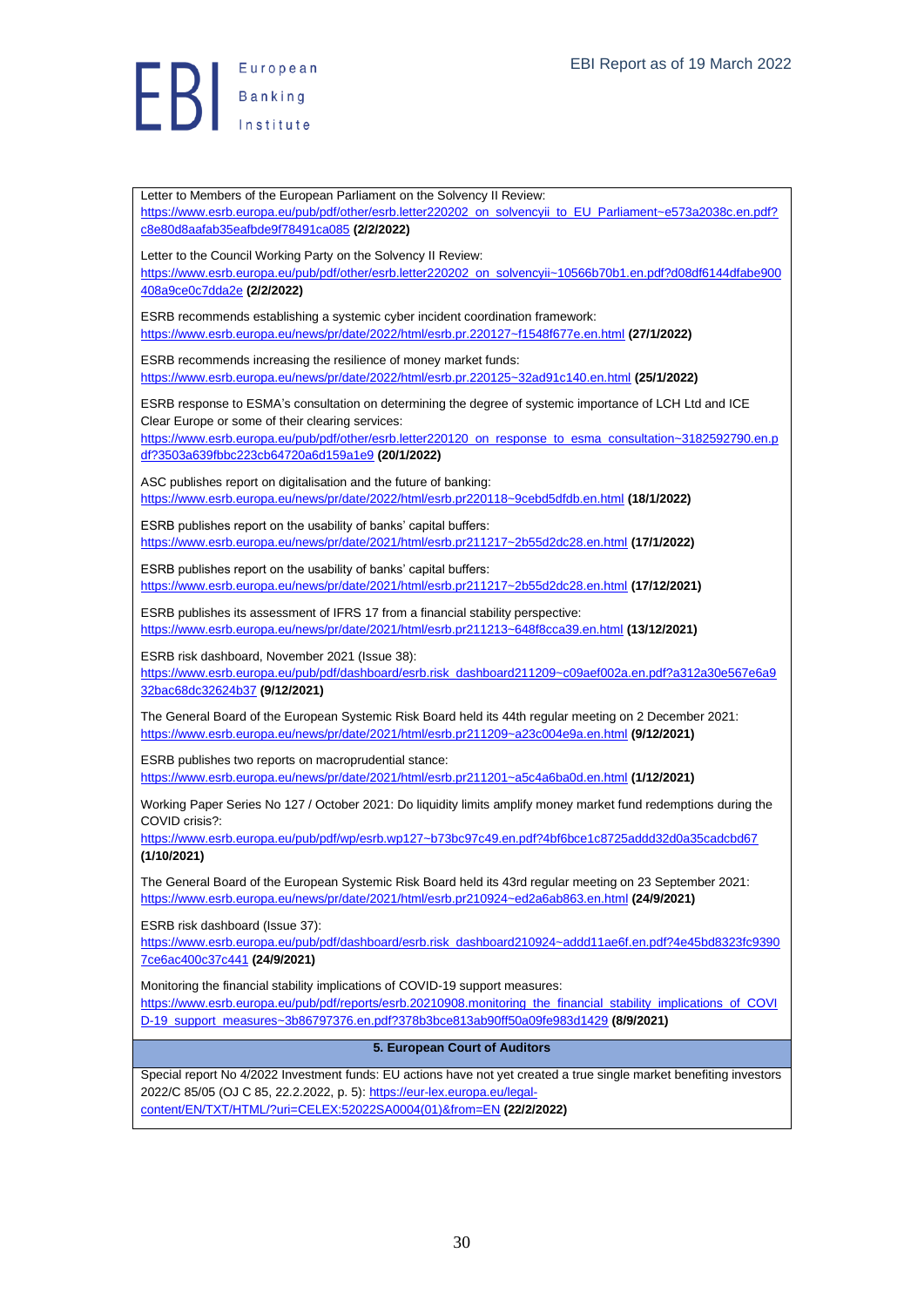

Special report No 2/2022 Energy efficiency in enterprises: Some energy savings but weaknesses in planning and project selection 2022/C 27/07 (OJ C 27, 19.1.2022, p. 17)[: https://eur-lex.europa.eu/legal](https://eur-lex.europa.eu/legal-content/EN/TXT/HTML/?uri=CELEX:52022SA0002(01)&from=EN)[content/EN/TXT/HTML/?uri=CELEX:52022SA0002\(01\)&from=EN](https://eur-lex.europa.eu/legal-content/EN/TXT/HTML/?uri=CELEX:52022SA0002(01)&from=EN) **(19/1/2022)**

Report on any contingent liabilities arising as a result of the performance by the Single Resolution Board, the Council or the Commission of their tasks under Regulation (EU) No 806/2014 for the 2020 financial year (OJ C 504, 14.12.2021, p. 46):<https://eur-lex.europa.eu/legal-content/en/txt/html/?uri=celex:32021o2256&from=en> **(14/12/2021)**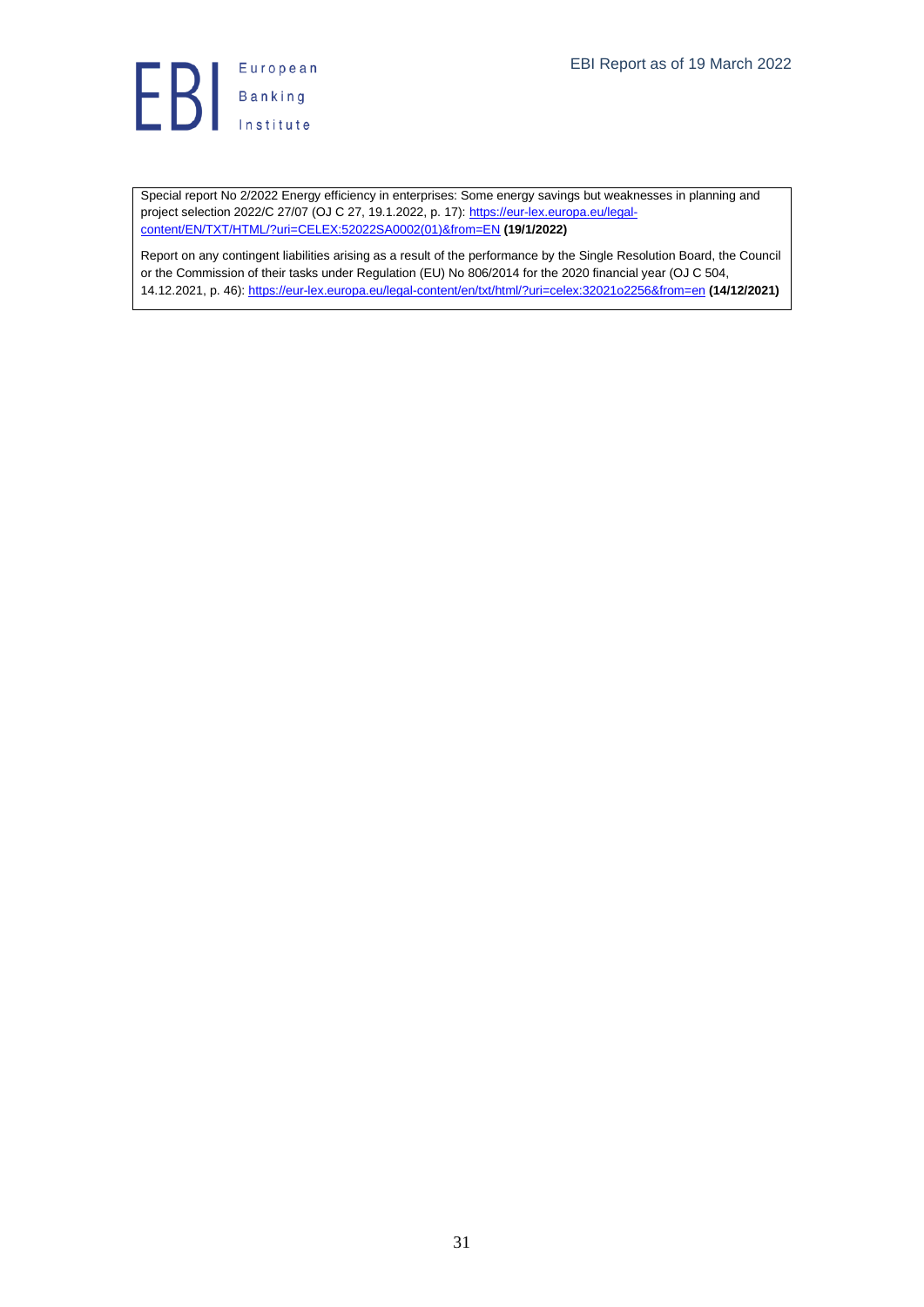

#### **III. Capital Markets Regulation**

**A. International Level: International Organization of Securities Commissions (IOSCO)**

<span id="page-31-1"></span><span id="page-31-0"></span>IOSCO's 2022 Sustainable Finance work plan strengthens the organization's commitment to increasing transparency and mitigating greenwashing:<https://www.iosco.org/news/pdf/IOSCONEWS635.pdf> **(14/3/2022)**

IOSCO good practices aim to foster cooperation through global supervisory colleges: <https://www.iosco.org/news/pdf/IOSCONEWS633.pdf> **(18/1/2022)**

IOSCO consults on measures to address risks arising from digitalisation of retail marketing and distribution: <https://www.iosco.org/news/pdf/IOSCONEWS632.pdf> **(17/1/2022)**

Operational resilience of trading venues and market intermediaries during the COVID-19 pandemic: <https://www.iosco.org/library/pubdocs/pdf/IOSCOPD694.pdf> **(13/1/2022)**

IOSCO Investment Funds Statistics Report: <https://www.iosco.org/library/pubdocs/pdf/IOSCOPD693.pdf> **(4/1/2022)**

A discussion paper on client clearing: access and portability: <https://www.iosco.org/library/pubdocs/pdf/IOSCOPD691.pdf> **(29/11/2021)**

Environmental, Social and Governance (ESG) Ratings and Data Products Providers: <https://www.iosco.org/library/pubdocs/pdf/IOSCOPD690.pdf> **(23/11/2021)**

Recommendations on Sustainability-Related Practices, Policies, Procedures and Disclosure in Asset Management: <https://www.iosco.org/library/pubdocs/pdf/IOSCOPD688.pdf> **(2/11/2021)**

<span id="page-31-3"></span><span id="page-31-2"></span>Statement on Credit Sensitive Rates:<https://www.iosco.org/library/pubdocs/pdf/IOSCOPD683.pdf> **(8/9/2021)**

## **B. EU Level**

#### **1. Council of the EU**

#### <span id="page-31-4"></span>**2. European Parliament and Council of the EU – Commission**

Capital Markets Union: Commission proposes simpler rules to make settlement in EU financial markets safer and more efficient[: https://ec.europa.eu/commission/presscorner/detail/en/ip\\_22\\_1729](https://ec.europa.eu/commission/presscorner/detail/en/ip_22_1729) **(16/3/2022)**

Questions and Answers: reviewing the Central Securities Depositories Regulation to boost the EU's Capital Markets Union: [https://ec.europa.eu/commission/presscorner/detail/en/qanda\\_22\\_1730](https://ec.europa.eu/commission/presscorner/detail/en/qanda_22_1730) **(16/3/2022)**

Corrigendum to Commission Delegated Regulation (EU) 2021/2268 of 6 September 2021 amending the regulatory technical standards laid down in Commission Delegated Regulation (EU) 2017/653 (…) (OJ L 29, 10.2.2022, p. 46): [https://eur-lex.europa.eu/legal-content/EN/TXT/HTML/?uri=CELEX:32021R2268R\(01\)&from=EN](https://eur-lex.europa.eu/legal-content/EN/TXT/HTML/?uri=CELEX:32021R2268R(01)&from=EN) **(10/2/2022)**

Commission Implementing Decision (EU) 2022/174 of 8 February 2022 determining, for a limited period of time, that the regulatory framework applicable to central counterparties in the United Kingdom of Great Britain and Northern Ireland is equivalent, in accordance with Regulation (EU) No 648/2012 of the European Parliament and of the Council (OJ L 28, 9.2.2022, pp. 40–44): [https://eur-lex.europa.eu/legal](https://eur-lex.europa.eu/legal-content/EN/TXT/HTML/?uri=CELEX:32022D0174&from=EN)[content/EN/TXT/HTML/?uri=CELEX:32022D0174&from=EN](https://eur-lex.europa.eu/legal-content/EN/TXT/HTML/?uri=CELEX:32022D0174&from=EN) **(9/2/2022)**

Commission Delegated Regulation (EU) 2022/27 of 27 September 2021 amending Regulation (EU) No 236/2012 of the European Parliament and of the Council as regards the adjustment of the relevant threshold for the notification of significant net short positions in shares (OJ L 6, 11.1.2022, pp. 9-10)[: https://eur-lex.europa.eu/legal](https://eur-lex.europa.eu/legal-content/EN/TXT/HTML/?uri=CELEX:32022R0027&from=EN)[content/EN/TXT/HTML/?uri=CELEX:32022R0027&from=EN](https://eur-lex.europa.eu/legal-content/EN/TXT/HTML/?uri=CELEX:32022R0027&from=EN) **(11/1/2022)**

Commission Delegated Regulation (EU) 2022/26 of 24 September 2021 supplementing Regulation (EU) 2019/2033 of the European Parliament and of the Council with regard to regulatory technical standards specifying the notion of segregated accounts to ensure client money's protection in the event of an investment firm's failure (OJ L 6, 11.1.2022, pp. 7–8): <https://eur-lex.europa.eu/legal-content/EN/TXT/HTML/?uri=CELEX:32022R0026&from=EN> **(11/1/2022)**

Commission Delegated Regulation (EU) 2022/25 of 22 September 2021 supplementing Regulation (EU) 2019/2033 of the European Parliament and of the Council with regard to regulatory technical standards specifying the methods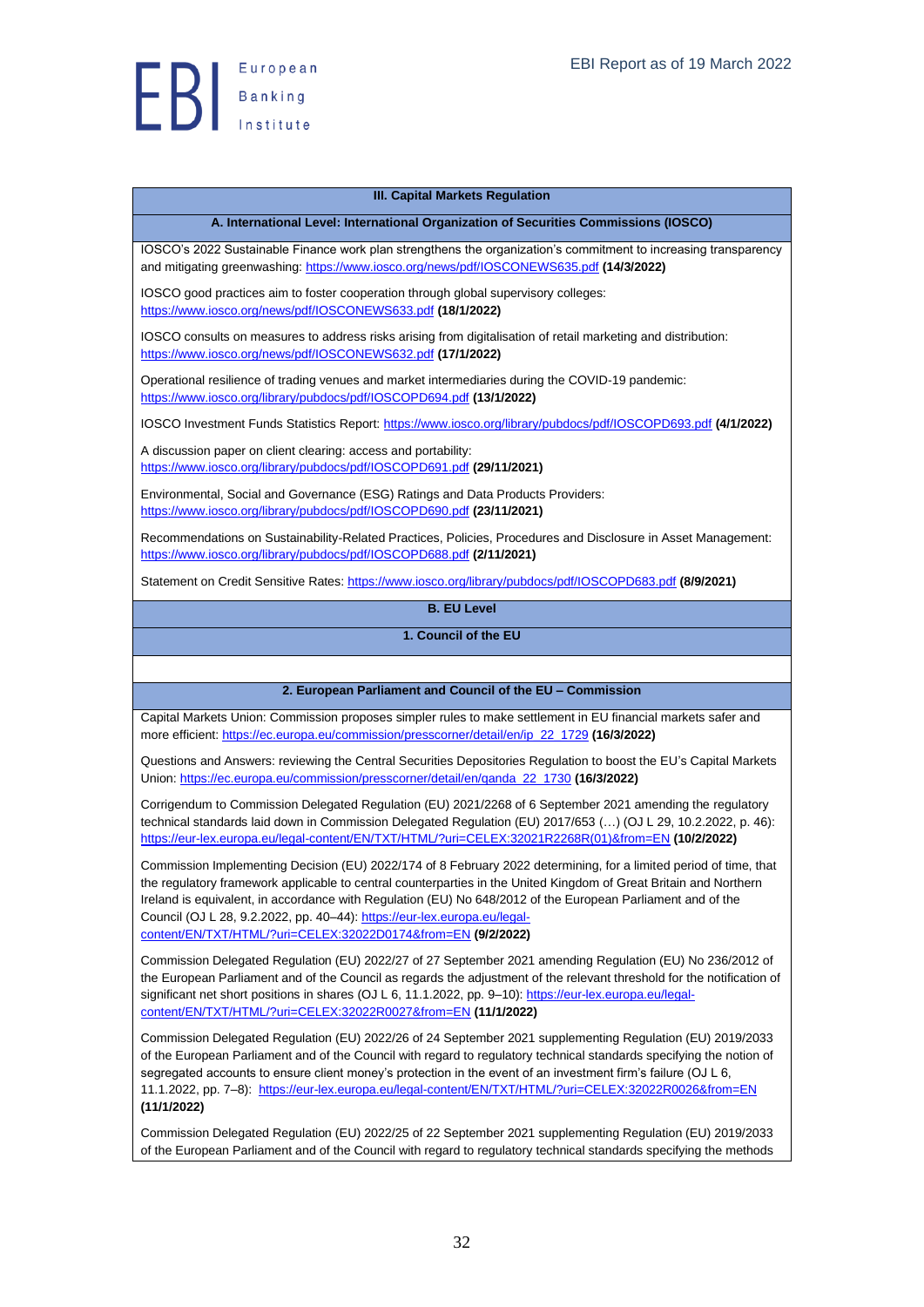

for measuring the K-factors referred to in Article 15 of that Regulation (OJ L 6, 11.1.2022, pp. 1-6): [https://eur](https://eur-lex.europa.eu/legal-content/EN/TXT/HTML/?uri=CELEX:32022R0025&from=EN)[lex.europa.eu/legal-content/EN/TXT/HTML/?uri=CELEX:32022R0025&from=EN](https://eur-lex.europa.eu/legal-content/EN/TXT/HTML/?uri=CELEX:32022R0025&from=EN) **(11/1/2022)**

Commission Implementing Regulation (EU) 2021/2284 of 10 December 2021 laying down implementing technical standards for the application of Regulation (EU) 2019/2033 of the European Parliament and of the Council with regard to supervisory reporting and disclosures of investment firms (OJ L 458, 22.12.2021, p. 48-172): [https://eur](https://eur-lex.europa.eu/legal-content/EN/TXT/HTML/?uri=CELEX:32021R2284&from=EN)[lex.europa.eu/legal-content/EN/TXT/HTML/?uri=CELEX:32021R2284&from=EN](https://eur-lex.europa.eu/legal-content/EN/TXT/HTML/?uri=CELEX:32021R2284&from=EN) **(22/12/2021)**

Regulation (EU) 2021/2259 of the European Parliament and of the Council of 15 December 2021 amending Regulation (EU) No 1286/2014 as regards the extension of the transitional arrangement for management companies, investment companies and persons advising on, or selling, units of undertakings for collective investment in transferable securities (UCITS) and non-UCITS (OJ L 455, 20.12.2021, pp. 1–3)[: https://eur-lex.europa.eu/legal](https://eur-lex.europa.eu/legal-content/EN/TXT/HTML/?uri=CELEX:32021R2259&from=EN)[content/EN/TXT/HTML/?uri=CELEX:32021R2259&from=EN](https://eur-lex.europa.eu/legal-content/EN/TXT/HTML/?uri=CELEX:32021R2259&from=EN) **(20/12/2021)**

Directive (EU) 2021/2261 of the European Parliament and of the Council of 15 December 2021 amending Directive 2009/65/EC as regards the use of key information documents by management companies of undertakings for collective investment in transferable securities (UCITS) (OJ L 455, 20.12.2021, pp. 15-17): [https://eur](https://eur-lex.europa.eu/legal-content/EN/TXT/HTML/?uri=CELEX:32021L2261&from=EN)[lex.europa.eu/legal-content/EN/TXT/HTML/?uri=CELEX:32021L2261&from=EN](https://eur-lex.europa.eu/legal-content/EN/TXT/HTML/?uri=CELEX:32021L2261&from=EN) **(20/12/2021)**

Commission Delegated Regulation (EU) 2021/2178 of 6 July 2021 supplementing Regulation (EU) 2020/852 of the European Parliament and of the Council by specifying the content and presentation of information to be disclosed by undertakings subject to Articles 19a or 29a of Directive 2013/34/EU concerning environmentally sustainable economic activities, and specifying the methodology to comply with that disclosure obligation (OJ L 443, 10.12.2021, pp. 9-67)[: https://eur-lex.europa.eu/legal-content/EN/TXT/HTML/?uri=CELEX:32021R2178&from=EN](https://eur-lex.europa.eu/legal-content/EN/TXT/HTML/?uri=CELEX:32021R2178&from=EN) **(10/12/2021)**

Commission Delegated Regulation (EU) 2021/2139 of 4 June 2021 supplementing Regulation (EU) 2020/852 of the European Parliament and of the Council by establishing the technical screening criteria for determining the conditions under which an economic activity qualifies as contributing substantially to climate change mitigation or climate change adaptation and for determining whether that economic activity causes no significant harm to any of the other environmental objectives (OJ L 442, 9.12.2021, pp. 1-349)[: https://eur-lex.europa.eu/legal](https://eur-lex.europa.eu/legal-content/EN/TXT/?uri=OJ:L:2021:442:TOC)[content/EN/TXT/?uri=OJ:L:2021:442:TOC](https://eur-lex.europa.eu/legal-content/EN/TXT/?uri=OJ:L:2021:442:TOC) **(9/12/2021)**

Capital Markets Union: Commission proposes new measures to boost Europe's capital markets: [https://ec.europa.eu/commission/presscorner/detail/en/ip\\_21\\_6251](https://ec.europa.eu/commission/presscorner/detail/en/ip_21_6251) **(25/11/2021)**

#### **3. European Securities and Markets Authority (ESMA)**

<span id="page-32-0"></span>ESMA published its assessment and recommendations on the EC's MIFIR review proposal: [https://www.esma.europa.eu/press-news/esma-news/esma-published-its-assessment-and-recommendations](https://www.esma.europa.eu/press-news/esma-news/esma-published-its-assessment-and-recommendations-ec%E2%80%99s-mifir-review-proposal)[ec%E2%80%99s-mifir-review-proposal](https://www.esma.europa.eu/press-news/esma-news/esma-published-its-assessment-and-recommendations-ec%E2%80%99s-mifir-review-proposal) **(15/3/2022)**

ESMA coordinates regulatory response to the war in Ukraine and its impact on EU financial markets: [https://www.esma.europa.eu/press-news/esma-news/esma-coordinates-regulatory-response-war-in-ukraine-and-its](https://www.esma.europa.eu/press-news/esma-news/esma-coordinates-regulatory-response-war-in-ukraine-and-its-impact-eu-financial)[impact-eu-financial](https://www.esma.europa.eu/press-news/esma-news/esma-coordinates-regulatory-response-war-in-ukraine-and-its-impact-eu-financial) **(14/3/2022)**

ESMA finds shortcomings in supervision of cross-border investment activities and issues specific recommendations to CYSEC: [https://www.esma.europa.eu/press-news/esma-news/esma-finds-shortcomings-in-supervision-cross](https://www.esma.europa.eu/press-news/esma-news/esma-finds-shortcomings-in-supervision-cross-border-investment-activities-and)[border-investment-activities-and](https://www.esma.europa.eu/press-news/esma-news/esma-finds-shortcomings-in-supervision-cross-border-investment-activities-and) **(10/3/2022)**

ESMA publishes latest edition of its newsletter: [https://www.esma.europa.eu/press-news/esma-news/esma](https://www.esma.europa.eu/press-news/esma-news/esma-publishes-latest-edition-its-newsletter-6)[publishes-latest-edition-its-newsletter-6](https://www.esma.europa.eu/press-news/esma-news/esma-publishes-latest-edition-its-newsletter-6) **(3/3/2022)**

ESMA makes available the results of the annual transparency calculations for equity and equity-like instruments: [https://www.esma.europa.eu/press-news/esma-news/esma-makes-available-results-annual-transparency](https://www.esma.europa.eu/press-news/esma-news/esma-makes-available-results-annual-transparency-calculations-equity-and-equity)[calculations-equity-and-equity](https://www.esma.europa.eu/press-news/esma-news/esma-makes-available-results-annual-transparency-calculations-equity-and-equity) **(1/3/2022)**

ESMA proposes reforms to improve resilience of money market funds[: https://www.esma.europa.eu/press](https://www.esma.europa.eu/press-news/esma-news/esma-proposes-reforms-improve-resilience-money-market-funds)[news/esma-news/esma-proposes-reforms-improve-resilience-money-market-funds](https://www.esma.europa.eu/press-news/esma-news/esma-proposes-reforms-improve-resilience-money-market-funds) **(16/2/2022)**

ESMA responds to European Commission consultation on the Listing Act[: https://www.esma.europa.eu/press](https://www.esma.europa.eu/press-news/esma-news/esma-responds-european-commission-consultation-listing-act)[news/esma-news/esma-responds-european-commission-consultation-listing-act](https://www.esma.europa.eu/press-news/esma-news/esma-responds-european-commission-consultation-listing-act) **(15/2/2022)**

ESMA warns consumers of risk of significant market corrections: [https://www.esma.europa.eu/press-news/esma](https://www.esma.europa.eu/press-news/esma-news/esma-warns-consumers-risk-significant-market-corrections)[news/esma-warns-consumers-risk-significant-market-corrections](https://www.esma.europa.eu/press-news/esma-news/esma-warns-consumers-risk-significant-market-corrections) **(15/2/2022)**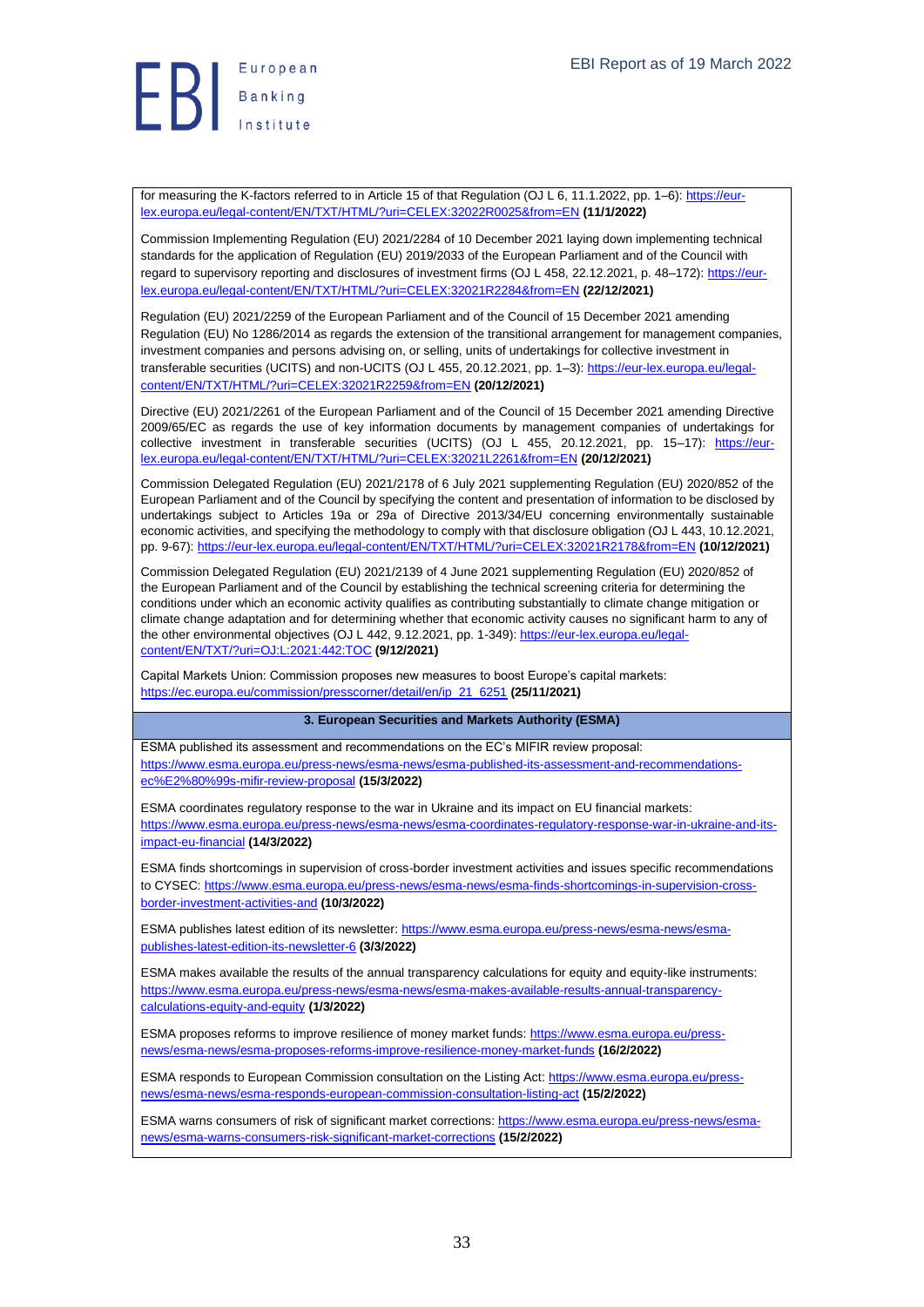**B**<br>B<br>B<br>Institute

[sustainable-finance](https://www.esma.europa.eu/press-news/esma-news/esma-prioritises-fight-against-greenwashing-in-its-new-sustainable-finance) **(11/2/2022)**

ESMA finds high level of divergence in disclosure of ESG factors in credit ratings: [https://www.esma.europa.eu/press-news/esma-news/esma-finds-high-level-divergence-in-disclosure-esg-factors-in](https://www.esma.europa.eu/press-news/esma-news/esma-finds-high-level-divergence-in-disclosure-esg-factors-in-credit-ratings)[credit-ratings](https://www.esma.europa.eu/press-news/esma-news/esma-finds-high-level-divergence-in-disclosure-esg-factors-in-credit-ratings) **(10/2/2022)** ESMA launches a common supervisory action with NCAs on MIFID II costs and charges: [https://www.esma.europa.eu/press-news/esma-news/esma-launches-common-supervisory-action-ncas-mifid-ii](https://www.esma.europa.eu/press-news/esma-news/esma-launches-common-supervisory-action-ncas-mifid-ii-costs-and-charges)[costs-and-charges](https://www.esma.europa.eu/press-news/esma-news/esma-launches-common-supervisory-action-ncas-mifid-ii-costs-and-charges) **(8/2/2022)** ESMA issues latest double volume cap data[: https://www.esma.europa.eu/press-news/esma-news/esma-issues](https://www.esma.europa.eu/press-news/esma-news/esma-issues-latest-double-volume-cap-data-7)[latest-double-volume-cap-data-7](https://www.esma.europa.eu/press-news/esma-news/esma-issues-latest-double-volume-cap-data-7) **(8/2/2022)** ESMA becomes supervisor of EU Data Reporting Service Providers: [https://www.esma.europa.eu/press-news/esma](https://www.esma.europa.eu/press-news/esma-news/esma-becomes-supervisor-eu-data-reporting-service-providers)[news/esma-becomes-supervisor-eu-data-reporting-service-providers](https://www.esma.europa.eu/press-news/esma-news/esma-becomes-supervisor-eu-data-reporting-service-providers) **(7/2/2022)** ESMA Report highlights Liquidity Concerns for Alternative Investment Funds[: https://www.esma.europa.eu/press](https://www.esma.europa.eu/press-news/esma-news/esma-report-highlights-liquidity-concerns-alternative-investment-funds-0)[news/esma-news/esma-report-highlights-liquidity-concerns-alternative-investment-funds-0](https://www.esma.europa.eu/press-news/esma-news/esma-report-highlights-liquidity-concerns-alternative-investment-funds-0) **(3/2/2022)** ESMA launches its new STS Register: [https://www.esma.europa.eu/press-news/esma-news/esma-launches-its-new](https://www.esma.europa.eu/press-news/esma-news/esma-launches-its-new-sts-register)[sts-register](https://www.esma.europa.eu/press-news/esma-news/esma-launches-its-new-sts-register) **(3/2/2022)** ESMA publishes Supervisory Briefing on the use of Tied Agents Under MIFID II[: https://www.esma.europa.eu/press](https://www.esma.europa.eu/press-news/esma-news/esma-publishes-supervisory-briefing-use-tied-agents-under-mifid-ii)[news/esma-news/esma-publishes-supervisory-briefing-use-tied-agents-under-mifid-ii](https://www.esma.europa.eu/press-news/esma-news/esma-publishes-supervisory-briefing-use-tied-agents-under-mifid-ii) **(2/2/2022)** ESMA makes new Bond Liquidity data available and publishes data for the Systematic Internaliser Calculations: [https://www.esma.europa.eu/press-news/esma-news/esma-makes-new-bond-liquidity-data-available-and-publishes](https://www.esma.europa.eu/press-news/esma-news/esma-makes-new-bond-liquidity-data-available-and-publishes-data-systematic-0)[data-systematic-0](https://www.esma.europa.eu/press-news/esma-news/esma-makes-new-bond-liquidity-data-available-and-publishes-data-systematic-0) **(1/2/2022)** ESMA recommends clearing obligation for Pension Funds to start in June 2023: [https://www.esma.europa.eu/press](https://www.esma.europa.eu/press-news/esma-news/esma-recommends-clearing-obligation-pension-funds-start-in-june-2023)[news/esma-news/esma-recommends-clearing-obligation-pension-funds-start-in-june-2023](https://www.esma.europa.eu/press-news/esma-news/esma-recommends-clearing-obligation-pension-funds-start-in-june-2023) **(1/2/2022)** ESMA publishes Final Reports on CCP Recovery Regime[: https://www.esma.europa.eu/press-news/esma](https://www.esma.europa.eu/press-news/esma-news/esma-publishes-final-reports-ccp-recovery-regime)[news/esma-publishes-final-reports-ccp-recovery-regime](https://www.esma.europa.eu/press-news/esma-news/esma-publishes-final-reports-ccp-recovery-regime) **(31/1/2022)** ESMA starts supervision of Benchmarks and assumes Chair Of EURIBOR College: [https://www.esma.europa.eu/press-news/esma-news/esma-starts-supervision-benchmarks-and-assumes-chair](https://www.esma.europa.eu/press-news/esma-news/esma-starts-supervision-benchmarks-and-assumes-chair-euribor-college)[euribor-college](https://www.esma.europa.eu/press-news/esma-news/esma-starts-supervision-benchmarks-and-assumes-chair-euribor-college) **(31/1/2022)** ESMA consults on trading venue perimeter[: https://www.esma.europa.eu/press-news/esma-news/esma-consults](https://www.esma.europa.eu/press-news/esma-news/esma-consults-trading-venue-perimeter)[trading-venue-perimeter](https://www.esma.europa.eu/press-news/esma-news/esma-consults-trading-venue-perimeter) **(28/1/2022)** ESMA consults on scope of the CRA Regulation for Private Credit Ratings[: https://www.esma.europa.eu/press](https://www.esma.europa.eu/press-news/esma-news/esma-consults-scope-cra-regulation-private-credit-ratings)[news/esma-news/esma-consults-scope-cra-regulation-private-credit-ratings](https://www.esma.europa.eu/press-news/esma-news/esma-consults-scope-cra-regulation-private-credit-ratings) **(28/1/2022)** ESMA consults on CCP anti-procyclicality measures[: https://www.esma.europa.eu/press-news/esma-news/esma](https://www.esma.europa.eu/press-news/esma-news/esma-consults-ccp-anti-procyclicality-measures)[consults-ccp-anti-procyclicality-measures](https://www.esma.europa.eu/press-news/esma-news/esma-consults-ccp-anti-procyclicality-measures) **(27/1/2022)**

ESMA prioritises the fight against greenwashing in its new Sustainable Finance Roadmap:

[https://www.esma.europa.eu/press-news/esma-news/esma-prioritises-fight-against-greenwashing-in-its-new-](https://www.esma.europa.eu/press-news/esma-news/esma-prioritises-fight-against-greenwashing-in-its-new-sustainable-finance)

ESMA consults on the review of MIFID II suitability Guidelines: [https://www.esma.europa.eu/press-news/esma](https://www.esma.europa.eu/press-news/esma-news/esma-consults-review-mifid-ii-suitability-guidelines)[news/esma-consults-review-mifid-ii-suitability-guidelines](https://www.esma.europa.eu/press-news/esma-news/esma-consults-review-mifid-ii-suitability-guidelines) **(27/1/2022)**

ESMA requires to report net short positions between 0.1% and 0.2% during transition: [https://www.esma.europa.eu/press-news/esma-news/esma-requires-report-net-short-positions-between-01-and-02](https://www.esma.europa.eu/press-news/esma-news/esma-requires-report-net-short-positions-between-01-and-02-during-transition) [during-transition](https://www.esma.europa.eu/press-news/esma-news/esma-requires-report-net-short-positions-between-01-and-02-during-transition) **(26/1/2022)**

ESMA launches a Common Supervisory Action with NCAS on valuation of UCITS and open-ended AIFS: [https://www.esma.europa.eu/press-news/esma-news/esma-launches-common-supervisory-action-ncas-valuation](https://www.esma.europa.eu/press-news/esma-news/esma-launches-common-supervisory-action-ncas-valuation-ucits-and-open-ended)[ucits-and-open-ended](https://www.esma.europa.eu/press-news/esma-news/esma-launches-common-supervisory-action-ncas-valuation-ucits-and-open-ended) **(20/1/2022)**

ESMA issues 2021 report on Accepted Market Practices under MAR: [https://www.esma.europa.eu/press](https://www.esma.europa.eu/press-news/esma-news/esma-issues-2021-report-accepted-market-practices-under-mar)[news/esma-news/esma-issues-2021-report-accepted-market-practices-under-mar](https://www.esma.europa.eu/press-news/esma-news/esma-issues-2021-report-accepted-market-practices-under-mar) **(18/1/2022)**

ESMA publishes guidelines on delayed disclosure under MAR: [https://www.esma.europa.eu/press-news/esma](https://www.esma.europa.eu/press-news/esma-news/esma-publishes-guidelines-delayed-disclosure-under-mar)[news/esma-publishes-guidelines-delayed-disclosure-under-mar](https://www.esma.europa.eu/press-news/esma-news/esma-publishes-guidelines-delayed-disclosure-under-mar) **(5/1/2022)**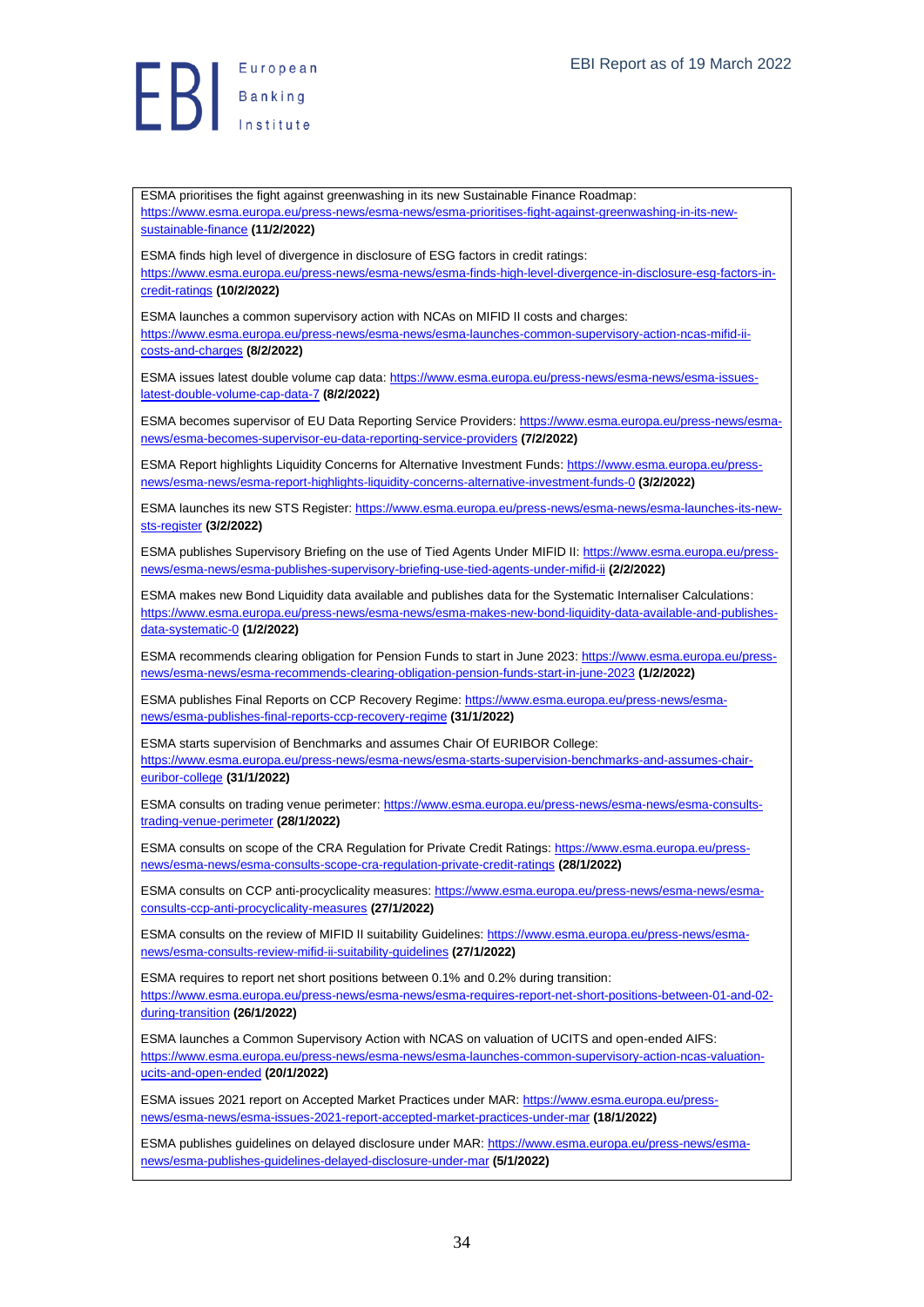**Exerche Stanking**<br>Institute

ESMA publishes guidance on appropriateness and execution-only requirements under MIFID II: [https://www.esma.europa.eu/press-news/esma-news/esma-publishes-guidance-appropriateness-and-execution](https://www.esma.europa.eu/press-news/esma-news/esma-publishes-guidance-appropriateness-and-execution-only-requirements-under)[only-requirements-under](https://www.esma.europa.eu/press-news/esma-news/esma-publishes-guidance-appropriateness-and-execution-only-requirements-under) **(3/1/2022)**

ESMA calls to deprioritise buy-in supervision: [https://www.esma.europa.eu/press-news/esma-news/esma-calls](https://www.esma.europa.eu/press-news/esma-news/esma-calls-deprioritise-buy-in-supervision)[deprioritise-buy-in-supervision](https://www.esma.europa.eu/press-news/esma-news/esma-calls-deprioritise-buy-in-supervision) **(17/12/2021)**

ESMA reports on derivatives and securities markets in 2020[: https://www.esma.europa.eu/press-news/esma](https://www.esma.europa.eu/press-news/esma-news/esma-reports-derivatives-and-securities-markets-in-2020)[news/esma-reports-derivatives-and-securities-markets-in-2020](https://www.esma.europa.eu/press-news/esma-news/esma-reports-derivatives-and-securities-markets-in-2020) **(17/12/2021)**

ESMA publishes its annual report on waivers and deferrals: [https://www.esma.europa.eu/press-news/esma](https://www.esma.europa.eu/press-news/esma-news/esma-publishes-its-annual-report-waivers-and-deferrals)[news/esma-publishes-its-annual-report-waivers-and-deferrals](https://www.esma.europa.eu/press-news/esma-news/esma-publishes-its-annual-report-waivers-and-deferrals) **(16/12/2021)**

ESMA issues statement on supervision of the clearing and derivative trading obligations following the benchmark transition[: https://www.esma.europa.eu/press-news/esma-news/esma-issues-statement-supervision-clearing-and](https://www.esma.europa.eu/press-news/esma-news/esma-issues-statement-supervision-clearing-and-derivative-trading-obligations)[derivative-trading-obligations](https://www.esma.europa.eu/press-news/esma-news/esma-issues-statement-supervision-clearing-and-derivative-trading-obligations) **(16/12/2021)**

ESMA publishes report on expected credit loss disclosures of banks[: https://www.esma.europa.eu/press](https://www.esma.europa.eu/press-news/esma-news/esma-publishes-report-expected-credit-loss-disclosures-banks)[news/esma-news/esma-publishes-report-expected-credit-loss-disclosures-banks](https://www.esma.europa.eu/press-news/esma-news/esma-publishes-report-expected-credit-loss-disclosures-banks) **(15/12/2021)**

ESMA publishes 2021 ESEF XBRL taxonomy files and ESEF conformance suite: [https://www.esma.europa.eu/press-news/esma-news/esma-publishes-2021-esef-xbrl-taxonomy-files-and-esef](https://www.esma.europa.eu/press-news/esma-news/esma-publishes-2021-esef-xbrl-taxonomy-files-and-esef-conformance-suite)[conformance-suite](https://www.esma.europa.eu/press-news/esma-news/esma-publishes-2021-esef-xbrl-taxonomy-files-and-esef-conformance-suite) **(10/12/2021)**

ESMA publishes latest edition of its newsletter (Spotlight on Markets, November 2021, No 29): [https://www.esma.europa.eu/sites/default/files/library/newsletter\\_november\\_2021.pdf](https://www.esma.europa.eu/sites/default/files/library/newsletter_november_2021.pdf) **(3/12/2021)**

The ESAs renew their Board of Appeal[: https://www.esma.europa.eu/press-news/esma-news/esas-renew-their](https://www.esma.europa.eu/press-news/esma-news/esas-renew-their-board-appeal)[board-appeal](https://www.esma.europa.eu/press-news/esma-news/esas-renew-their-board-appeal) **(1/12/2021)**

ESMA publishes its 2020 annual report on the EU Market Abuse Sanctions: [https://www.esma.europa.eu/press](https://www.esma.europa.eu/press-news/esma-news/esma-publishes-its-2020-annual-report-eu-market-abuse-sanctions)[news/esma-news/esma-publishes-its-2020-annual-report-eu-market-abuse-sanctions](https://www.esma.europa.eu/press-news/esma-news/esma-publishes-its-2020-annual-report-eu-market-abuse-sanctions) **(23/11/2021)**

ESMA publishes draft commodity derivative technical standards under MIFID II recovery package: [https://www.esma.europa.eu/press-news/esma-news/esma-publishes-draft-commodity-derivative-technical](https://www.esma.europa.eu/press-news/esma-news/esma-publishes-draft-commodity-derivative-technical-standards-under-mifid-ii)[standards-under-mifid-ii](https://www.esma.europa.eu/press-news/esma-news/esma-publishes-draft-commodity-derivative-technical-standards-under-mifid-ii) **(22/11/2021)**

ESMA publishes technical standards on crowdfunding: [https://www.esma.europa.eu/press-news/esma-news/esma](https://www.esma.europa.eu/press-news/esma-news/esma-publishes-technical-standards-crowdfunding)[publishes-technical-standards-crowdfunding](https://www.esma.europa.eu/press-news/esma-news/esma-publishes-technical-standards-crowdfunding) **(10/11/2021)**

ESMA publishes latest edition of its newsletter (Spotlight on Markets, October 2021, No 28): <https://www.esma.europa.eu/press-news/esma-news/esma-publishes-latest-edition-its-newsletter-3> **(5/11/2021)**

European enforcers target COVID-19 and climate-related disclosures[: https://www.esma.europa.eu/press](https://www.esma.europa.eu/press-news/esma-news/european-enforcers-target-covid-19-and-climate-related-disclosures)[news/esma-news/european-enforcers-target-covid-19-and-climate-related-disclosures](https://www.esma.europa.eu/press-news/esma-news/european-enforcers-target-covid-19-and-climate-related-disclosures) **(29/10/2021)**

ESMA publishes latest edition of its newsletter: [https://www.esma.europa.eu/press-news/esma-news/esma](https://www.esma.europa.eu/press-news/esma-news/esma-publishes-latest-edition-its-newsletter-2)[publishes-latest-edition-its-newsletter-2](https://www.esma.europa.eu/press-news/esma-news/esma-publishes-latest-edition-its-newsletter-2) **(5/10/2021)**

ESMA to focus on supervision, sustainability, digitalisation and the Capital Markets Union in 2022: [https://www.esma.europa.eu/press-news/esma-news/esma-focus-supervision-sustainability-digitalisation-and](https://www.esma.europa.eu/press-news/esma-news/esma-focus-supervision-sustainability-digitalisation-and-capital-markets-union)[capital-markets-union](https://www.esma.europa.eu/press-news/esma-news/esma-focus-supervision-sustainability-digitalisation-and-capital-markets-union) **(28/9/2021)**

ESMA consults on the review of the Short Selling Regulation[: https://www.esma.europa.eu/press-news/esma](https://www.esma.europa.eu/press-news/esma-news/esma-consults-review-short-selling-regulation)[news/esma-consults-review-short-selling-regulation](https://www.esma.europa.eu/press-news/esma-news/esma-consults-review-short-selling-regulation) **(24/9/2021)**

ESMA sees risk of market corrections in uneven recovery[: https://www.esma.europa.eu/press-news/esma](https://www.esma.europa.eu/press-news/esma-news/esma-sees-risk-market-corrections-in-uneven-recovery)[news/esma-sees-risk-market-corrections-in-uneven-recovery](https://www.esma.europa.eu/press-news/esma-news/esma-sees-risk-market-corrections-in-uneven-recovery) **(1/9/2021)**